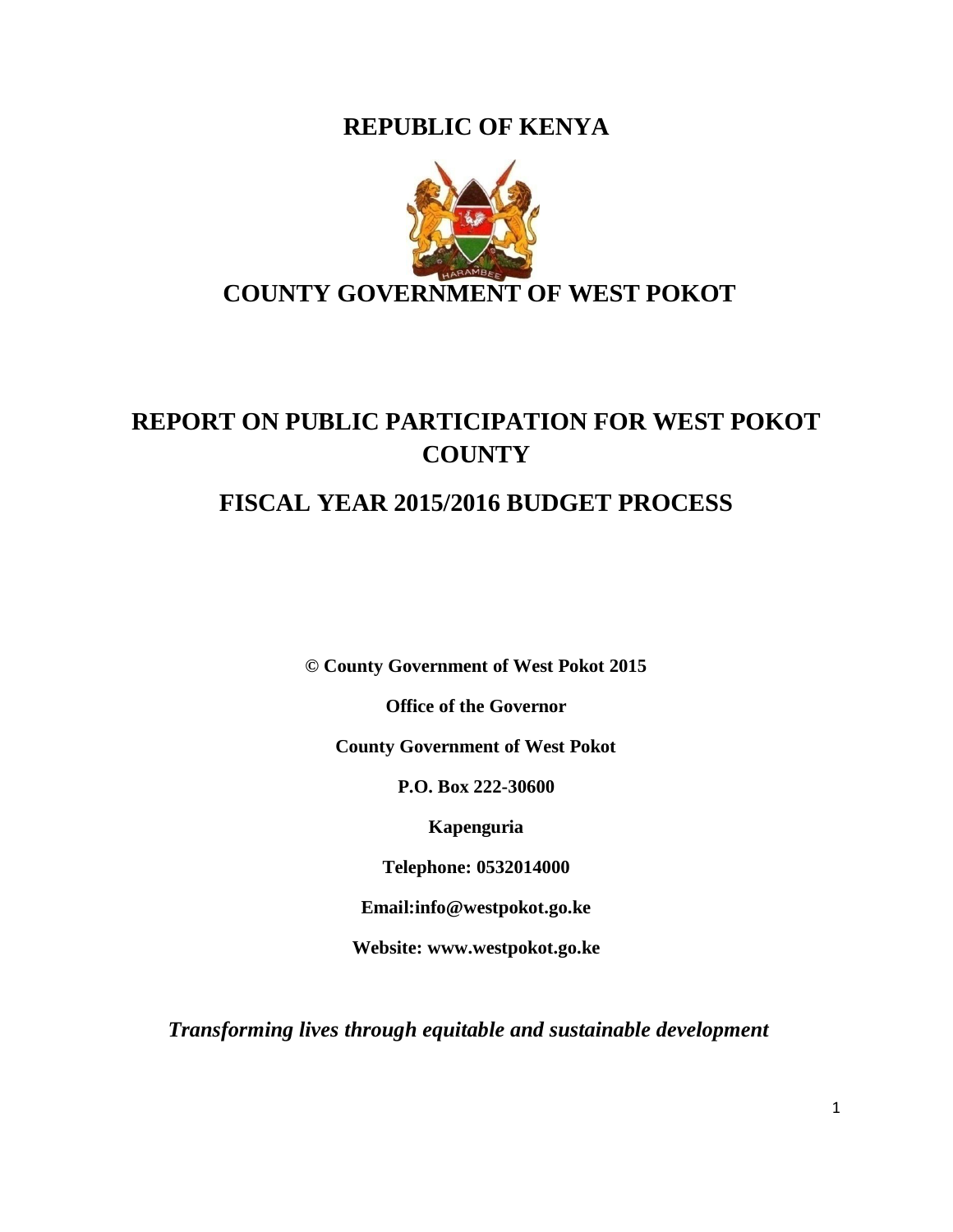# **Table of Contents**

| 2.2.1 |  |
|-------|--|
| 2.2.2 |  |
| 2.2.3 |  |
| 2.2.4 |  |
| 2.2.5 |  |
| 2.2.6 |  |
| 2.2.7 |  |
| 2.2.8 |  |
| 2.2.9 |  |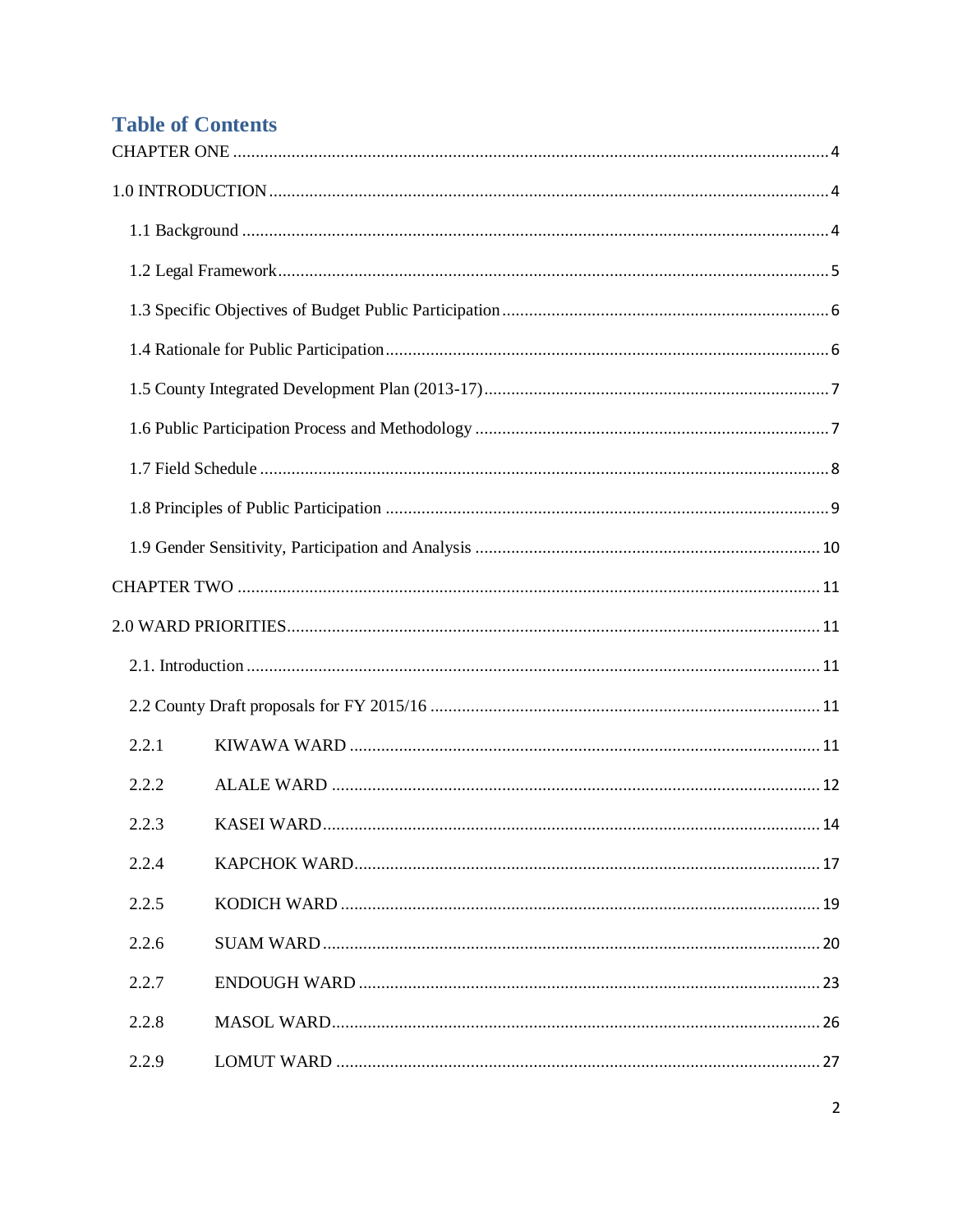| 2.2.10 |  |
|--------|--|
| 2.2.11 |  |
| 2.2.12 |  |
| 2.2.13 |  |
| 2.2.14 |  |
| 2.2.15 |  |
| 2.2.16 |  |
| 2.2.17 |  |
| 2.2.18 |  |
| 2.2.19 |  |
| 2.2.20 |  |
|        |  |
|        |  |
|        |  |
|        |  |
|        |  |
|        |  |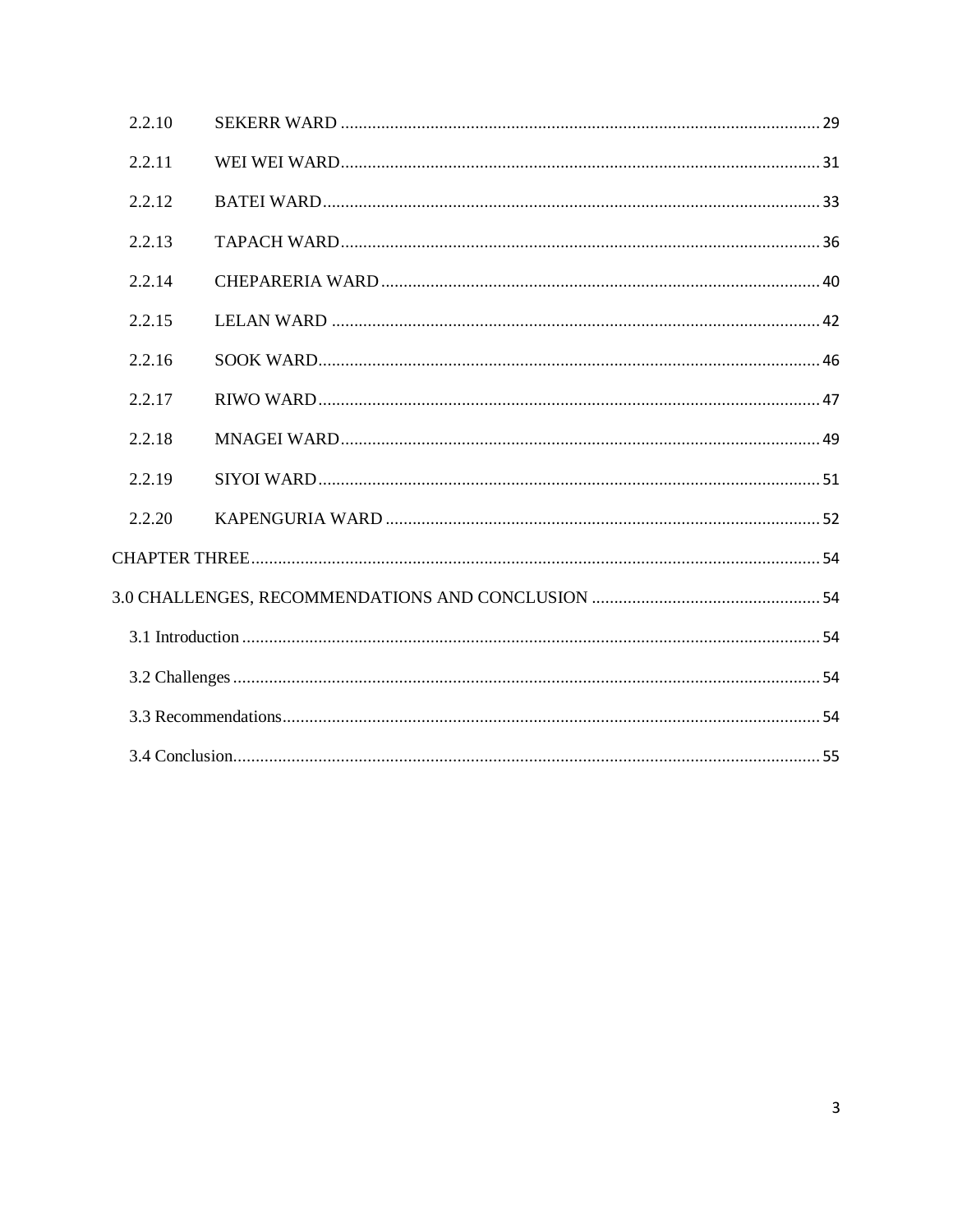#### **CHAPTER ONE**

#### **1.0 INTRODUCTION**

#### <span id="page-3-2"></span><span id="page-3-1"></span><span id="page-3-0"></span>**1.1 Background**

Public participation is one of the core pillars of the Constitution of Kenya 2010. Public participation is the community based process, where people organize themselves and their goals at the grassroots level and work together through governmental and nongovernmental community organizations to influence decision making processes in policy, legislation, service delivery, oversight and development matters. The public get intimately involved in the public participation process when the issue at stake relates directly to them.

Before the Constitution of Kenya, 2010, planning and implementation of rural development programs was basically the responsibility of the central government. This top (central government) down approach to planning was carried out from the central government's headquarters in Nairobi. The approach to planning continued until 1983 when the District Focus for Rural Development (DFRD) Strategy was introduced to make the district as an administrative unit (the locus) for project identification and implementation.

The DFRD strategy was to encourage community participation in the identification, planning and implementation of development projects at the district level. Central government field officers were involved in the planning and implementation programs. The strategy faced challenges in implementation as it had no legislative framework backing that could entrench the work of coordination committee.

In 2001 the ministry of local government through its reform program (Kenya Local Government Reform Program (KLGRP) introduced the Local Authorities Service Delivery Action plan (LASDAP). This was a tool developed to improve participatory planning, governance and service delivery in local authorities. This created an entry point for local authorities to constructively engage their citizens on matters of decision making at the local level.

In the year 2003 the Constituencies Development Fund was created by the Constituencies Development Fund Act, 2003 with the primary objective of addressing poverty at grassroots level by dedicating a minimum of 2.5% of the Government ordinary revenue to grassroots development and the reduction of poverty. The fund is managed by the Constituencies Development Fund Board (CDFB)

Despite tremendous benefits witnessed in improving livelihoods of the communities, there was low participation of citizens since there were no statutory guidelines on participation. The challenges that faced public participation for the CDF and LASDAP processes included:

 CDF had heavy political control while LASDAP had bureaucratic centralised control with a hierarchical structure;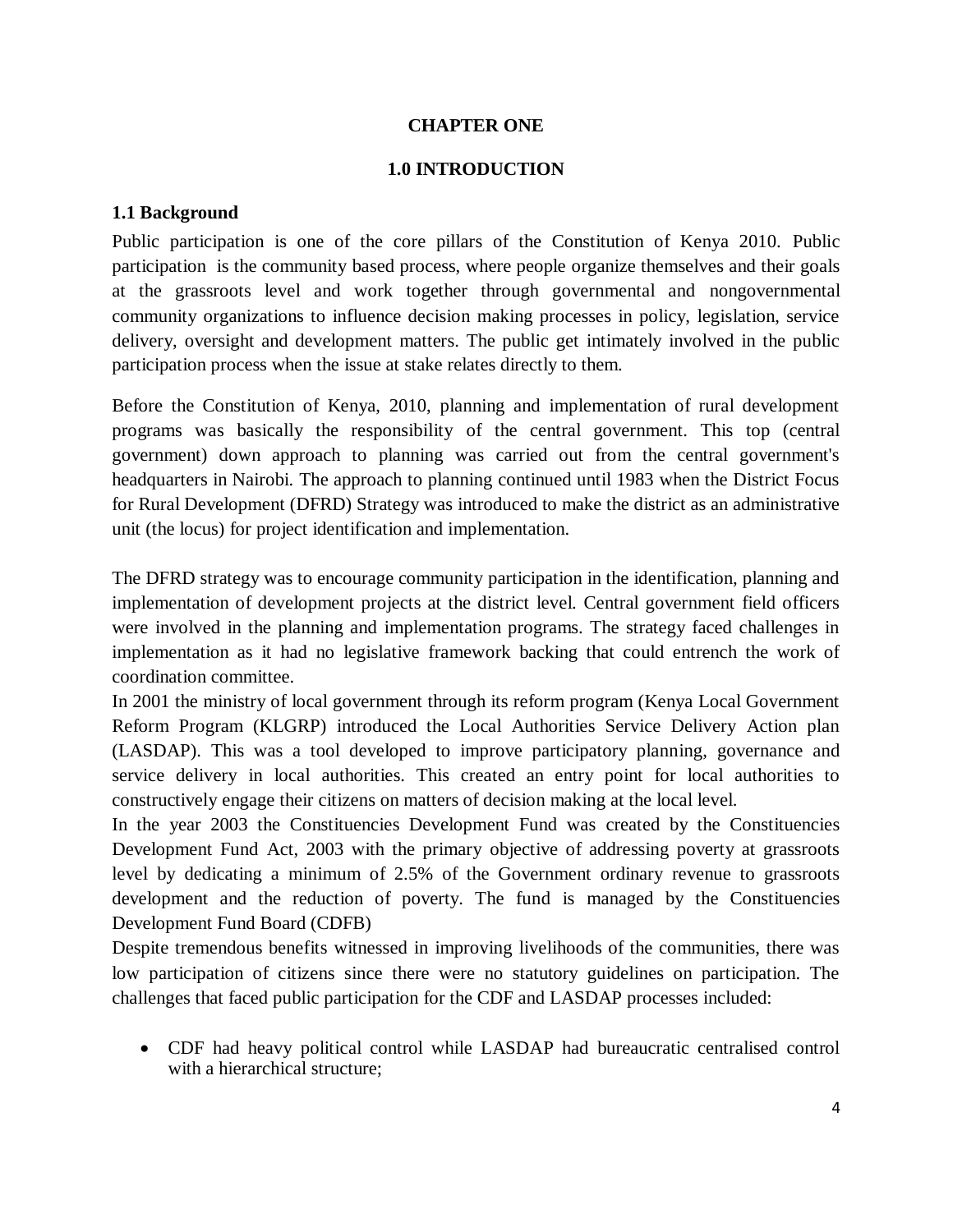- There was apathy from the public in taking part in CDF and LASDAP processes;
- Very little civic education took place before public participation was undertaken;
- Both CDF and LASDAP undertook tokenism public participation;
- Lack of determination of who the public was;
- Resource allocation to public participation was not clear cut;
- The public did not have adequate access to information;
- Lack of clear timeframes for public participation;
- Inclusivity to involved marginalised and minority groups was lacking; and
- Lack of a standard approach to public participation

# <span id="page-4-0"></span>**1.2 Legal Framework**

Article 1(2) of the Constitution of Kenya, 2010 states that all sovereign power belongs to the people of Kenya. It further states that people may exercise their sovereignty directly or through their elected representatives. After having already elected representatives, the people ought to directly exercise their sovereignty by being involved in democracy and governance processes at the national and county levels of government.

Article 10 (2) indicates that public participation is among the national values and principles of governance.

As per Article 174(c), the objects of devolution are to give powers of self-governance to the people and enhance their participation in the exercise of the powers of the State and in making decisions affecting them. Article 174(d) recognizes the rights of communities to manage their own affairs and to further their development.

Article 184(1) states that national legislation is to provide for the governance and management of urban areas and cities and shall in particular provide for participation by residents in the governance of urban areas and cities.

Article 232(1)(d) provides for the involvement of the people in the process of policy making and part (f) provides for transparency and provision to the public of timely and accurate information.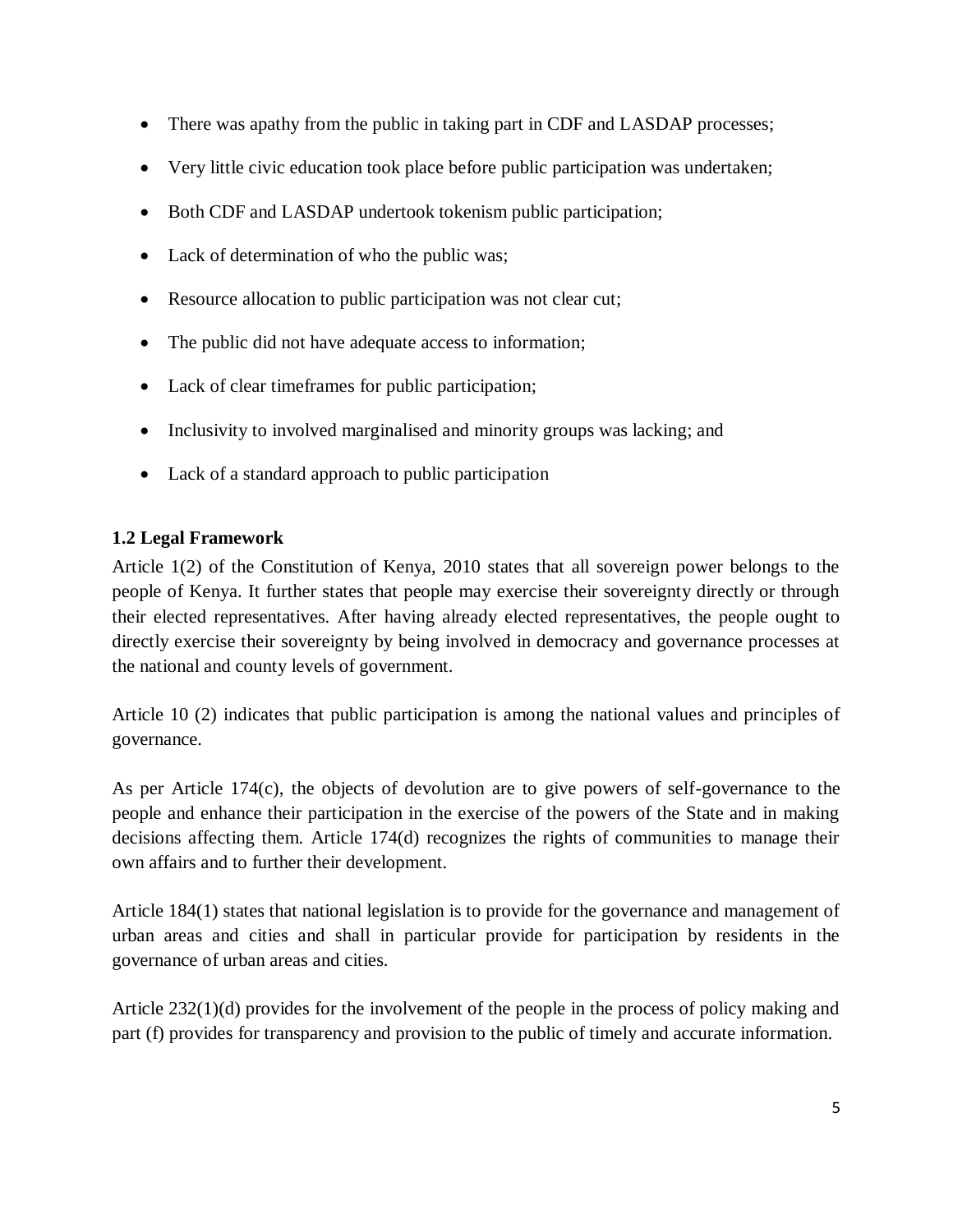Fourth Schedule Part 2(14) stipulates that the functions and powers of the county are to ensure and coordinate the participation of communities and locations in governance at the local level. Counties are also to assist communities to develop the administrative capacity for the effective exercise of the functions and powers and participation in governance at the local level.

The Public Finance Management Act under Section 207 provides that County Governments are to establish structures, mechanisms and guidelines for citizen participation.

Under the Urban areas Act, the overarching theme is participation by the residents in the governance of urban areas and cities. The Second Schedule of the Act provides for the rights of, and participation by residents in affairs of their city or urban areas.

Similarly, article 125(2) of Public Finance Management Act 2012 states that The County Executive Committee member for finance shall ensure that there is public participation in the budget process.

# <span id="page-5-0"></span>**1.3 Specific Objectives of Budget Public Participation**

The following specific objectives were to be achieved:

- a. To engage stakeholders on identification of new projects, ranking and prioritization and ensure community ownership to strengthen sustainability.
- b. To ensure openness and accountability in public finance management. This would be achieved through providing stakeholders/community feedbacks on county policies, projects and programmes currently being implemented and the new proposals for Fiscal year 2015/2016.
- c. To ensure that the county public finance system promotes an equitable society and in particular expenditure that promotes the equitable development of the county, including by making special provision for the marginalized groups and areas. This would be achieved through harmonization and integration of results of the top down and bottom up planning approaches.

# <span id="page-5-1"></span>**1.4 Rationale for Public Participation**

Participatory budgeting aims to:

**Reduce social exclusion and poverty:** the traditional budgeting process can sometimes contribute to social exclusion and poverty due to elite capture, limiting resources available for service to the poor. By encouraging citizens' participation in budget decision making, participatory budgeting could be used to increase the allocation of resources to basic services in the poorest areas.

**Increase efficiency in budget allocation:** the budget is the most accurate statement of the government"s priorities. However budgets sometimes do not reflect the real priorities of citizens.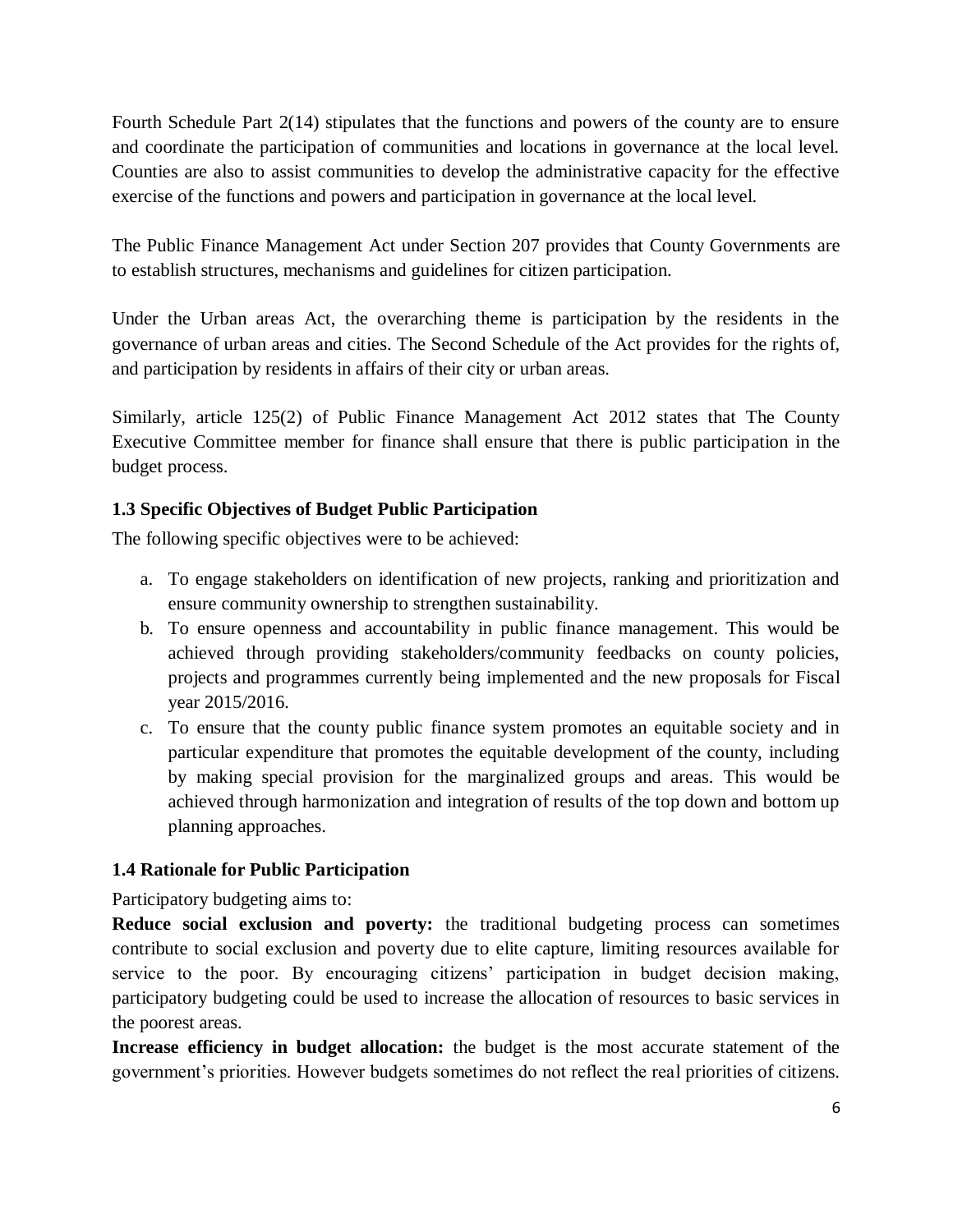Scarce public resources are often spent on the wrong goods or the wrong people. Public participation can improve efficiency in budget allocation by creating procedures and avenues that bring the demand side closer to budget planning.

**Improve accountability and management:** government budgets are often perceived as too complex and technical for citizens" understanding. The complexity of budget information can facilitate the concealing of elite capture, budget leakages and under-performance; or it can just be the result of weak management capacity. Participatory budgeting has been used to demystify the budget, and improve inter-departmental coordination, and financial management.

**Increase trust between government and population:** citizens often complain that government is not solving their problems and not using their taxes for their needs. Lack of public expenditure information leads to public discontent and inaccurate citizen perceptions of corruption. Participatory budgeting can strengthen trust in government substantially as it encourages citizens and government to discuss budget constraints. This process provides an opportunity for government and citizens to discuss trade – offs on the use of scarce public resources vis- a –vis urgent and strategic investments.

**Strengthen democratic practices:** democratic systems are not always perfect. While the budgeting process has an annual decision making cycle and a continous execution process, governments are mainly held accountable for their decisions during election time .This time lag can create favourable conditions for elite capture, patronage and clientism. By strengthening the linkages between the whole budget process cycle and citizens' participation, participatory budgeting can improve democratic practices.

# <span id="page-6-0"></span>**1.5 County Integrated Development Plan (2013-17)**

This County Integrated Development Plan is the first publication produced by the county government of West Pokot and its stakeholders. It is the new medium term county development blueprint and is motivated by a collective aspiration for a better society by the end of the Plan period. The Plan has been informed by the Kenya Vision 2030 that aims to transform Kenya into "a newly industrialising, middle income country providing a high quality of life to all its citizens in a clean and secure environment'. Simultaneously, the plan aspires to accelerate the realization of the MDGs for county residents by 2015. Its implementation will be through annual rolling work plans starting from the period 2013/2014. All the priorities and plans to be implemented must therefore have the CIDP as its reference point.

# <span id="page-6-1"></span>**1.6 Public Participation Process and Methodology**

The West Pokot County budget public participation started from  $2<sup>nd</sup>$  March to  $17<sup>th</sup>$  March 2015. County officers from planning, budget and the county line ministries conducted the public participation. Identification, mapping and mobilization of the crucial stakeholders was done through the chiefs and the Members of the county assembly.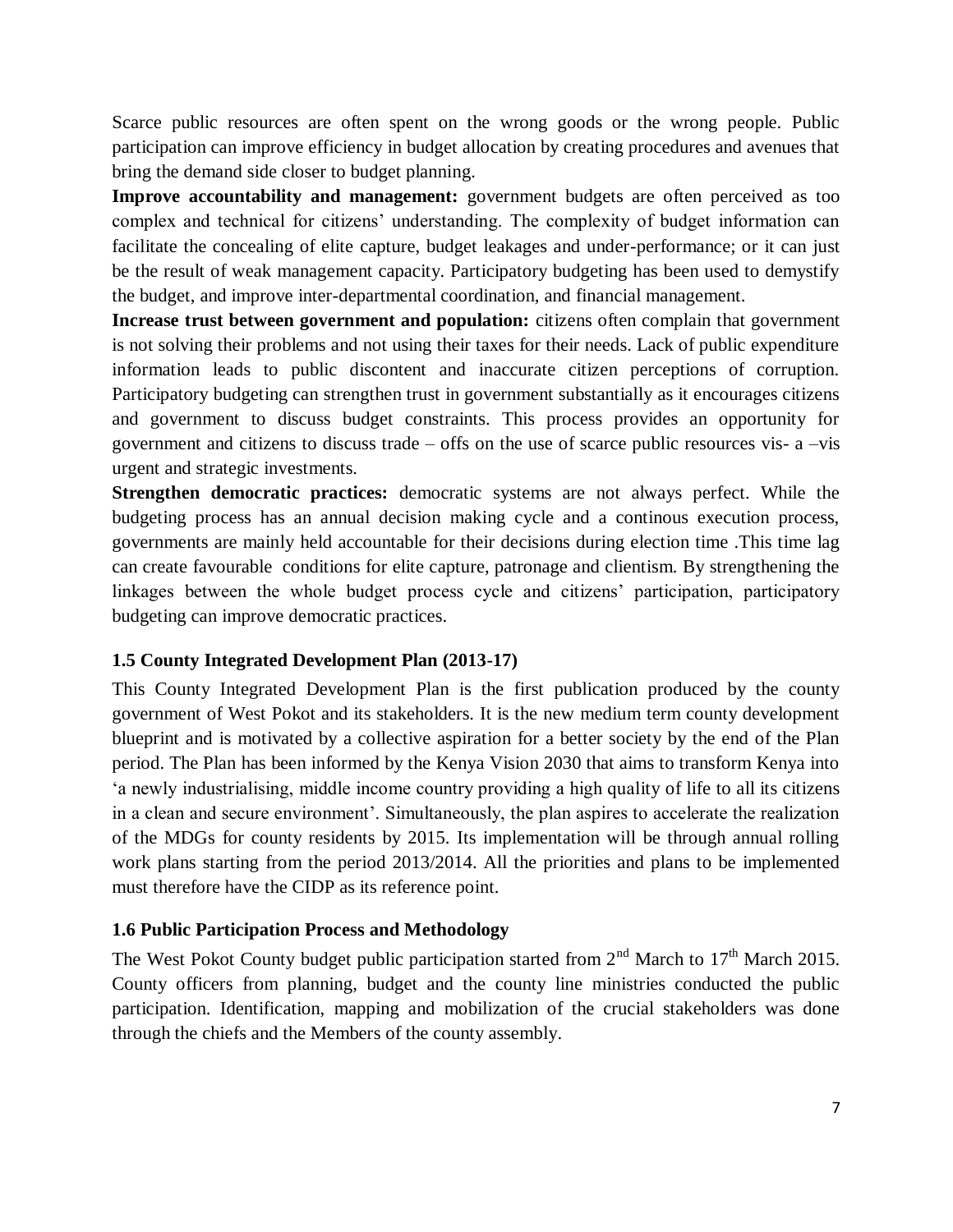The team leaders then defined the objectives of policy for discussion. The officers from each ministry then made presentations of the previous projects and their ongoing projects for the year 2014/15 and proposed 2015/2016 budget proposals. The citizens were then given a chance to give their views, seek clarifications and give new proposals. Techniques used were presentation, group discussions and plenary discussions.

The facilitators ensured that there was clarity of subject matter, inclusive and effective representation, climate of integrity and provision of opportunity for balanced influence and ensured commitment to the process.

| Date     | Ward       | Venue                       | Group          |
|----------|------------|-----------------------------|----------------|
| 2/03/15  | Alale      | Kitutu Centre               | $\mathbf{A}$   |
|          | Kiwawa     | <b>Kases Primary School</b> | $\overline{B}$ |
| 3/03/15  | Kasei 1    | Kasei Centre                | $\mathbf{A}$   |
|          | Kapchok    | <b>Ngotut Centre</b>        | $\overline{B}$ |
| 4/03/15  | Kodich     | Kodich Primary              | $\overline{A}$ |
|          | Suam1      | Muruongar                   | $\overline{B}$ |
| 5/03/15  | Suam 2     | Karon                       | $\overline{A}$ |
|          | Endugh 1   | Kotit                       | $\overline{B}$ |
| 6/03/15  | Masol      | Akiriamet                   | $\mathbf{A}$   |
|          | Lomut 1    | <b>Annet Primary</b>        | $\overline{B}$ |
| 7/03/15  | Sekerr     | Chepkondol                  | $\overline{A}$ |
|          | Weiwei     | <b>Sigor District HQ</b>    | $\overline{B}$ |
| 9/03/15  | Batei 1    | Parua                       | $\mathbf{A}$   |
|          | Tapach 1   | Nyarkulian                  | $\overline{B}$ |
| 10/03/15 | Chepareria | Chepareria                  | $\mathbf{A}$   |
|          | Lelan 1    | Cheparten                   | $\, {\bf B}$   |

## <span id="page-7-0"></span>**1.7 Field Schedule**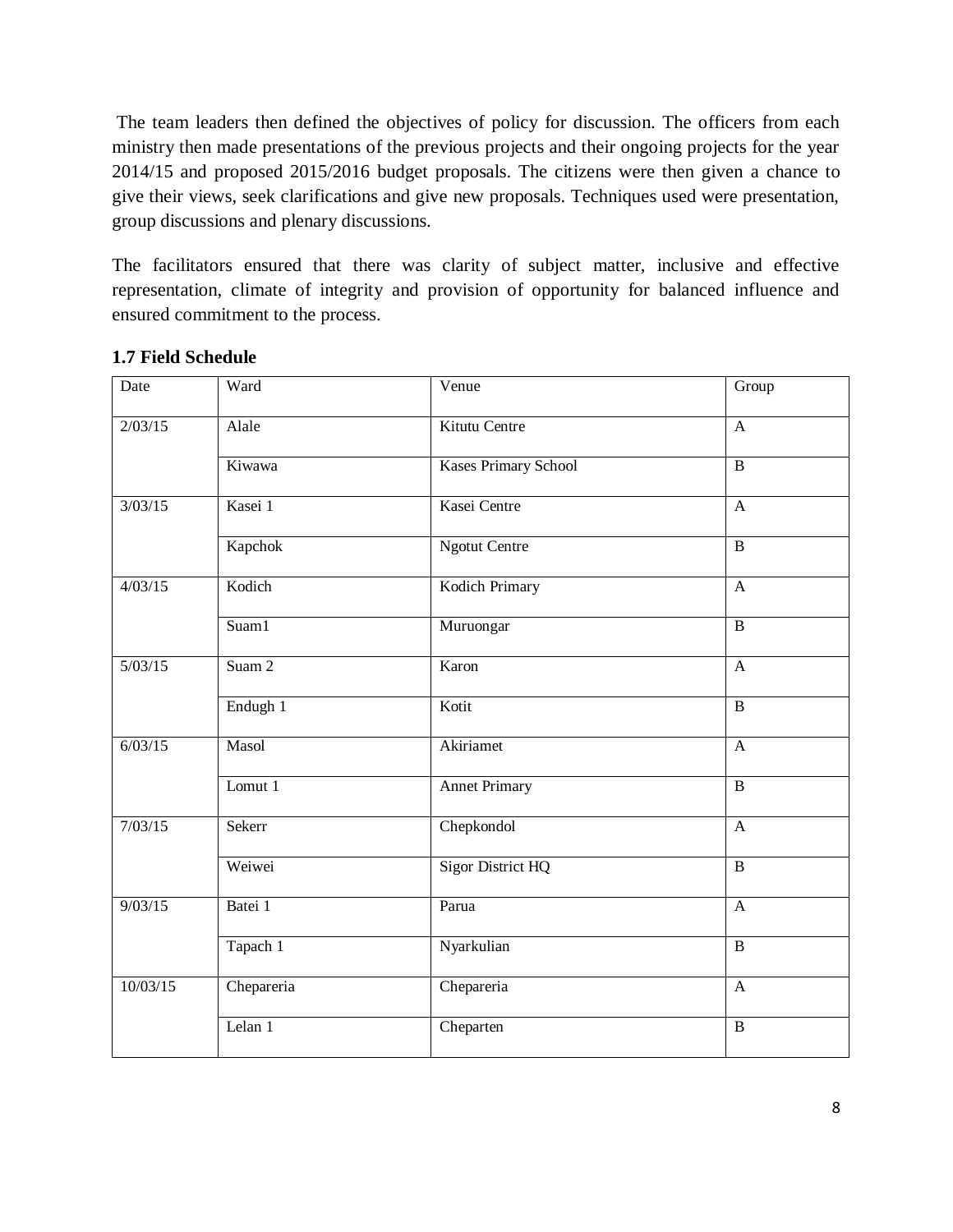| 11/03/15           | Endugh 2   | Turkwel            | $\mathbf{A}$   |
|--------------------|------------|--------------------|----------------|
|                    | Sook       | Chepnyal           | $\mathbf{B}$   |
| 12/03/15           | Riwo 1     | Miskwony           | $\mathbf{A}$   |
|                    | Tapach 2   | Sina               | $\overline{B}$ |
| 13/03/15           | Mnagei     | Makutano Stadium   | $\mathbf{A}$   |
|                    | Riwo 2     | Nakwangamoru       | B              |
| $\frac{14}{03}/15$ | Siyoi      | Siyoi T.C          | $\mathbf{A}$   |
|                    | Kapenguria | NgombeMojaYangat   | $\mathbf{A}$   |
| 16/03/15           | Lelan 2    | Simotwo Pry School | $\, {\bf B}$   |
|                    | Kasei 2    | Kangoletiang       | $\mathbf{A}$   |
| 17/03/15           | Lomut 2    | Lomut T.C          | $\mathbf{A}$   |
|                    | Batei 2    | Ortum Chief Camp   | $\, {\bf B}$   |

# <span id="page-8-0"></span>**1.8 Principles of Public Participation**

Public participation was based on the following broad principles-

- Protection and promotion of the interest and rights of minorities, marginalized groups and communities and their access to relevant information.
- Timely access to information, data, documents and other information relevant or related to county budget process.
- Legal standing of interested or affected persons, organization, and where pertinent, community to appeal from or, review decision or redress grievances with particular emphasis on persons and traditionally marginalized communities, including women youth, and disadvantaged communities.
- Reasonable balance in the roles and obligations of county governance and non-state actors in decision making processes partnership, and to provide complementary authority and oversight.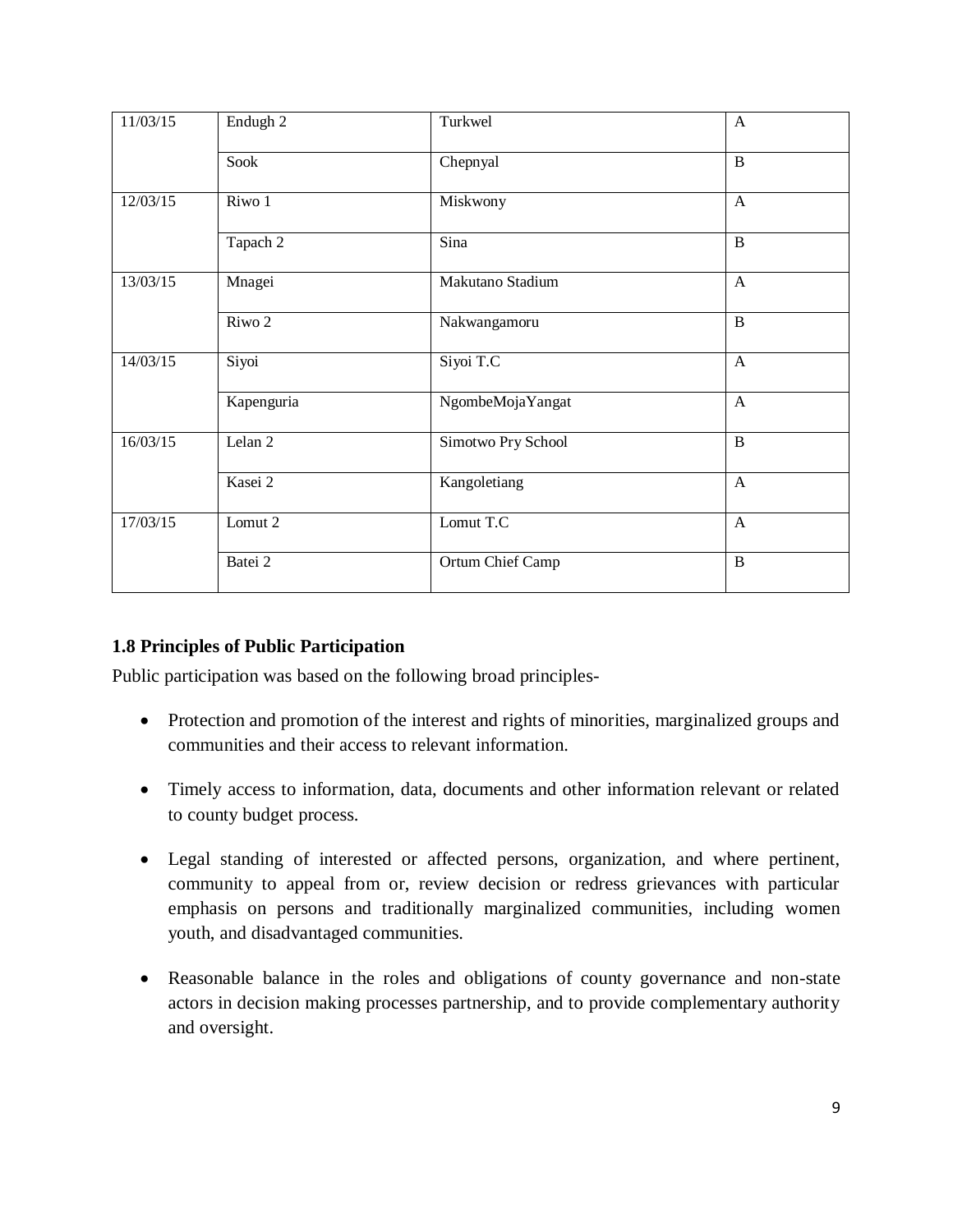• Recognition and promotion of the reciprocal roles of non-state actors' participation and governmental facilitation and oversight.

# <span id="page-9-0"></span>**1.9 Gender Sensitivity, Participation and Analysis**

Gender mainstreaming has been identified as a global strategy to promote gender equality. Development programs that are gender unaware have not benefited women and some have disadvantaged them further. Gender mainstreaming ensures that women"s and men"s concerns and experiences form an integral part of the identification, design, implementation, monitoring & evaluation of programs. This is achieved through gender budgeting and use of gender sensitive indicators among others.

Public participation turnout improved by 130 percent from the previous year. There was also significant improvement in women participation from 31 per cent in 2014 to 33.6 per cent in 2015. The table below shows the breakdown for each ward:

|     |              | 2014/15     |               |              | 2015/16     |             |               |              |             |
|-----|--------------|-------------|---------------|--------------|-------------|-------------|---------------|--------------|-------------|
|     | <b>WARD</b>  | <b>MALE</b> | <b>FEMALE</b> | <b>TOTAL</b> | FEM $(\% )$ | <b>MALE</b> | <b>FEMALE</b> | <b>TOTAL</b> | FEM $(\% )$ |
| 1.  | Alale        | 46          | 36            | 82           | 44          | 41          | 108           | 149          | 72.5        |
| 2.  | Batei        | 30          | 18            | 48           | 38          | 167         | 5             | 172          | 2.9         |
| 3.  | Chepareria   | 70          | 19            | 89           | 21          | 142         | 20            | 162          | 12.3        |
| 4.  | Endugh       | 48          | 42            | 90           | 47          | 128         | 89            | 217          | 41.0        |
| 5.  | Kapchok      | 76          | 40            | 116          | 34          | 171         | 115           | 286          | 40.2        |
| 6.  | Kapenguria   | 75          | 20            | 95           | 21          | 86          | 9             | 95           | 9.5         |
| 7.  | Kasei        | 27          | 24            | 51           | 47          | 173         | 157           | 330          | 47.6        |
| 8.  | Kiwawa       | 165         | 38            | 203          | 19          | 150         | 57            | 207          | 27.5        |
| 9.  | Kodich       | 89          | 32            | 121          | 26          | 134         | 39            | 173          | 22.5        |
| 10. | Lelan        | 45          | 49            | 94           | 52          | 300         | 200           | 550          | 36.4        |
| 11. | Lomut        | 42          | 43            | 85           | 51          | 158         | 136           | 294          | 46.3        |
| 12. | Masol        | 92          | 21            | 113          | 19          | 98          | 37            | 135          | 27.4        |
| 13. | Mnagei       | 53          | 32            | 85           | 38          | 114         | 82            | 196          | 41.8        |
| 14. | Riwo         | 165         | 30            | 195          | 15          | 303         | 160           | 463          | 34.6        |
| 15  | Sekerr       | 64          | 43            | 107          | 40          | 333         | 112           | 445          | 25.2        |
| 16  | Siyoi        | 62          | 34            | 96           | 35          | 82          | 10            | 92           | 10.9        |
| 17  | Sook         | 83          | 25            | 108          | 23          | 119         | 26            | 145          | 17.9        |
| 18  | Suam         | 83          | 41            | 124          | 33          | 151         | 100           | 251          | 39.8        |
| 19. | Tapach       | 66          | 38            | 104          | 37          | 189         | 105           | 294          | 35.7        |
| 20. | Weiwei       | 40          | 24            | 64           | 38          | 82          | 41            | 123          | 33.3        |
|     | <b>TOTAL</b> | 1421        | 649           | 2070         | 31          | 3121        | 1608          | 4779         | 33.6        |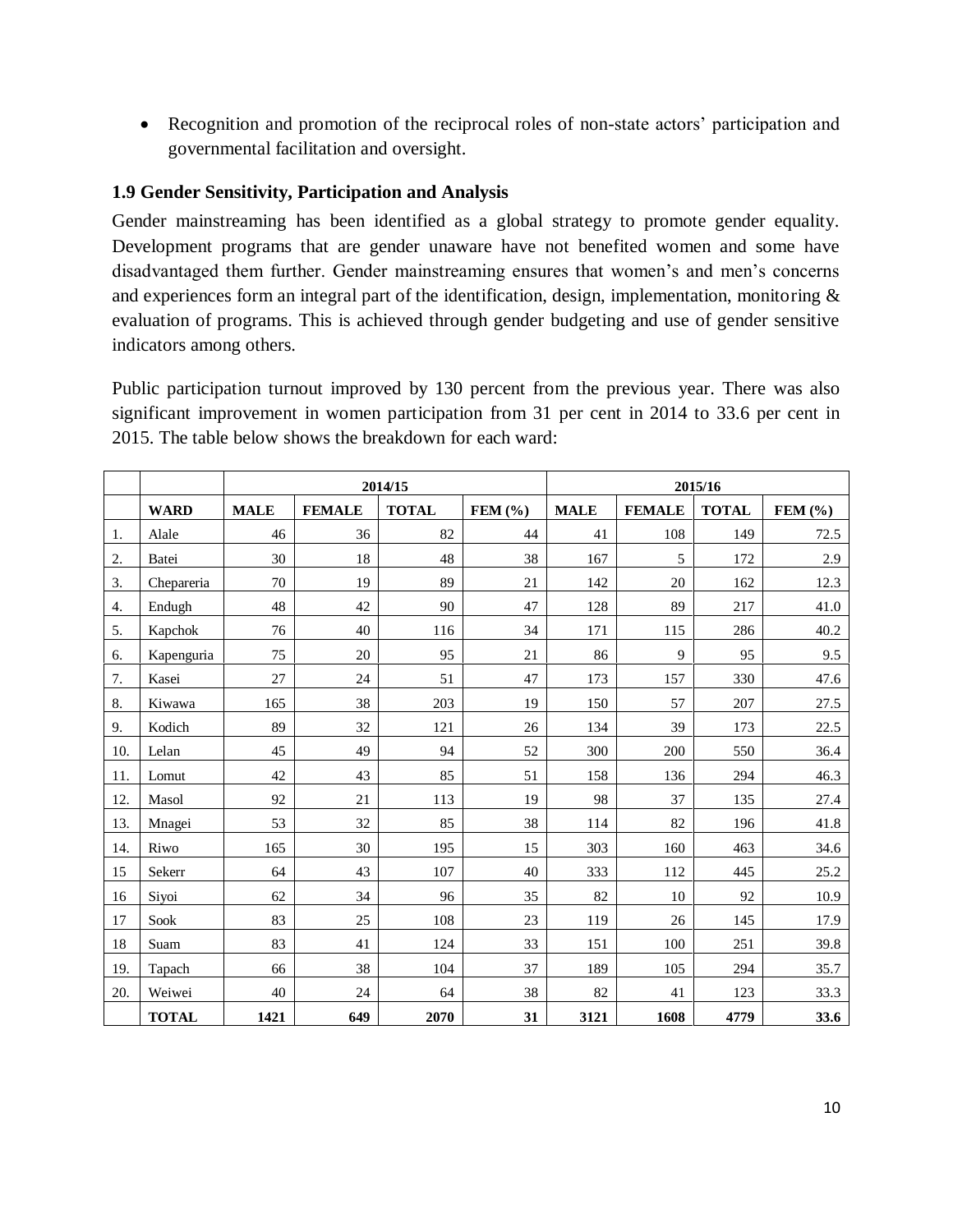#### **CHAPTER TWO**

## **2.0 WARD PRIORITIES**

## <span id="page-10-2"></span><span id="page-10-1"></span><span id="page-10-0"></span>**2.1. Introduction**

This section provides the priority areas and projects identified for consideration for implementation in the county budget over the MTEF period.

## <span id="page-10-3"></span>**2.2 County Draft proposals for FY 2015/16**

All the county draft proposals submitted for public scrutiny by the various county line ministries were approved for implementation. However, the public in Tapach (Nyarkulian) requested to be assisted to establish a cooperative society instead of the cooler contained in the county proposals. They have since been given a new cooler by East Africa Dairies Board.

# <span id="page-10-4"></span>**2.2.1 KIWAWA WARD**

- $\div$  Need for construction of more crushes for both cattle and camels 1 per sub location if additional funds are available.
- Create awareness programmes through the ministry to help farmers curb on the rampant spread of livestock diseases.
- Accessibility to pharmacy, therefore, construction of one on the same with subsidised prices to enable farmers access to it.
- $\div$  Provision of transport system to extension officers to ease their reach to farmers.
- Need for vaccination programmes to be extended to entire ward during periods of disaster i.e foot and mouth
- Create awareness on grass seeding to cut problems facing pastoral farmers concerning pasture.
- Need for opening up new roads to improve infrastructure at: Lowoy– Katuda, Napeyelel– Kasikot, Chelopoy–Tarakit, Kiwawa- Nang"olesinyen– Kalodekee, Mbaru- Lopet– Kesei.
- \* Road repairs to conducted at roads: Lowoy– Chelopoy, Tarakit Primary Catholic Missiom.
- Construction of foot bridge at Kauriong.
- Extension and expansion of Melee road.
- Need for renovation of Kiwawa dispensary and upgraded with a maternity ward.
- $\triangle$  Poor supply of water to health facilities found at the ward.
- Need for deployment of health personnel to health facilities at the ward; pharmacist and nurse at Kauriong (only lab technician is at the facility) andMbaru, kamla, dispensary needs a nurse.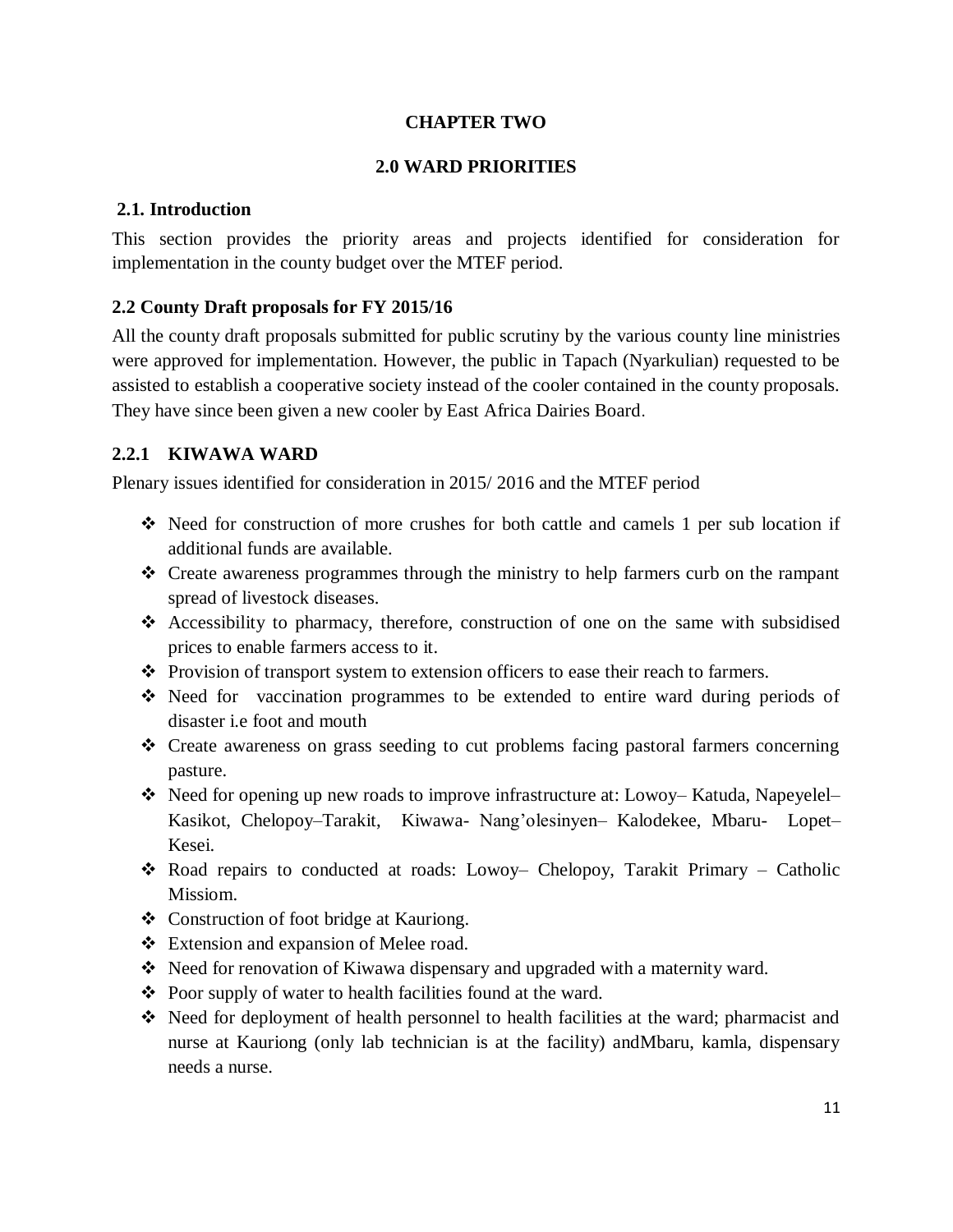- $\div$  Need for drugs supply at the health facilities because the public complained of being issued with pain killers and being referred to chemist for any other prescribed drugs.
- Vaccination exercises to be spread in the entire ward (only few areas are captured in past).
- Need for change from contracting services to labour based proposed by the public (dispensary construction).
- Need for county scholarship for qualified persons at the ward to train on nursing.
- The public also requested on 1 ambulance to be stationed at Kases dispensary.
- Need for pit latrines be constructed at health centres.
- Need for water boosters in the entire ward for shortage of water during dry spell.
- Renovation of Kanarayon water pump and Lowoi dam (has no water),upgrading of kamla pump ( motar broke down), construction of new dam at Kacher-Telus.
- Drilling of boreholes proposed at kases primary school and at Katuda. They also proposed a new borehole to be drilled at kiwawa secondary school.
- New dam construction sited to be at kasesand kurermoi, thus, the public requested for treatment of water so as to avoid waterborne diseases.
- Water harvesting project proposed to be at Akoros area.
- Need for hybrid seeds to be provided to farmers at subsidized prices such as millet, sorghum, maize, green grams.
- Need to open a market centre at Kases for selling farm produce.
- Extension of Nasukuta livestock services at the ward, there is available land at Kamla.
- $\triangle$  Increase number of livestock/ agriculture staff for efficiency of work from the respective departments.
- Small scale irrigation scheme along Tenekich river.
- Rehabilitation of BH at Angololo, Kanarayon and Kanorkut.
- Construction of sub-surface dam at Agololo.
- Constructin of new dispensary at Wasit.

# <span id="page-11-0"></span>**2.2.2 ALALE WARD**

- $\hat{\cdot}$  The last announced vaccination of sheep and goats drive never took place as planned, as a result farmers lost a lot of livestock due to preventable diseases
- $\triangle$  Inhabitants need to be educated more on requirements and group formation for purposes of benefiting from pumps being distributed for livestock spraying
- The health sector overcharges the locals for usage of ambulance in cases of emergencies 5000-7000 shillings, against recommended 1,000 shillings.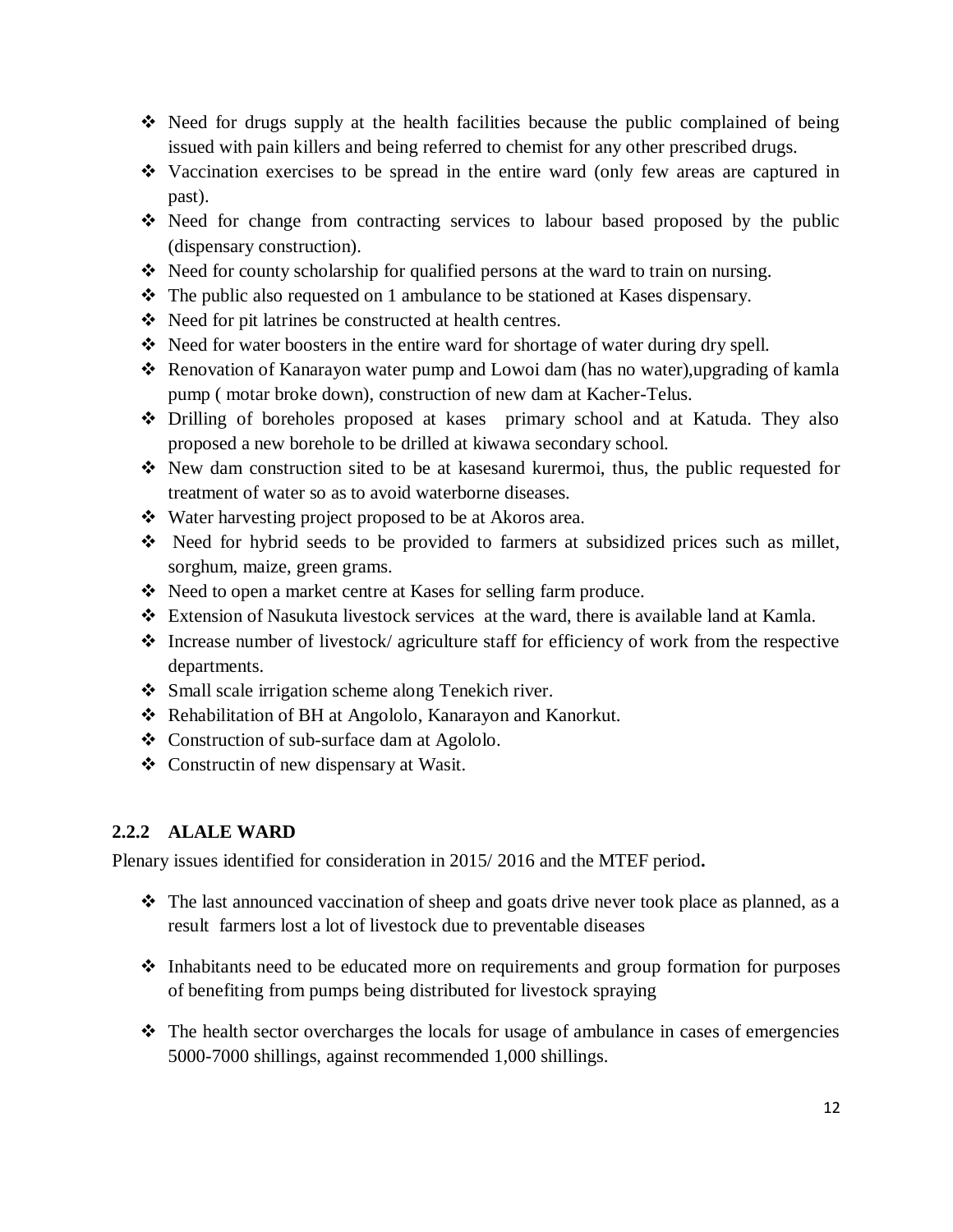- There exist established dispensaries that are not operational (Nauyapong, Lengoruk and Kasitet) due to shortage of staffing and inadequate supply of drugs.
- Nauyapong dispensary not operational due insecurity issues.
- $\triangleleft$  Health staff in the area face constant transfers hence curtailing service provision
- $\div$  To access more specialized services, one has to travel all along to Kacheliba, residents proposed upgrading of Alale dispensary to facilitate the said services
- $\cdot \cdot$  The livestock diseases are still at large thereby need for vaccination
- Akoret and its environs lack access to many basic utility services ranging from roads, cattle dips and water
- $\cdot \cdot$  There is constant attack of livestock by marauding wild life animals Hyenas resulting in Human-wild life conflict
- There is need for survey and mapping of the untapped natural resources like minerals, and support of small scale mining in the ward
- $\cdot$  Need for more investment in the untapped solar energy to pump water and enhance reliability of water sources
- Introduce bamboo plantation to promote afforestation of catchment areas
- Monitor the already installed boreholes to ensure they are in working condition
- The quality of roads awarded to contractors are substandard
- $\triangle$  In sharing projects information on roads, the cost component should be included.
- ❖ Provide culverts to enhance proper drainage in roads
- Need for partnership with produce board to put up a cereal depot in Alale
- Challenge in access to certified seeds
- Locals feel birds feasting in their farms reduces the amount of their produce
- ❖ Provision of tractors for mechanized ploughing.
- ❖ Drilling of more boreholes in the ward.
- ❖ Upgrading of existing hand pump boreholes to solar powered.
- Construction of theater, blood bank, maternity wing at Alale dispensary.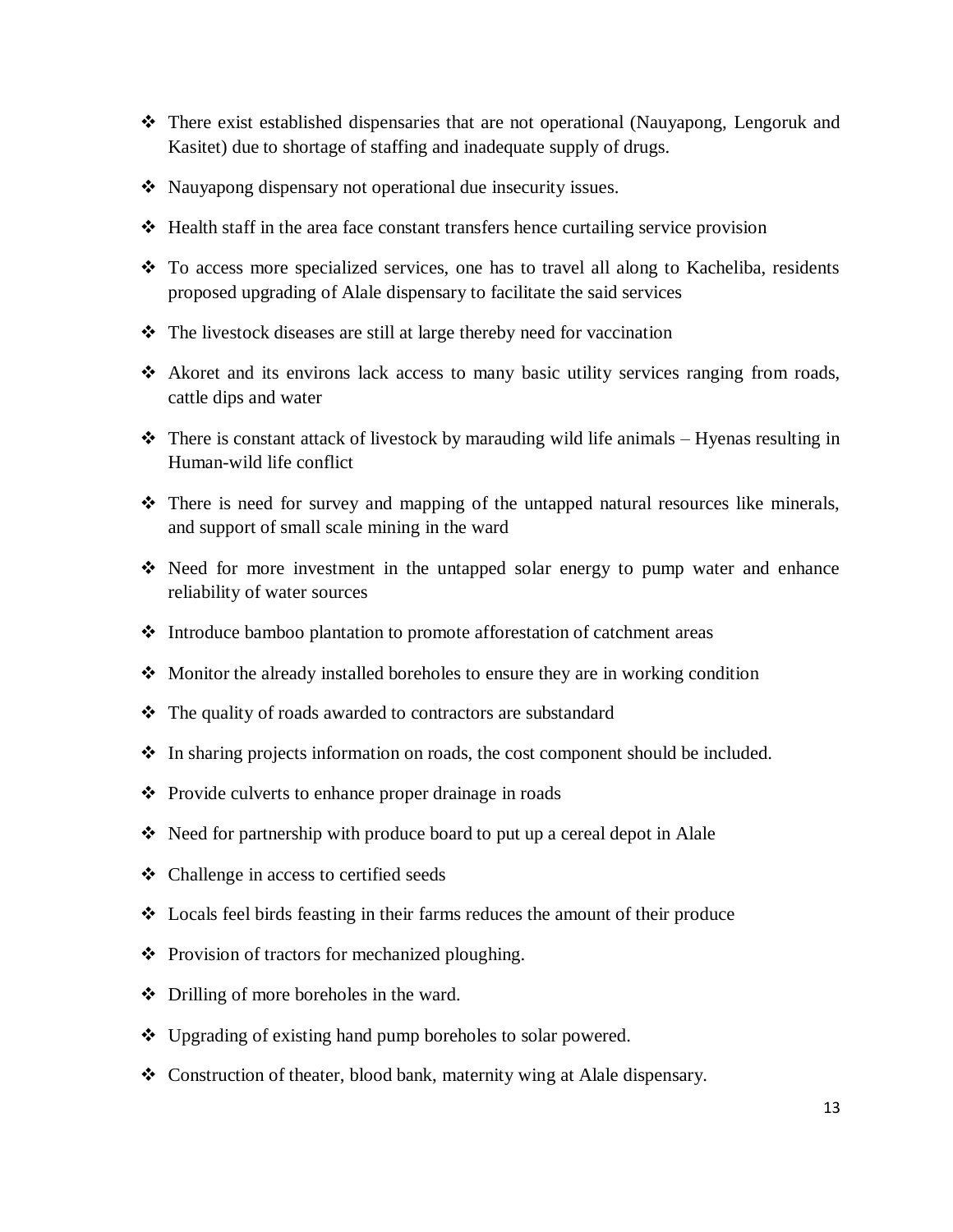Provision of a medical doctor at Alale dispensary.

# <span id="page-13-0"></span>**2.2.3 KASEI WARD**

## **Kasei Centre**

- $\hat{\mathbf{v}}$  The identified point for placement/construction of crushes are different from those identified by the locals
- \* The notice for vaccination of livestock was not acted upon by the department, locals were kept waiting for three days at the designated venue.
- Need for capacity building on fish harvesting in Turkwel dam for the benefit of local community
- $\cdot \cdot$  To control fish stock in the dam after restocking, there is need for measures to be put in place to allow multiplication of the fish
- $\triangleleft$  Livestock diseases remain a threat to community's source of income (livestock), thereby need for vaccination against them {foot and mouth, PPR, e.t.c)
- Women need to be empowered to vaccinate/treat/inject their livestock shouldn't be a preserve of men alone.
- Women need to be trained on existing chicken diseases
- Locals experience loss of livestock to marauding wild animals resulting in Humanwildlife conflict without compensation for the same
- $\hat{\cdot}$  The department should employ a fair scheme of identifying the beneficiaries for camel distribution [Previously, a project of same kind never became successful since distribution was based on patronage and not objectivity]
- $\triangleleft$  For access to spray pumps {for groups}, the department should outline more on means of accessing by group and by extension render assistance for registration of groups.
- The ward is too vast, reliance on one motorbike to traverse all the area may be a challenge, need for more agricultural extension staff and their support services are eminent.
- Need for provision of subsidised farm inputs (seeds and fertilizers) to cushion farmers from prevailing inflated market prices.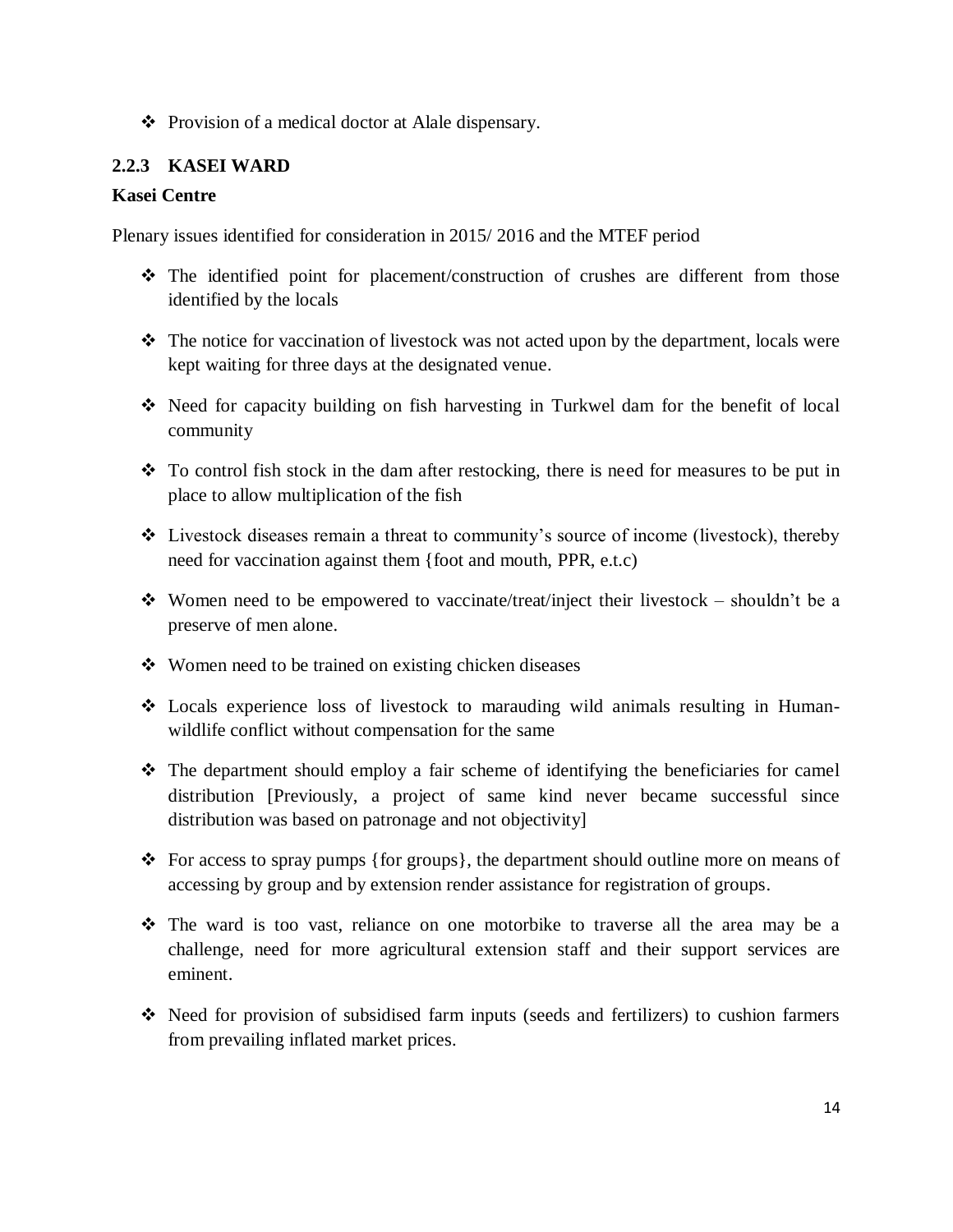- $\div$  The agriculture department supply seeds (sorghum and millet) too late, past planting season. Sometimes as late as month of June.
- $\div$  Korkou is ploughable, therefore the purchased tractors should be made available for use in the lands around the area.
- Favourable maize varieties are inadequate in supply, plans for supply needs be put in place { H627, H513, H520 … e.t.c}
- With increasing deforestation in Korkou, the community need start up tree nurseries to foster afforestation/reforestation.
- After bumper harvest, farmers experience storage challenges. To remedy this, locals proposed a local cereal depot be constructed
- $\div$  Need for capacity building of the locals on the benefits resulting from tree planting and environmental conservation.
- Lack of supply of drugs for common diseases {malaria, typhoid and brucellosis} at Kasei Dispensary.
- For clinical services, locals have to wait for nurse from neighbouring Korkou dispensary for administration of same (Kasei Health centre has no staff)
- $\div$  For 2015/16 FY, considerations for dispensaries be put in place for Ombolion and Chespen due to low proximity to access basic health services by the residents
- $\bullet$  Dog and snake bites are rampant in the area, whereas access to medication has proved a big challenge. Anti-rabies injection and snake bite antidotes be made available at the nearest Health facility.
- Previously, spraying of houses within household kept cockroaches, bedbugs and mosquitoes at bay. Repeat of same would be a reprieve to the residents.
- Need an ambulance to transport the sick as well as residence in emergency situations.
- Need for tree nursery at Korkou/Kasaka
- Experience of water borne diseases by residents of Chepkondol.
- Need for a water source for residents of Kaptolomwa (Kasaka school and surrounding community)
- Also the following schools faces challenge in access to water; {Kakoy, Talam and Kaoron schools}, proper interventions be put in place to remedy the situation.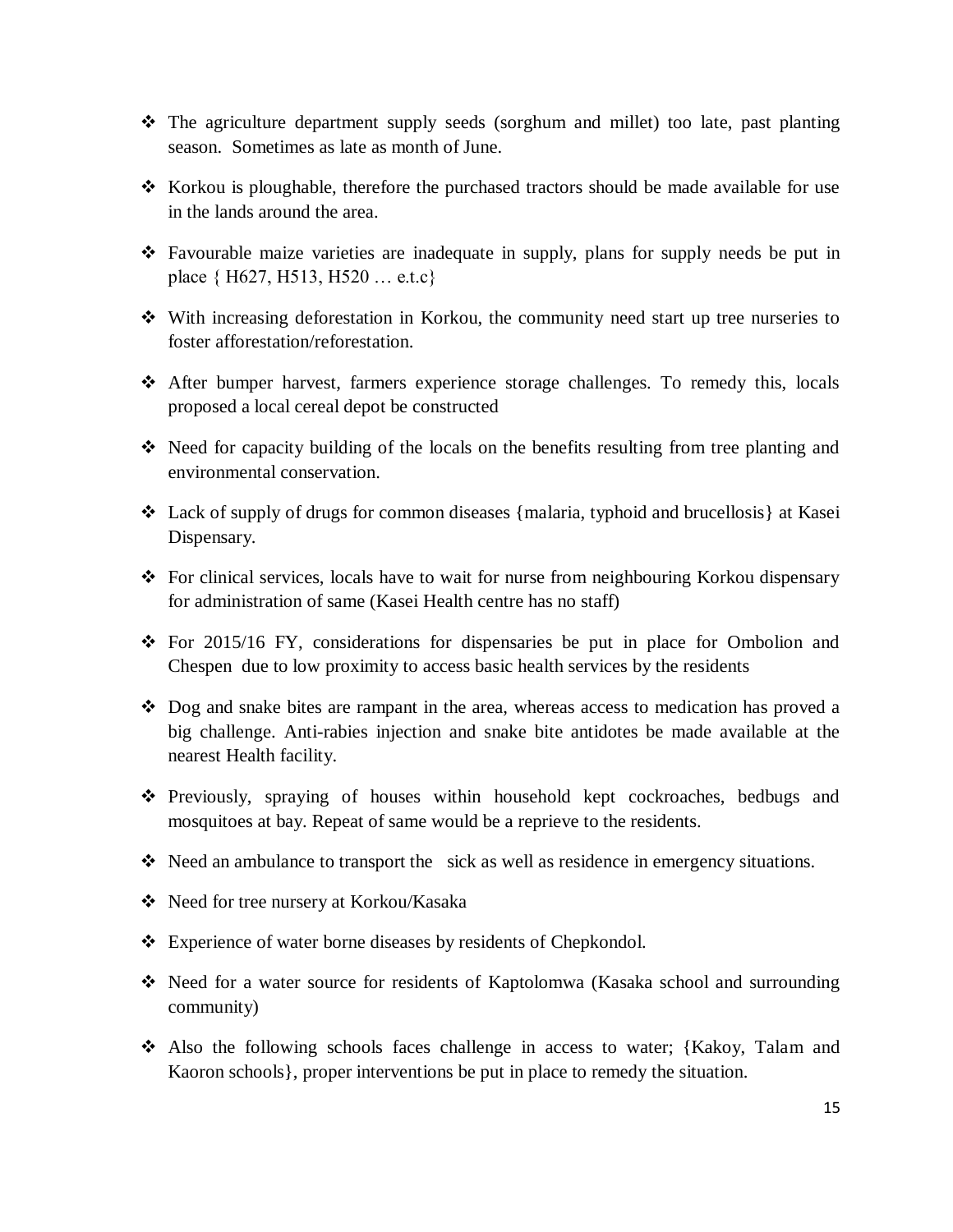- Opening up of new roads at;Natekei Chepkondol Kapeta Kour ,Kasaka Kaptolomwo – Chesuswon – Embul ,Kasei – Kokeyen – Kalam
- Construction of maternity ward at Kasei dispensary.
- Compensation for crocodile attacks.
- ❖ Proposed gravity water at Embasol-tiyet
- ❖ Proposed water project at Nasitet.
- New borehole at Torop primary school.
- Upgrading Kasei dispensary to a health centre.
- Provision of a clinical officer at Kasei dispensary.

#### **Kangoletiang**

- Need for a fish industry with a refrigerator at Korpu.
- Need for vaccination of livestock including poultry.
- Need for cross breeding of livestock in the entire ward.
- Need for foot pumps to farmers; chorum and chepupun areas.
- Need for grass seeding at the ward in the entire ward.
- ◆ Need for a beehive industry at Korpu and Chorum areas.
- $\div$  Need for workshops for the nomads on livestock keeping in the entire ward.
- $\triangle$  Need for anti-rabies vaccine due to frequent attacks on livestock & people by dogs and snakes in the entire ward.
- $\triangleleft$  Elimination of stray dogs.
- Construction of new cattle dips at Korpu and Opol.
- Construction of new crush at Opol, Klaya, Katumen and Korpu.
- $\triangle$  Provision of fishing nets & motor boats for Pomokan group.
- Provision of a green house for muchukwo self help group.
- ❖ Need for fruit tree seedlings at chorum.
- $\cdot$  Need for traditional high value seeds and hybrid maize (h513) for Kangoletiang.
- ❖ Irrigation downstream from Turkwel dam to Korpu.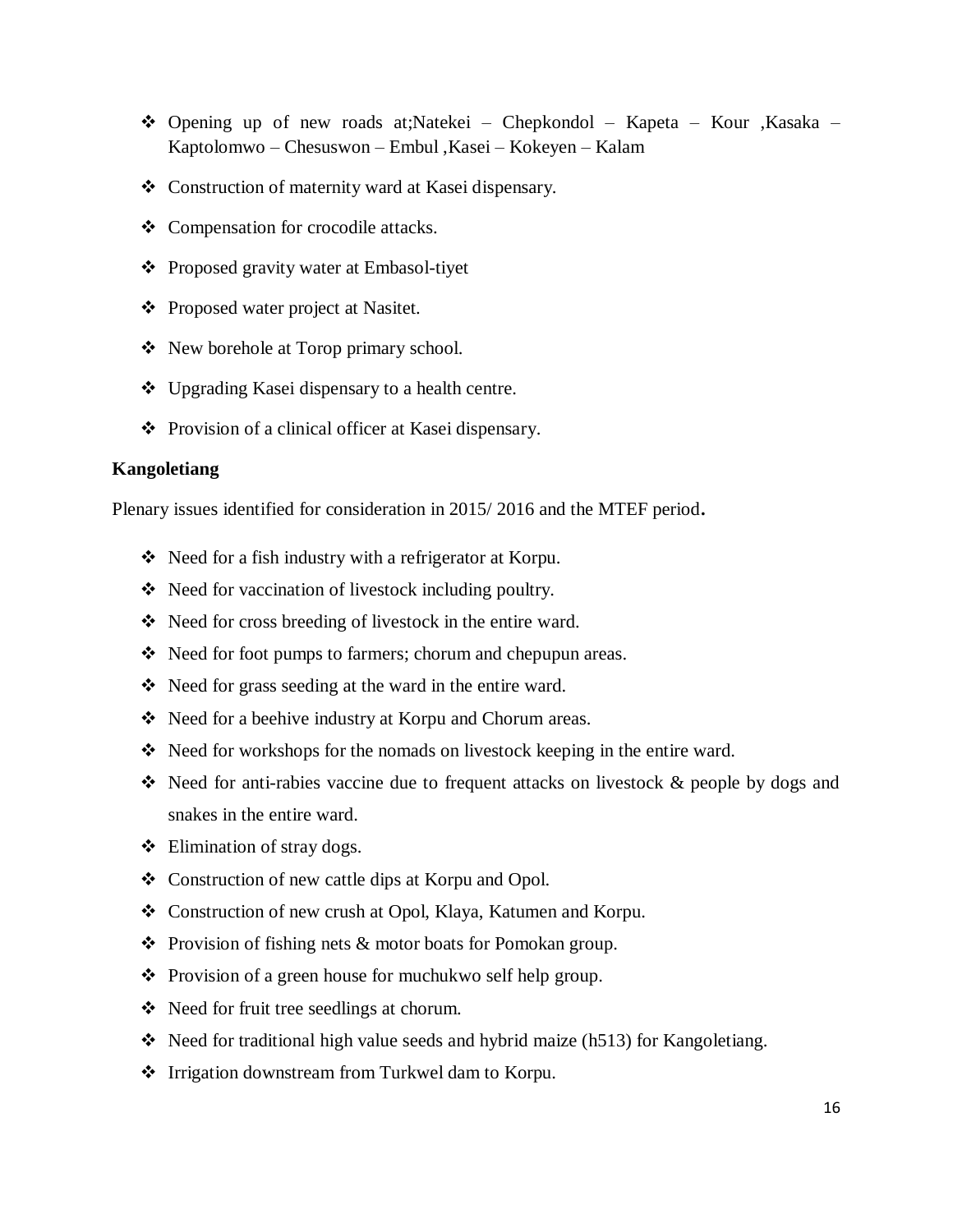- $\div$  Need for an ambulance at Korpu disp.
- New disp. construction at Chorum, Morkorio and Opol.
- Need for additional health worker at Korpu disp.(no 1) and Kangoletiang(no. 2).
- Need for a laboratory technician at Korpu disp.
- Need for staff houses at Korpu disp.
- ❖ Upgrading of Korpu disp. with a maternity.
- New road construction; Katumen-Karkar-Ombolion, Kamketo-Kangoletiang-Morkorio-Sirwach-Turkwel, Kasaka-Chepkondol-Kour, Lokodolir-Chepkondol, Kangoletiang-Kachawa, Kamketo-Korpu and Ponpon-Sirwach.
- Bridge construction at Ateker.
- New sub-surface dams at Chepkaret, Sukut, Opol,Sirwach, klaya,Churum and Nachecheyet
- New BH drilling; KorpuPri., Sukut Pri., Katumen, Sirwach, Klaya.
- \* New sand dam at Sapai, Tokoch, Chepkaram.
- Need for water generator to Oron farm.
- Water gravity from Embosoo to pri. sch. (1km)
- New proposed ecd centres at Chorum, Sapai, Nasitit,Tokos, Korpu,Katumen, Sirwach,Chepsokom, Lotudonyang,Chorum.
- \* Need for ecd teachers at Loywokor, Chepsokom, Kachawa and Tokos.
- Need for employing locals at Korpu trading centre as revenue collectors.
- Construction of a market at Kangoletiang.
- ◆ Request for biashara mashinani loans for kasei ward.
- Request for tourist centre and sport/culture at Murkorio.
- Construction of a maternity ward at Kamketo dispensary.
- <span id="page-16-0"></span>Introduction of an adult education centre at Kasaka.

#### **2.2.4 KAPCHOK WARD**

Plenary issues identified for consideration in 2015/ 2016 and the MTEF period

• Need for water supply at health facility, losam dispensary (maternity).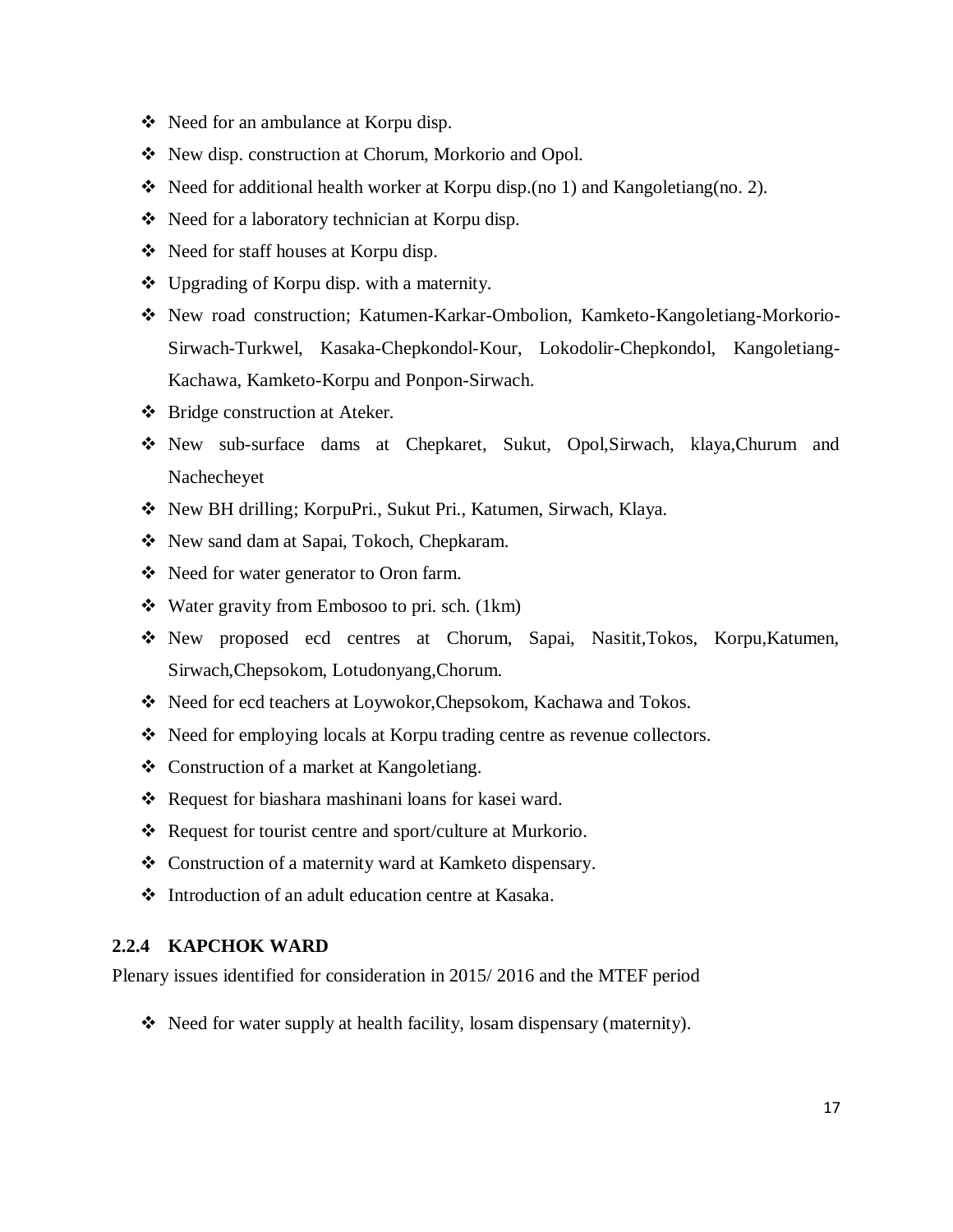- Need to supply drugs at health facilities; Mading dispensary, Ng'otut dispensary, Konyao dispensary.
- Construction of more dispensaries at Kamechwa and Napitiro if more funds are allocated.
- Employment of nurses at Mading ,Losam, Konyao dispensaries and d laboratory technicians for the same.
- $\div$  Upgrading of konyao to a health centre and be provided with an ambulance to assist the patients in referral cases.
- $\triangle$  Construction of pit latrines at the health facilities for patients and the staff.
- $\cdot$  To improve livestock production, the public proposed to be provided with foot pumps and acaricides to help them control livestock diseases due to their nomadic lifestyle.
- Need to conduct trainings to farmers to improve farm and livestock productions.
- $\hat{\cdot}$  The public proposed hot iron branding to their livestock to assist them track their animals due to frequent cattle rustling.
- Extension officers also be deployed to the region to help residence on meat inspection, vaccination and charges on the same.
- Construction of more crushes( metal ) and dips at Kariamawoi, Losam, Kodera areas.
- Request for anti-rabies vaccination for dogs which has posed problem on attacking humans, sheeps and goats.
- Request for Nasukuta extension services to the ward (sheep, goats, camels and cattle) and grass seeding programmes strengthened.
- $\div$  Poor infrastructural facilities such as roads leading straining of extension services to farmers.
- $\div$  The public also proposed irrigation schemes to be started at rivers Suam, Kanyang'areng and Konyao, and to be provided with generators and money maker pumps to cut down foot shortages experienced in the area.
- Need for re-afforestation and afforestation programmes, and nursery beds to be commenced.
- Purchase and distribution of hybrid seeds for millet, sorghum, beans,maize and fruit tree seedlings for avocado, mango, bananas, vegetables, sugarcane.
- ◆ Human-wildlife conflict from barrowing animals on crop farms.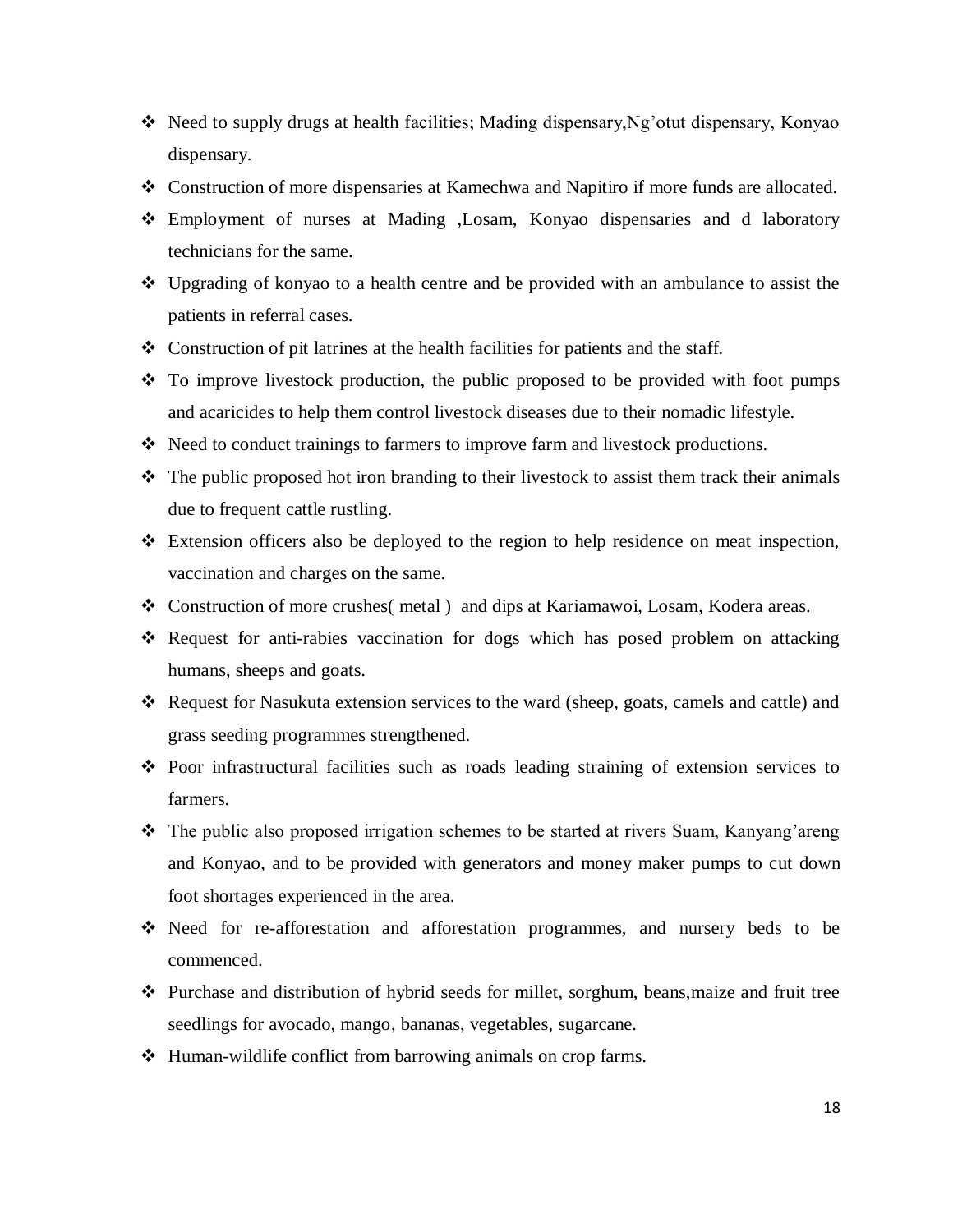- $\div$  Proposed boreholes at losam(nasakam) and kawoluk area. Others new if funds available at Losamcentre,Boralli Sec, Dorcas primary, Chepkas, Losidok, Kapuserwo, Katopolei and Katisha. Borehole repairs at leyo, konyao, kamokongwo.
- Proposed upgrading of BH to solar powered at katilisya and kalasmenjo. Others if funds available includes Chepkarlal, Bondera.
- \* Proposed sub-surface dam at Losam river, chemsuk, loitakoseiwan, kanyang'areng.
- New proposed road kaskroy-chepongos. Expansion of ng'otut-kodera roads.
- New bridge to be constructed at kaisa and maintenance of transkanyang"areng bridge.
- Need to employ more ECD teachers and supervision carried on the ground. No feeding programme has been effected at ECD centres.
- Set-up organized slaughter slab at Konyao.
- Need for more staff both livestock/agriculture.
- ❖ Rock catchment to be constructed at Lokas primary school.
- Water pan to be constructed at katingisia.
- Shallow well to be constructed at Ngotut and Oristin nursery.
- New road construction: Konyao-Napitiro-Orolwo, Ngotut-Motin-Losam, Ngotut-Kariamawoi-Tuwit, Kalukuna-Tuwit-Korpu, Karameri-Kopeyon-Pisaa, Losam-Katuda-Chelopoy, Lokasur-Kapeyon-Nakwijit, Ngotut-Nangoletaba-Katapoon-Napitiro, Bendera-Katilisha-Lokasur-Koyis.

#### <span id="page-18-0"></span>**2.2.5 KODICH WARD**

- Constructions of one metal crush per location.
- Livestock diseases still a big problem among farmers.
- \* Need of veterinary officers at the community level.
- Non-implementations of priority projects meant for last financial year.
- \* Request of more water generators for piping water for irrigation along Suam river.
- $\triangleleft$  Need to follow up the generators delivered.
- Chicken diseases outbreaks.
- Marketing of poultry products a problem to farmers.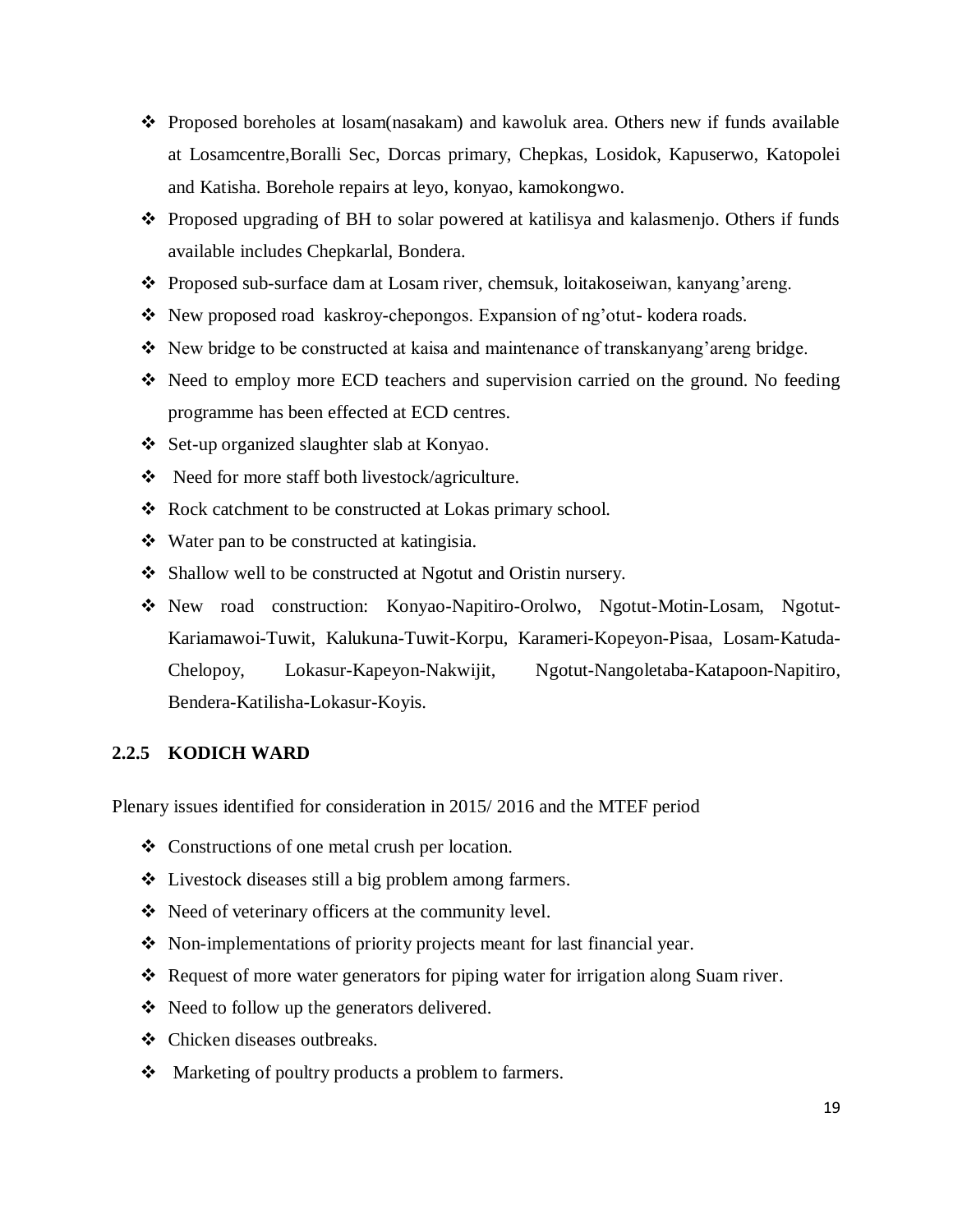- $\triangleleft$  Gloves to be given to mid-wives.
- Rehabilitations of dams at kodich, near kanyerus, kalas.
- $\triangle$  Katopoten sub-location not allocated any project.
- Drilling of bore holes at lomada, cheptapa, kirmity and tuturamoi, kodich primary school
- $\div$  Increase of health staff in the ward.
- Construction of sand dam at koipril, kangechowo stream,chepkaner stream.
- County government should do monitoring and evaluation of the projects.
- $\triangle$  Distribution of bore hole construction is not equitable
- Addition of nurses at Kodich dispensary
- $\div$  Sufficient supply of drugs at the ward
- ❖ School feeding programmes in the ward for ecd
- Construction of dispensary katopoten sub-location
- $\triangleleft$  Construction of a new cattle dip at chepongpong
- $\triangle$  Rehabilation of kodich cattle dip
- Establishment of market at the ward for their livestock
- ❖ Supply of boma rhodes grass seeds across the ward
- Blood bank construction at kodich dispensary.
- Construction of dispensary chematchor location
- Construction of martenity wing kodich dispensary
- Upgrading of hand pump to solar power kodich primary school
- Rehabilation of kodich primary ecd, olistic cherangany ecd, chemsuk ecd, kalimorok rimary ecd, chemolkut ecd, kress primary ecd, taplul ecd, longal ecd, aron ecd
- School food feeding programme at lokelelian primary.
- ❖ Provision of drought resistance seeds for maize and beans
- Grading ordwo-lokichar primary, main road -timale primary school, main road kalemungorok dispensary,

# <span id="page-19-0"></span>**2.2.6 SUAM WARD**

# **Muruongar**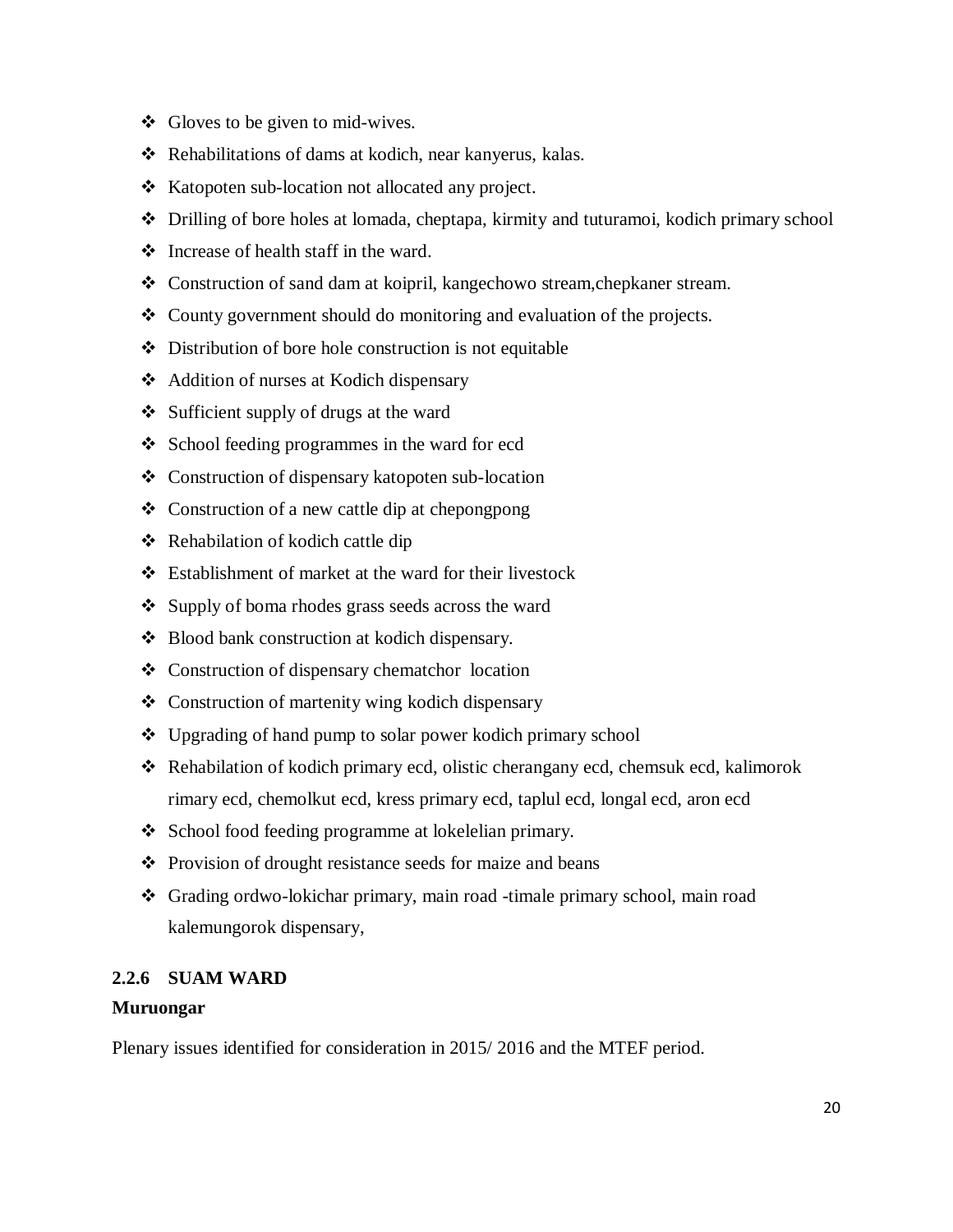- $\triangle$  Construction of new dispensaries at Muruong'ar,.
- Construction of maternity ward at Kanyerus and Nakuyen dispensaries.
- Proposal by CHW"s to be considered on allowances, increase their no. and be involved in immunization campaigns within their areas of jurisdiction.
- Request for provision of hybrid seeds fit for the area such as sorghum, maize, millet, green grams.
- Measures to be undertaken to address human-wildlife conflict.
- Research on soil PH and soil fertility to help farmers plant crops suit for the soil.
- Employment of more extension officers and transport system provided to ease them reach farmers easily.
- $\triangleleft$  Introduction of onion farming in the region.
- Trapping of R. Suam water at Kasmen and resevouir constructed at Rurupogh (cherangan/orolworivers).
- Employment of more veterinary officers in the ward to assist in regular vaccination. The public requested clarity on free and charged fee whenever vaccination is carried out.
- $\triangleleft$  Construction of new dips at Muriong'ar, Kopulio and metal crushes to help control tick related livestock diseases.
- Physical identification marks on livestocks to enable them trace their animals especially whenever cattle rustling occurs.
- Grass seedling programmes rolled in the area to assist their animals during dry spell.
- $\triangle$  Rehabilitation of Ng'eng'ech dam(pipe broken), Muruong'ar water pan (pipe broken), new water pan at Kodikdikde-silting Nauyakwakwaa dam.
- Construction of new water pans at Cherelio&Kemelei, new BH at Kemelei, Ng"eng"ech, Nakuyen dispensary, kases ECD, Kopulio mining centre, Tandapos primary, Tingisia ECD, Amomot ECD andMursamugh.
- Construction of new sub-surface dam at Chepotupen, Tingisya, Chepkogh, Nakasepan, Nanuyailel,andNamunyot.
- Construction of bridge at Cheptunoyo (Riwo/Suam Wards).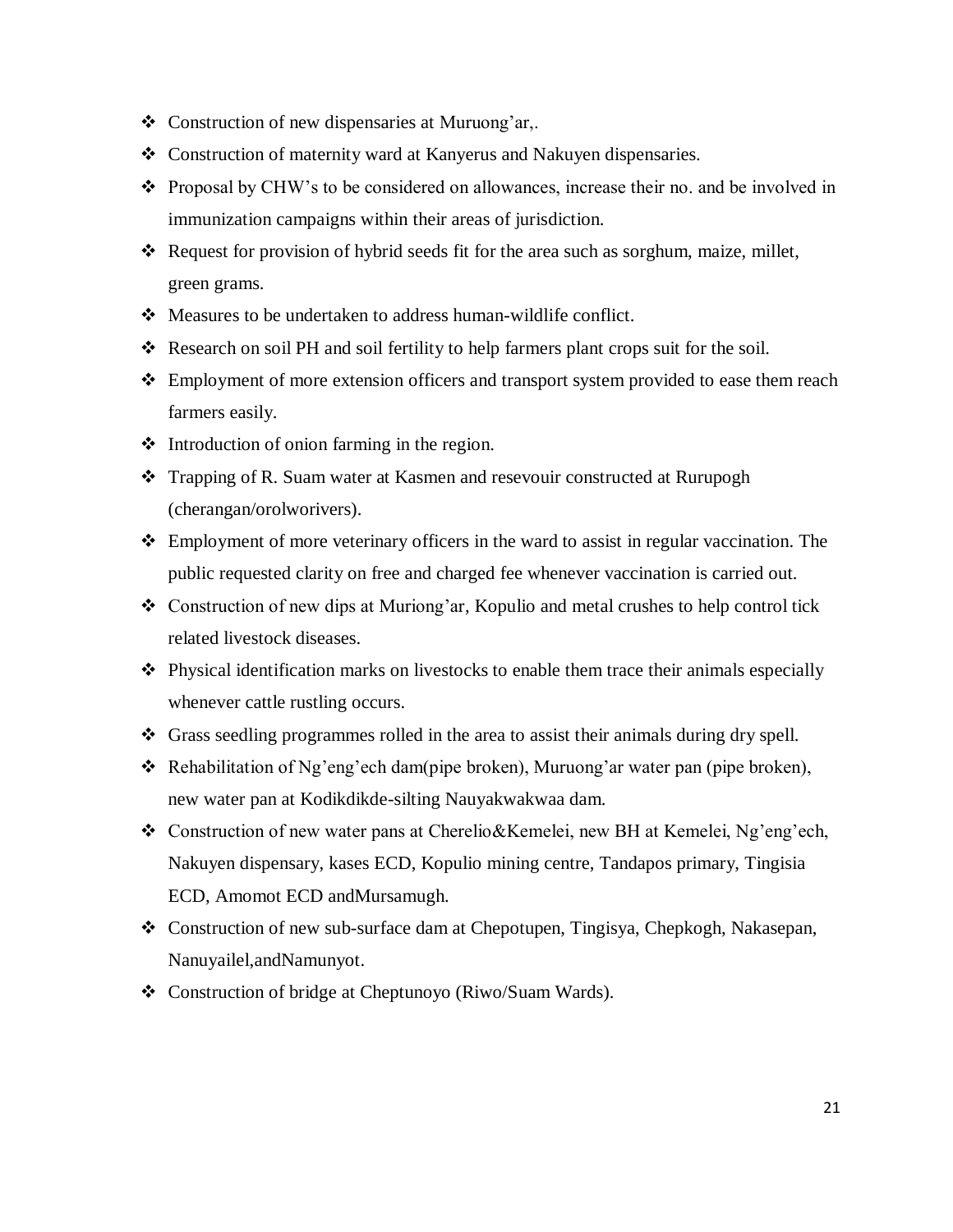- \* Need for more roads to be constructed; Ng'eng'ech- Kapetakinei, Nauyakwakwaa-Namuyakwang, Karon-Kases-Murkokoi, Kotareng"an-Lokomolo, Kanyerus-Makany, Tarachuli-Kokwachaya, Muruongar-Tandapos, Muruongar-Makany, Kanyerus-Koriol.
- Rehabilitation of stalled ECDE Muruongar, Kanyerus, Ngengech, Kopulio, Nauyakwakwaa.
- New proposed ECD at Muruongar.
- Introduction of feeding programme at the ECD centres.
- More staff to be employed for agriculture and livestock departments.
- $\triangle$  Request for soil sampling to be done in the entire ward.
- Upgrading of BH at Ngengech, Kamelei and Chepotupen to solar powered.
- New water pans to be constructed at Murworengan, kankuri and Koropamenyon.
- De-silting of water pan at Nauyakwakwaa.

#### **Karon**

- Adequate supply of typhoid, malaria, bruccellah drugs at Kacheliba district hospital
- Supply of anti venom and anti rabies drugs due to increased cases of Snakes bite and stray dogs
- Civic education on use of pit-latrines
- Addition of an ambulance to Kacheliba District Hospital
- ❖ Payment of ambulances services are very high
- $\triangleleft$  Need for more dispensaries in the ward.
- ❖ Upgrading of Kacheliba District Hospital.
- Extension services for agriculture across the ward
- $\triangle$  Farmers requested drought resistance crops e.g sorghum seeds, millet, ground nuts
- Establishment of Agriculture College in North Pokot
- $\triangle$  Payment of county tractors services
- Establishment of seed store at kacheliba
- Request for metal crushes at least one per sub-location
- **❖** Training of committee of cattle dip management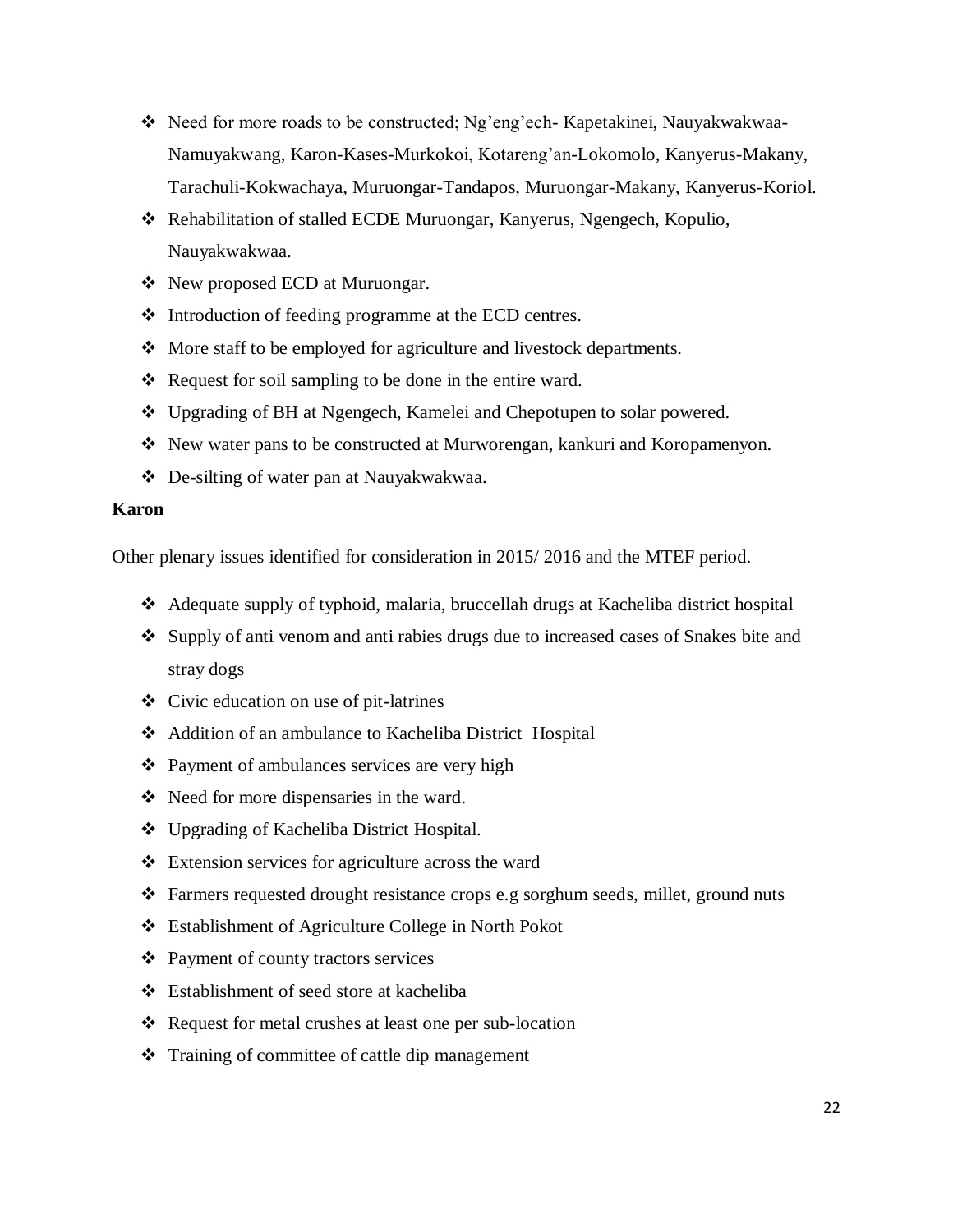- Cross breeding of animals for more production
- Construction of new dispensary at karon primary, ngengechwo, asilong, keikeny, soyngen
- Drilling of new bore holes at kapete, chesikirio, nakeree, malum-tich, changul-kat, kases, tiiney, karon primary.
- Upgrading hand pump borehole to solar powered at karon primary.
- Construction of new dispensary at karon primary, ngengechwo, asilong, keikeny, soyngen
- Provision of water pump at katukumwok, chemwongoror
- ❖ Rehabilation of kacheliba bore hole.
- Construction of sand dam at Kapyosia
- Rehabilation of katemongor cattle dip
- Construction of asilong cattle dip, murembuk, mureapong,
- Training of committee about cattle dip management.
- $\div$  Supply of relief food.
- Introduction of adult education
- Rehabilation of community support grants ecde at karon primary, soyngen, asilong, mureapong, kacheliba muslims ecd, kopulio, samaken.
- Recruitment of more ecde teachers.
- Construction of new roads; karon-st. bakita-moreapong-apongoi, karon -kasongeng primary-showgen primary,
- Rehabilitation of kacheliba-lokirimo-cheposepei main road, shabaa-nangorit-arigamitlochurumoi-kanyerus, madrasa-army camp-tapadany, kacheliba-tapandany-ngengechwocharangan.

# <span id="page-22-0"></span>**2.2.7 ENDOUGH WARD**

#### **Kotit**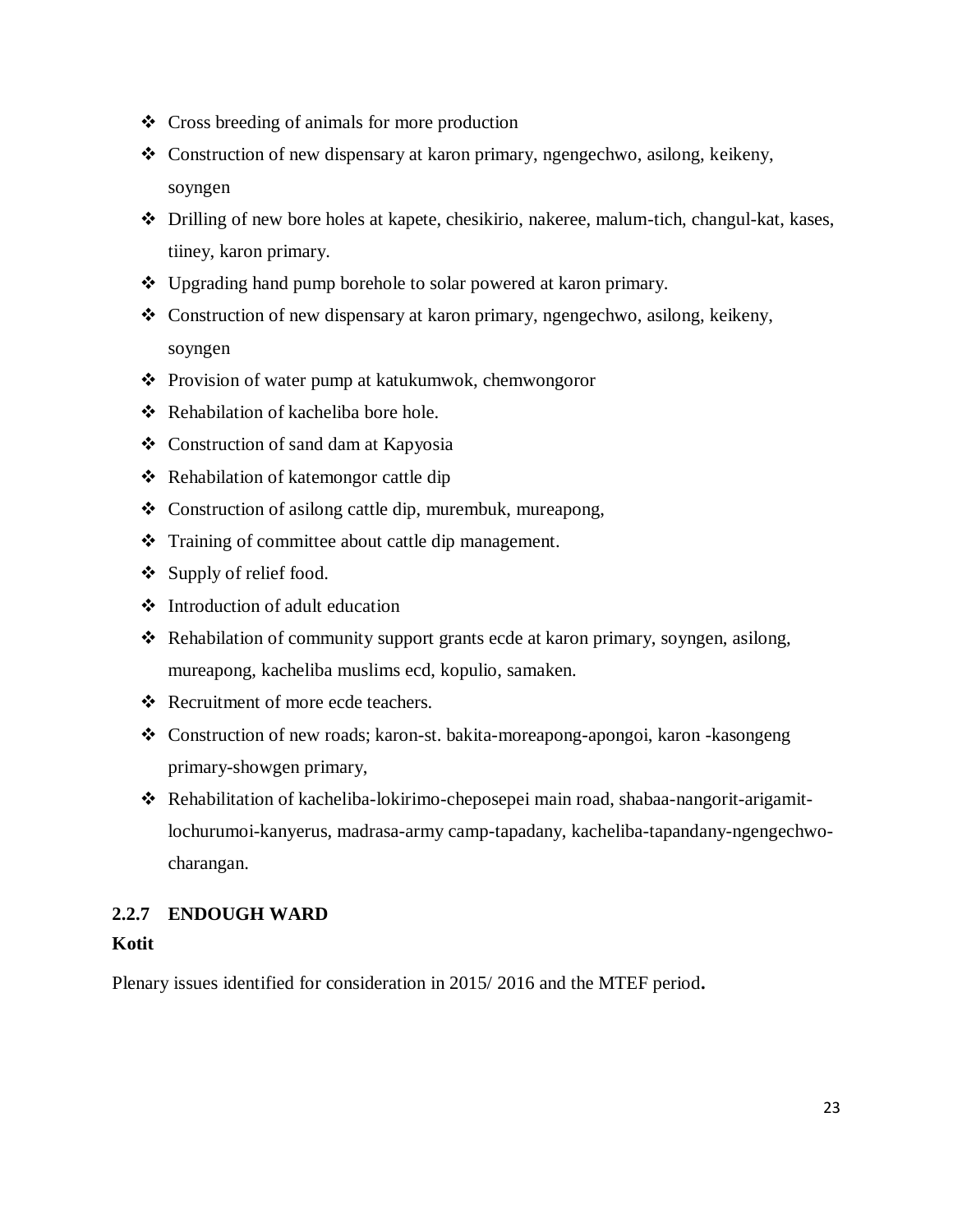- $\triangle$  Rampant livestock diseases (tick related cases), thus, need for frequent vaccination campaigns in the region and clarity on the fee charges for the same ( free or paid) and also vaccination on poultry.
- Construction of new dips at Kotit, Chepkram and Sinjo.
- $\triangle$  Request for physical identification mark on their livestock to help them trace their animals whenever cattle rustling occurs.
- \* Need for hand pumps to suit their nomadic lifestyle.
- Request for cross-breeding on their livestock.
- Need for trainings to farmers to enable them control livestock diseases and learn good farming methods.
- Request for lightning arresters that is occasionally experienced in the area.
- High infestation of intestinal worms, therefore, request for deworming of their livestock.
- Request for hybrid seeds fit for the area such as millet, sorghum, beans, maize.
- The public proposed that soil testing on PH and fertility be carried on their area to enable them grow crops that is fit for the soil.
- Lack of terraces on their farms has largely affected crop production, thus, need for terraces construction on their farms.
- Grass seeding highly needed to help on the shortage of pasture during dry spell.
- Trainings to be conducted on environmental conservation and control of soil erosion.
- Repair of Sarmat water project (intake), Oghon river water project (intake), Emposoyen river water project (intake), Sosion river water project (intake) and Sarpich river water project (intake).
- Proposed new sub-surface dam at Kaitopok ,Karerkut, Cheptarit, EmbosotKapkuyo and sand dams at Chemwapit, Kesot.
- ◆ Proposed new BH drilling at Simat, Sokoroch, Kesot, Kaitopok.
- Proposed piped water from Klan river to serve klan&kriich primary, kriich centre, kriich dispensary; piped water from Chemwagh river to Ketyam primary.
- Opening of tree nursery at Ptoyo near Emboghatriver.
- Construction of tank at Cheptram.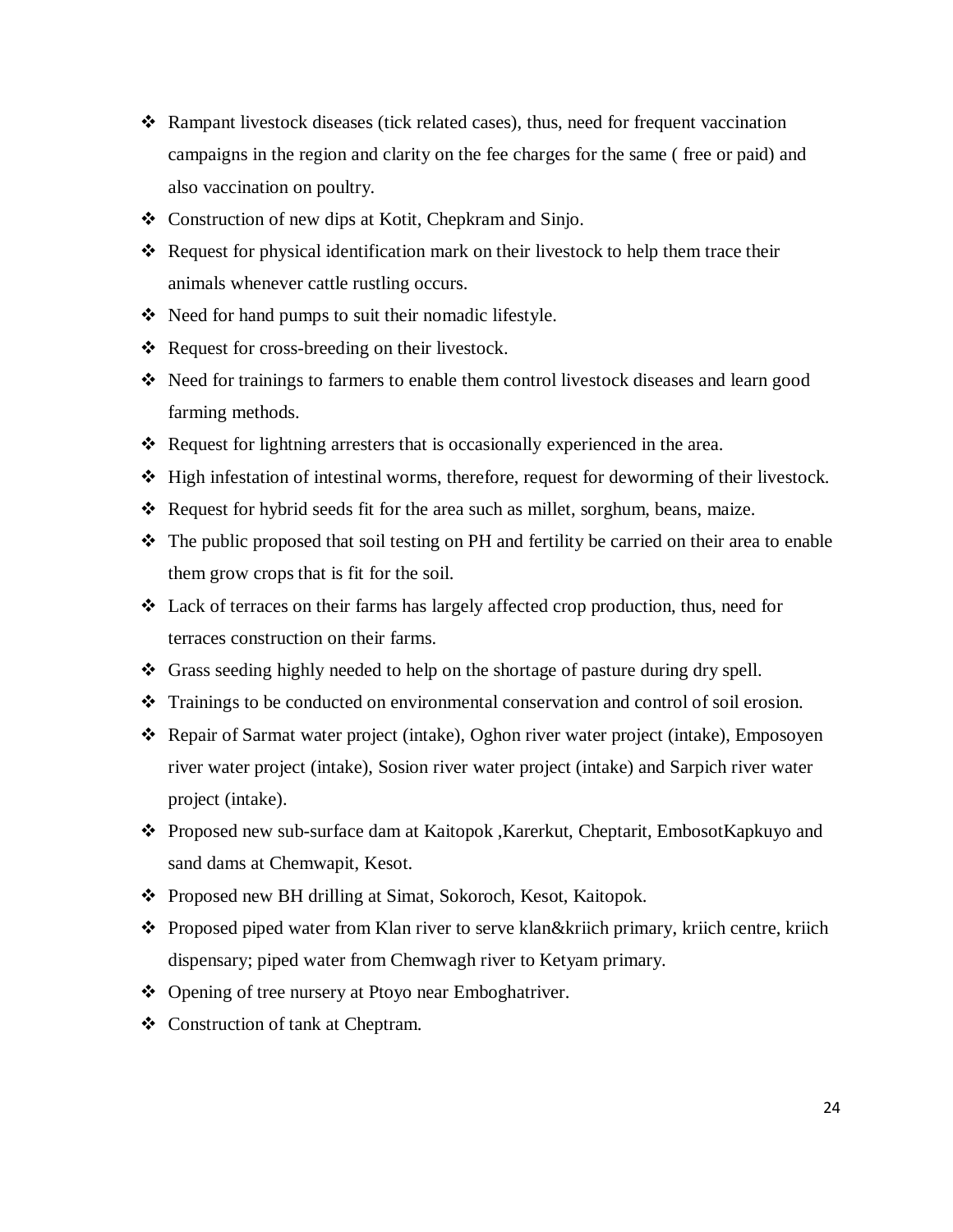- Proposed new roads Ortum– Kotit, Kapkata– Tupet, Kotit– Kapkata, ChepoletTupet, Sinjo– Chemwapit, Ptoyo– Embakech, Kotit– Koitopok, Wurar– Koitopok, Wurar– Ketyam, Tombul– Kaptemogh–Momoro; and expand Kotit– Chepnyalroads.
- Proposed new dispensaries at Kapkata, Chepkram, Kasitit, Taparukwo, Chepolet, Sinjoand provision of medical facilities to Kotitdispensary.
- Request of an ambulance at Ptoyoand have an additional driver.
- Stalled ECD centre at Cheptram(CDF project) till lintel.
- New bridge construction at Cheptunoyo.
- Introduction of bulky plots for napier grass/fodder.
- $\triangle$  Request for free vaccination in the entire ward.
- Ambulance charges to be regulated.
- Need for a public officer to be posted.
- $\triangle$  Need for a bill to govern bathing along the river.

#### **Turkwel**

- Water Pump at Reres
- Initiation of Irrigation Scheme at Kositei Turkwel Dam
- Fish restocking at Turkwel dam.
- Frequent Food Supply at Turkwel
- Needs ECD Teacher at Reres
- Renovation of ECD at Kamrio, Kachambilwa, Karon and Riting
- Construction of Maternity Wing at Turkwel Dispensary
- Construction of New Despensary at Kamokongwo, Kudungole and Riting
- Ambulance Vehicle at Turkwel Dispensary
- Construction Of New Cattle Dip at Kamrio, Riting and Kamokongwo
- ❖ Construction of new cattle crush at riting
- Expansion ,Grading And Maintainance Turkwel-Karon Road 4km
- Footbridge At Turkwel River at Karon-Kases Road
- Opening of new Road at Karon-Takaywa Road 8km and Riting-Chepokachim Road 25km , Karon-Malmalt Road 15km Chepokalit-Mokongwo Road 10km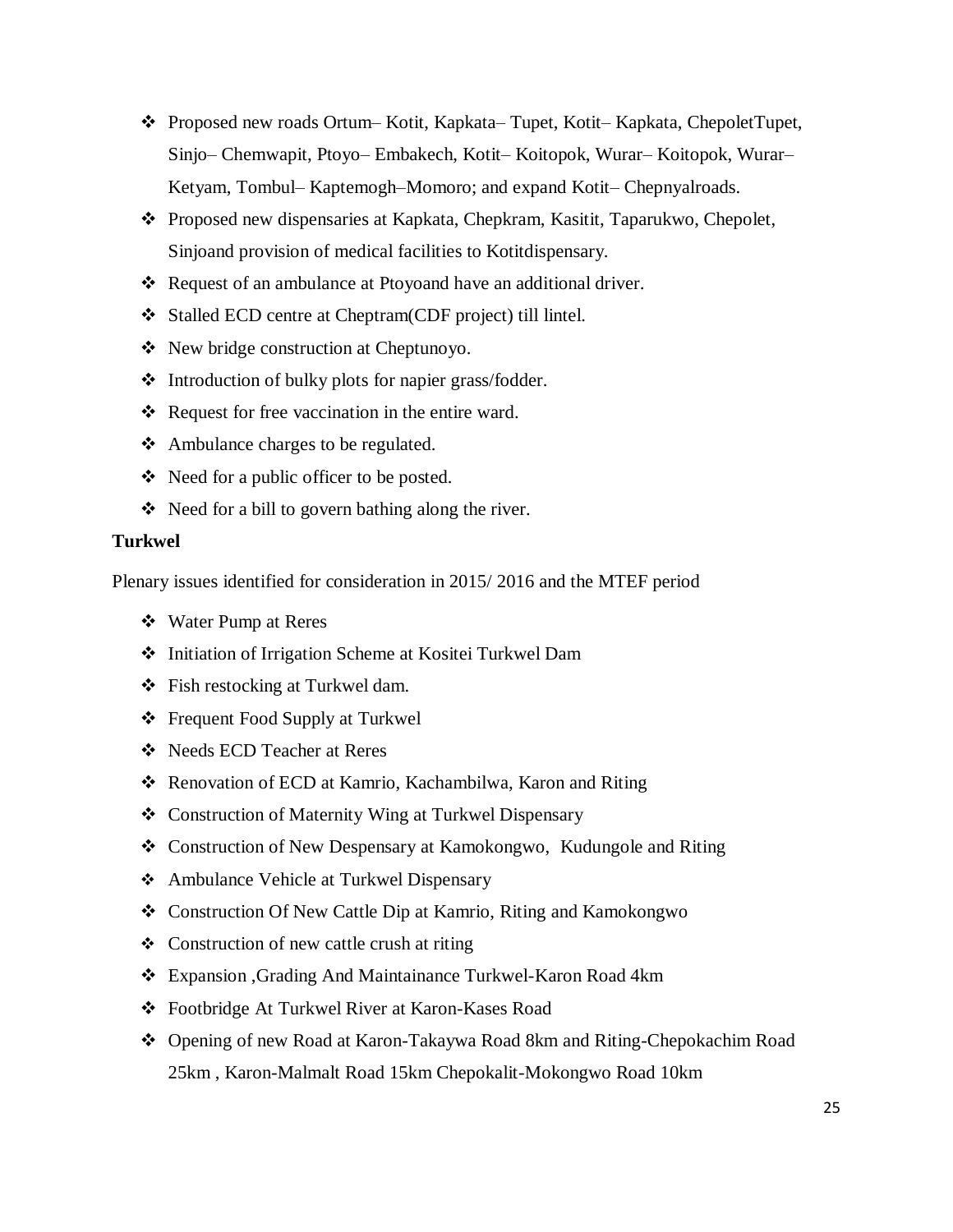- Construction of Police Post at Junction Turkwel Road
- ❖ Protection of Water Spring at Kudongole
- Starting of new Iriigation Scheme at Kositei
- Finishing of ECD Centre Riting and Kachambilwa
- Construction of new ECD School at Karon
- Employment of ECD Teacher at Keres And Kamurio
- Construction of new Dispensaries at Kamokogwo, Kudungole, Chepokachem And Riting.
- Construction of new Cattle Dip at Turkwel, Karon, Kamokogwo and Kamurio
- Construction of New roads; Kamokogwo-Chepokalp Road , Karon-Takaiywa Road, Malmalti-Karon Road, Karon-Turkwel Road, Kamurio-Airstrip Road and Karon-Kases Road, kamurio- nursery school (6km)
- Provision of crossover motorboats at Turkwel dam.
- Purchase of new water generators at Repes
- <span id="page-25-0"></span>Drilling of new boreholes at kamurio, kachambilwa, karo and kamokogwo

#### **2.2.8 MASOL WARD**

- ◆ Proposed borehole drilling at Lotong'ot, Chepserum, katangwin & Amuto.
- Sand dams at Lotome, Kalikwon, Tiriokwo, Kinyach.
- Upgrading boreholes at Lokarkar, Nyang"aita.
- ❖ Identified place for water harvesting at Lorach.
- De-silting of water pans at lokishakona and kokwokochit.
- Request for hybrid seeds such as maize, beans, sorghum, millet, green grams.
- Irrigation proposals at R. Weiwei to help on food shortages experienced annually.
- $\triangle$  Request for cross-breeding of their livestock especially goats, sheep and cattle.
- Need for trainings to farmers on farming methods and livestock keeping.
- $\div$  Introduction of fruit tree seedlings to the region such as mango, banana, avocado.
- Need for generators to be used to pump water.
- $\bullet$  More metal crushes to be constructed to assist in control of livestock diseases; at Nyang"aita, Chepaywat & Akiriamet.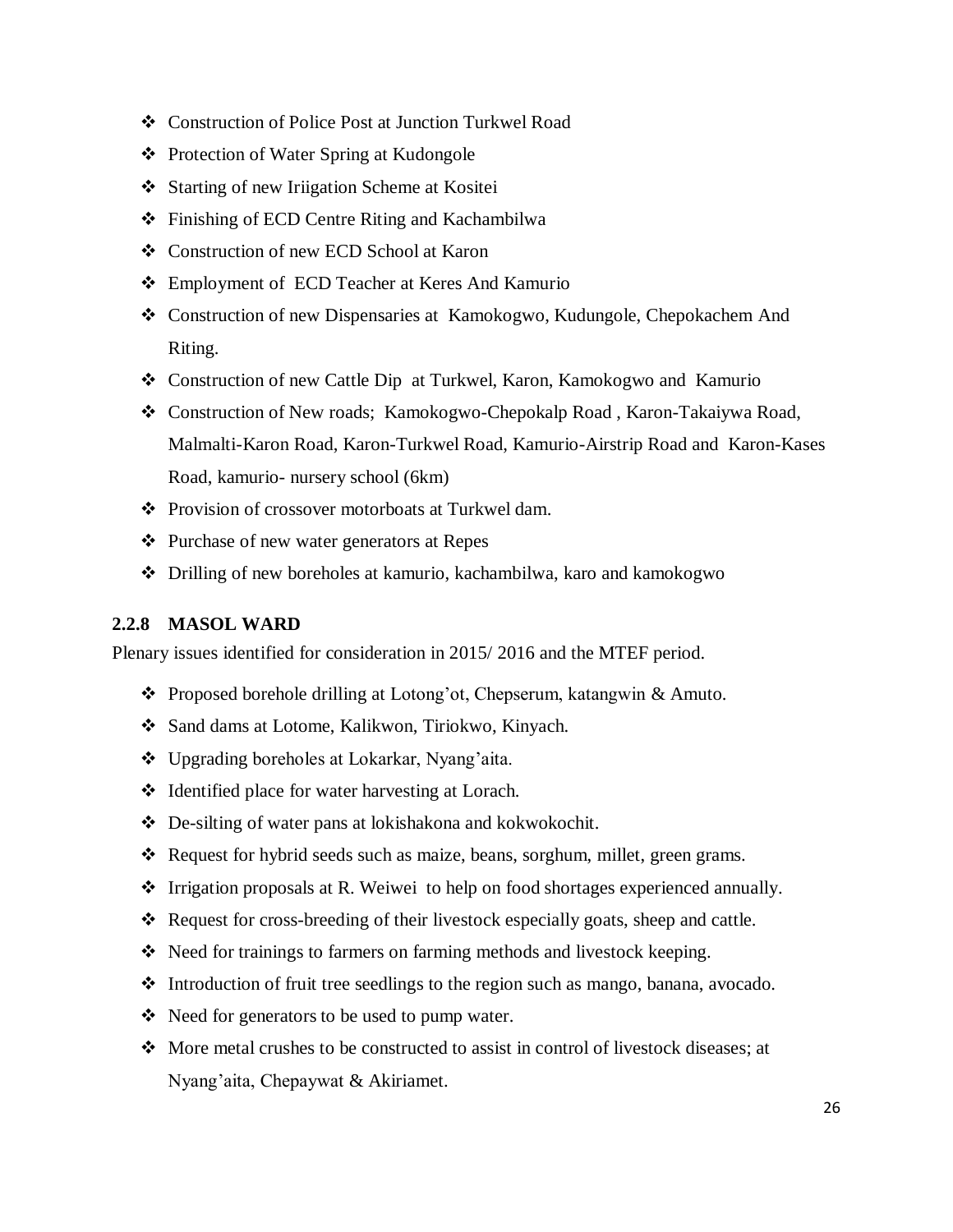- $\div$  Supply of acaricides at kaitapos dip.
- Vaccination campaign needs to be strengthened in the region for rampant outbreak of livestock diseases.
- ❖ Proposed new construction of dips at Akiriamet, Chepserum.
- Proposed sand dams if funds available at Amuto, Nangronyang, Nyang"aita, Lodiokou, Loruk, &Kutulpogh.
- Lack of drugs at the dispensaries for other diseases like malaria, typhoid and brucellosis.
- New proposed dispensaries at Akiriamet and Chepaywat. Moreover mobile clinic to be sited at Lokishakona due to frequent snakebites.
- ❖ Need for the on going Amolem road extension to Akole.
- Request to change contractor for Runo road and the expansion of the road on the same (weiwei-lotongot).
- Request for an ambulance to be deployed at Nyangaita dispensary to assist during emergencies since sigor response is said to be slow.
- $\triangle$  Need for upgrading Nyangaita dispensary with a maternity ward since there is no any other health facility in the entire ward.
- Request for allowances for the CHWs and also their no. to be increased.
- Request for food relief supply to Masol population due to drought and famine that has impounded the region.
- Construction of maternity ward at Chepaiywat dispensary.
- ❖ Provision of anti venom for snake bites.

#### <span id="page-26-0"></span>**2.2.9 LOMUT WARD**

#### **Annet**

- Upgrade the Annet dispensary through construction of wards for the sick
- More staff (Female) are needed in order to assist pregnant women who are not comfortable being attended by male nurse deliver with ease
- Re-introduce the spraying of houses to get rid of mosquitoes and other pests
- $\triangleleft$  Train and facilitate community Livestock volunteers copy of CHV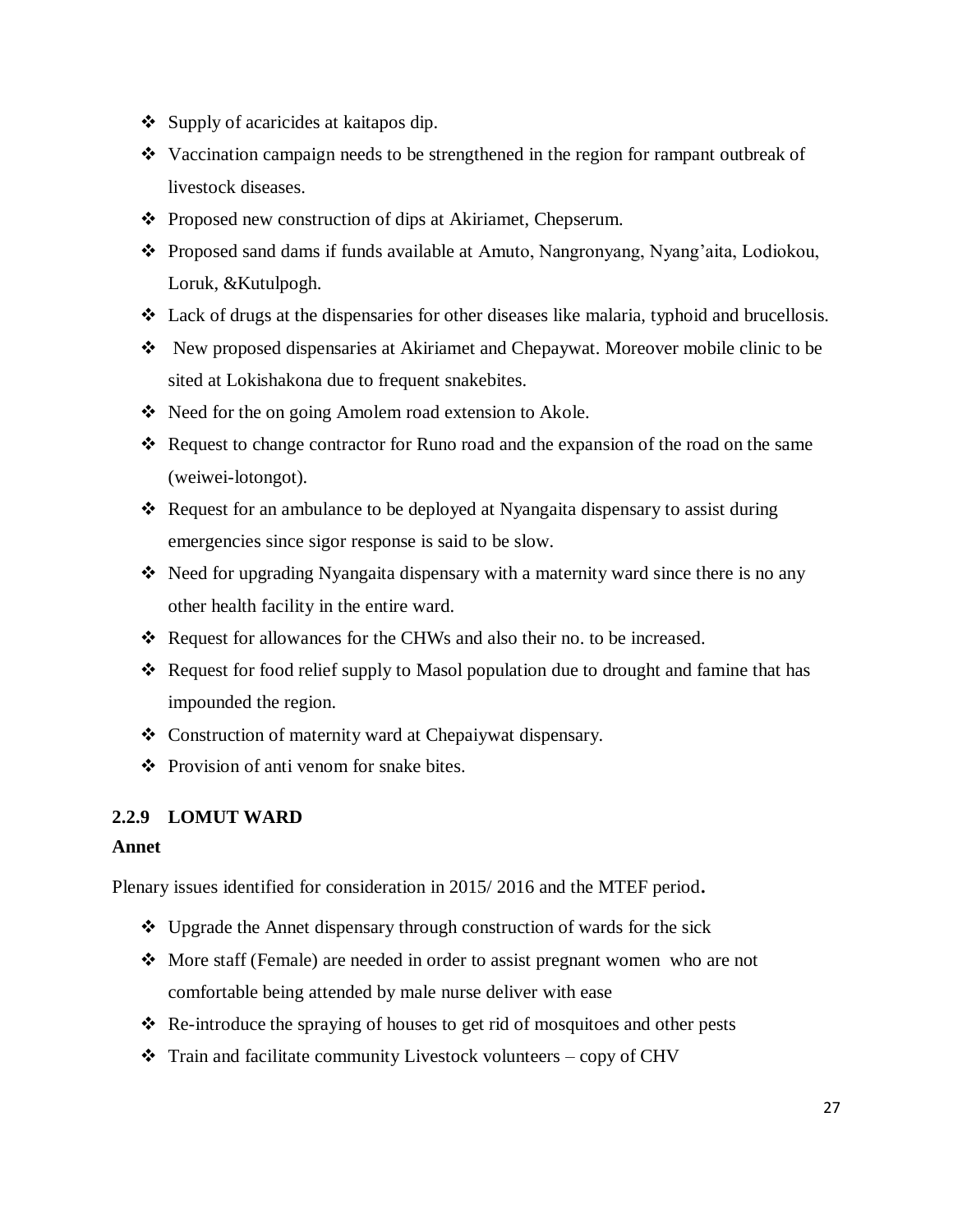- Extension services on chicken related diseases
- $\triangle$  Need for partnerships and funding for purchase of milk producing goats for benefit of locals
- $\triangleleft$  Need for proper information on available and right pesticide for use on farmers crops to avert losses like case of onion farmer losing all produce as a consequence of the same
- $\triangle$  Facilitate more information on start up fish ponds
- \* The farmers in the ward felt it would be of value to be facilitated to tour areas practising same cropping under irrigation for exchange of ideas – tour to Perkerra Irrigation Scheme
- Mainstream the process of accessing seeds purchased for distribution to farmers at subsidised price – Kapenguria – Sigor – Lomut
- $\triangle$  There has been constant delay in supply of seeds (Sorghum & Maize), a case of supply being made after planting season
- Need for a dam to supply water to lower areas of Chemalei (Kasukuk Spring water)
- Improve Chesegon water supply by Joining with Embosoit water spring since more people are depending on it
- There is need for continuous rehabilitation of roads to enhance smooth transportation
- Provide for drainage means such as culverts
- $\hat{\mathbf{v}}$  The available community support grants Modern ECD centers for rehabilitation are in the following primary schools; Pitpagh, Chepkokogh, Cherakat, Ptirap, Arpollo,Chemalei
- New areas proposed for construction of ECD centers on need basis are; Lokupoigh, Pkayot, Kaplekit, Ptenguru, Pkenul,Katien.
- ❖ New dispensary construction at Pitpagh.
- $\triangleleft$  Request for mosquito house spraying.
- \* Request for acaricide.
- Need for more staff to be deployed in the area.
- Gravity water for irrigation, intake Embogh then tank construction atKasamugh and end of project at Supuk.

#### **Lomut Trading Centre**

Plenary issues identified for consideration in 2015/ 2016 and the MTEF period

Upgradingof Dispensary at Anti-Malaria Lomut,Ksera and chesta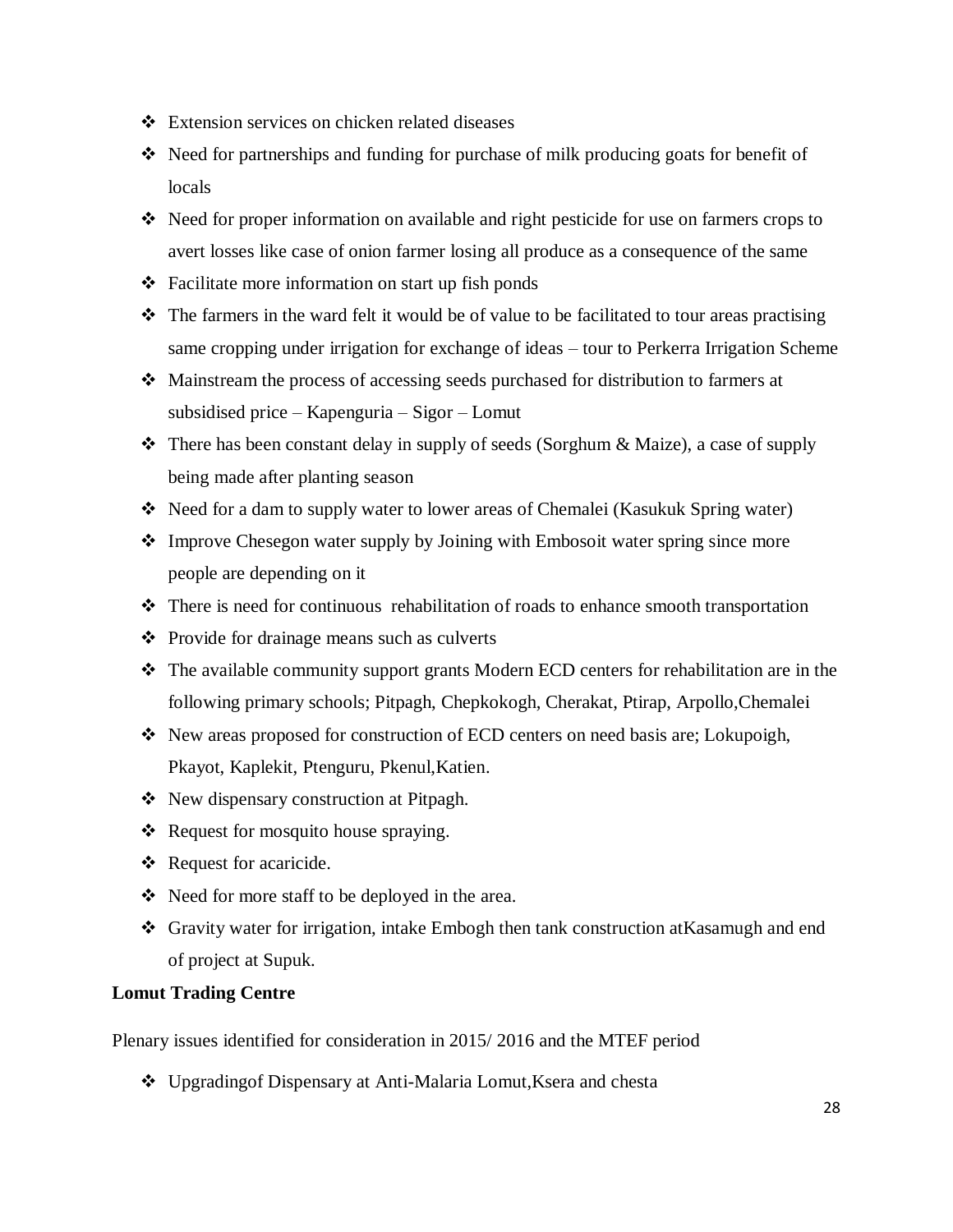- Constructionof New Dispensary at Apulia, chesekon, Chemurlokotyo, Kpas
- ❖ Renovation of Dispensary of arpollo
- Construction of New Marternity Ward Lomut Anti-Malaria
- Distribution of Drugs Lomut Anti-Malaria
- Wiring and plumbing of Anti-malaria unit.
- Construction of cooling facilities for Mangos in Lomut trading centre
- Distribution ofAvocado Seedlings at Mosop Location
- Distribution of Water Melon, And Mangos Seedlings at Lowlands of the ward
- Conducting Farrow Irrigation Mokongwo, Talon, Chemilai, Ksera and Mariaken
- ❖ Reseeding Programme Masop Location
- Construction of New Cattle Dip Kreswo, Chemurlokotyo, Koposes, Kpas, Sororo, Toghoma, Tulungwo and Otiot
- Upgrading Goats Breeds in entire ward
- Construction of Metallic Crushes at Lomut Cattle Dip
- Planting tree shades at Lomut Sale Yard
- Constuction of Vetenary Office at Lomut trading centre
- Construction of New Borehole Kapnyakau, Katinot, Koposes and Chemuserion
- Proposed water projects at Kapatet-Chesta Water Supply, Intake-Toghomo-Lomut Secondary-Cherelyo, Cheptiram-Chemnit-Sindai Water Supply, Upgrading of Lomut Water Project, Planting of Trees in Water Catchment Areas
- Upgrading of ECD Centres at Maros, Kokworitit, Chemurlokotyo , Otiot, Sakat, Sororo, Kapatet, Tulungwo, Lomut, Parkino, Kokwositet, Cheptokol and Parsonga.
- ❖ Construction of new ECDE at Topowon.
- Proposed Roads at Kisonowon-Marus Road, Lomut-Sakata-Koposes-Kamanaw-Srumben Road, Cheptokol-Kokworitit-Mnyukuk Road, Lomut-Kokwositet-Cheptokol--Lomut Secondary Road, Ksukwo-Sakat-Chemurlokotyo Road
- Construction of bridges at Lomut River, Lomut River, Kokwositet-Cheptokol

#### <span id="page-28-0"></span>**2.2.10 SEKERR WARD**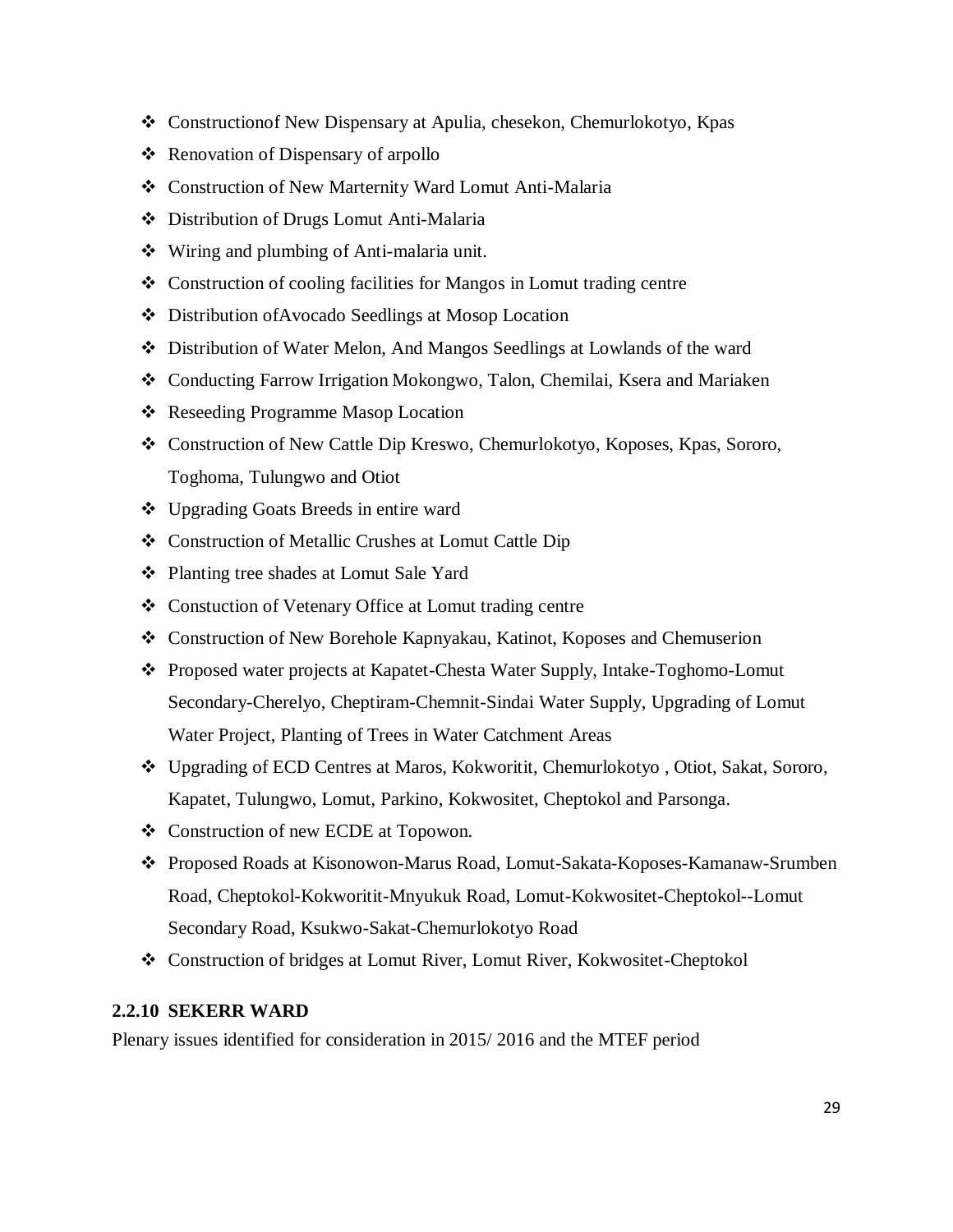- Construction of new metallic crushes at Chepkondol and Mbara.
- Chepkondol dip needs to be re-allocated from the site since it was surveyed and found that it is at the road and during rainy season it becomes flooded.
- $\triangleleft$  Request to beef up security in the entire ward since it interferes with vaccination campaigns for both human and livestock.
- Extension officer deployed at the region is only based at Mbara thus request for transport facility for the officer to cover entire ward.
- $\div$  Need for diversion of water courses to avoid flooding in schools during rainy season.
- Change of irrigation scheme sekerr-orwo to poghoi water project.
- $\triangle$  Need for provision of tree/fruit seedlings.
- \* Request for traditional high value seeds and hybrid maize seeds fit for the area.
- Request to establish a gold mining industry and offer trainings on gold mining as it is the only economic activity.
- Provision of transport facility for livestock officers to enhance their job.
- \* Rehabilitation of Talon dispensary in Porkoyo Location.
- Need for an ambulance at Kaporo dispensary.
- Allowances request by the CHWs and their no. to be increased.
- Sengelel dispensary request for more nurses to be deployed.
- $\triangle$  New proposed construction of dispensary at kaporo.
- Need for intergration of CHWs and traditional birth attendance to dispensaries.
- ❖ New proposed BH at talon pri and Akodokodo.
- ❖ Request piping of water to Emboghat primary.
- ❖ Rehabilitation of Chepkondol water project.
- \* Need for financial support to Temow-Tarakit water project because it stopped due on the ground of finance.
- Rehabilitation of BH at Marich.
- Request for culverts construction on the newly constructed and opened roads in the entire ward.
- $\triangleleft$  Request for roads surveyors in the area so that the population know their boundaries.
- ◆ Need for road patching, drifts, culverts on Oruro-Talon road.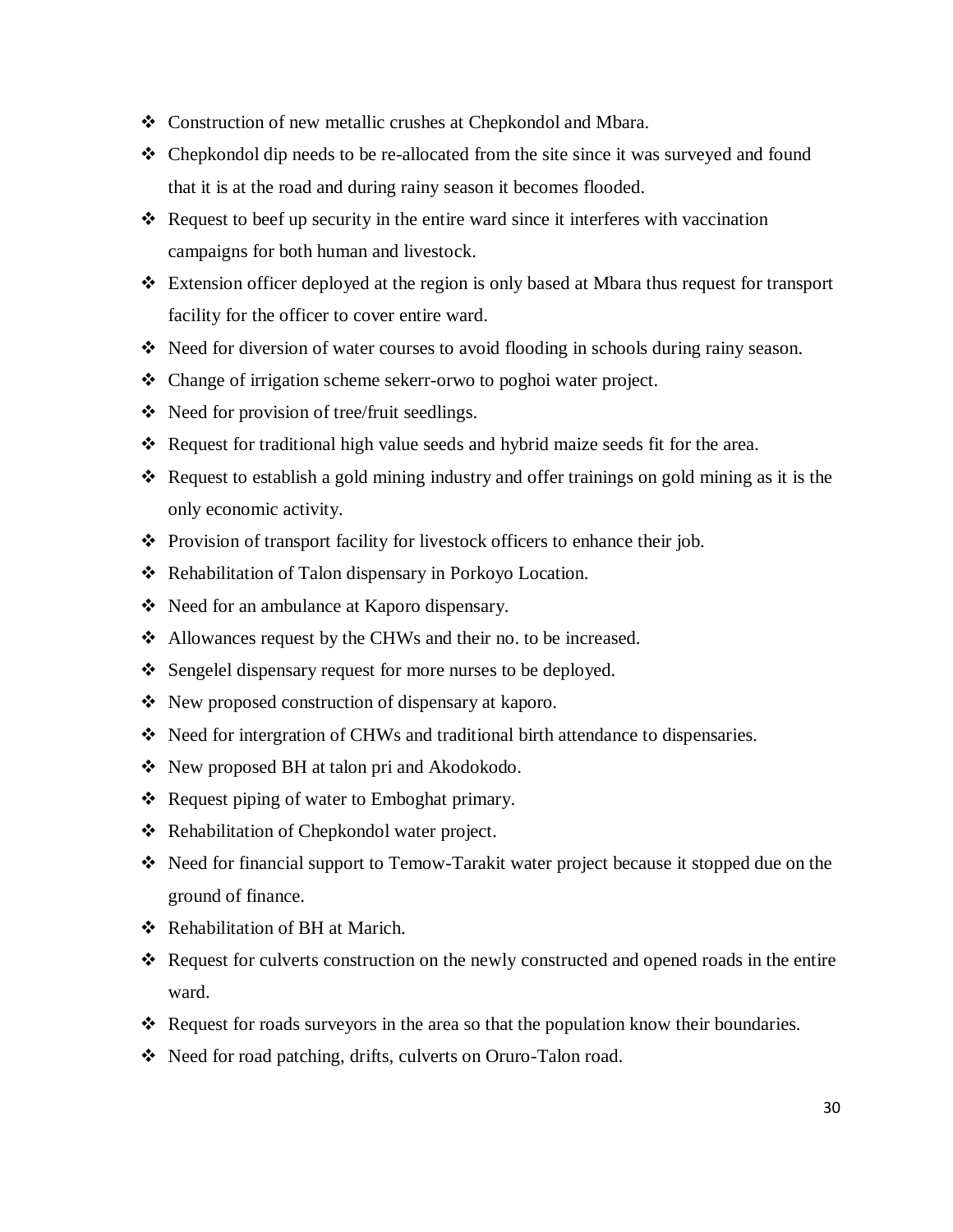- Construction of a new bridge at Chepkondol.
- Proposal of changing contractors to community labour based projects.
- New proposed road constructions; Oruro-Talon, Sarmach-Kaporo, Mungat-Karamoi, Chepkain-Sostin-Mbara-Kaporo, Marich-Kaipamayos-Sengelel-Chepkondol.
- Request for increase of ward bursary to improve on the literacy level.
- Request for increment of ECD teachers salary and employment of more.
- Provision of support on the stalled ECD centres; Chorwa and Talon.
- ◆ Proposed new ECD centres: Sapoyo, Chorwa, Chepkondol, Mbara.
- Change of Orwa-Poghoy project to Muruny-Poghoy water project.
- Re-allocation of Chepkondol dip and construction on new dips at Mbara.
- Construction of maize silos (maize stores) at Sekerr and Chepkondol and seed stores at Chepkondol, Mbara, Marich and Sarmach.
- \* Proposed temporary treatment centre before completion of Kiwakan dispensary.
- Completion of Prek dispensary.
- Deployment of more health workers at Kornis dispensary.
- Free ambulance services.

#### <span id="page-30-0"></span>**2.2.11 WEI WEI WARD**

- ❖ Completion of Weiwei water supply project
- Drilling of borehole at Chepkoghin
- Establishment of a new water line; Korelach Sigor Town
- Proposed construction of new bridges at;(Wei Wei Tamkal Solion Road*,*  Chepating"aa*,* Koprol river (Wakor – Kokwotendo road))
- Construction of maternity wing at Onoch dispensary
- Completion of renovation of Tamkal dispensary
- Construction of strategic livestock feed reserve
- Proposed rehabilitation of community support grants modern ECDE centres; **(**Sisit ecde**,**  Korelach ecde**,** Onoch ecde**,** Wanoch ecde**,** Skot ecde**,** Kang"esia ecde**,** Chepteng"eke ecde)
- ❖ Forests conservation around the catchment areas.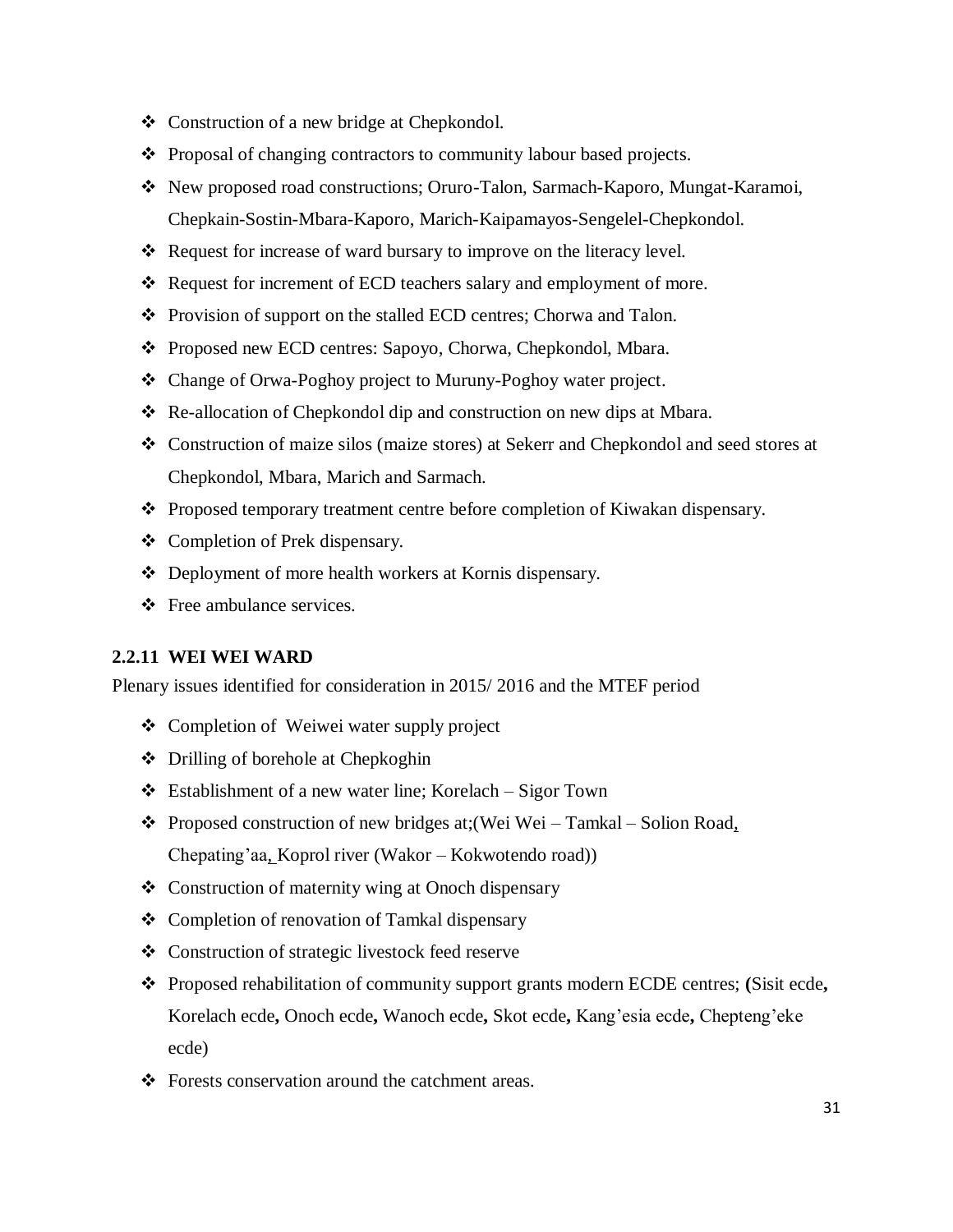- $\triangle$  Ouota system of purchase of maize harvests- equality to all sub counties.
- Provision of subsidized seedlings and fertilizers.
- Local tours by farmers to areas with same farming conditions to improve farming methods.
- Research on emerging & resistant diseases affecting bananas and green grams.
- Fencing of Wei Wei irrigation scheme.
- Soil conservation and land reclamation (gabions) to reduce the notorious gully erosion in the area.
- $\bullet$  Soil testing to ascertain the best types of crops to be planted in the region.
- New boreholes at (Wakor , Korelach, Pato)
- Installation of public water point at Sigor Centre.
- $\cdot$  New water line; Korelach Sigor Town (The Wei Wei irrigation scheme had given notice to disconnect their supply)
- Request for completion of Koprol-Cheptongoiywo line ( CDF initiative project )
- Water provision to two schools at Ptokou.
- Lack of effective services from water officers at Sigor
- ❖ Reafforestation of land cleared for ESP irrigation project.
- Proposed drifts at;(Embailat, Ipeet, Emka)
- Rehabilitation of feeder roads; (Farmers store Area B C D E G, Farmers store Area B – A, Sigor – Sangat – Ipeet – Tamkal road)
- $\triangle$  Proposed new roads: (Ptokou Takar (to Takar Dispensary)
- Completion of roads: (Karapkel Kangesia primary (with a drift), Sobukwo Soka road, Tamkal – Kokwososian road , Tamkal – Emborukot rd (by local community))
- Creation and empowerment of local committees for effective Monitoring and Evaluation of local projects.
- Proposal by community for the County to take up most construction of projects rather than the contractors for quality works.
- ❖ Substandard works during construction of new dispensaries.
- Sigor Sub District Hospital proposals: **(**Renovation of staff quarters, Supply of sufficient drugs and vaccines, Practical service charters for service delivery, Insufficient inpatients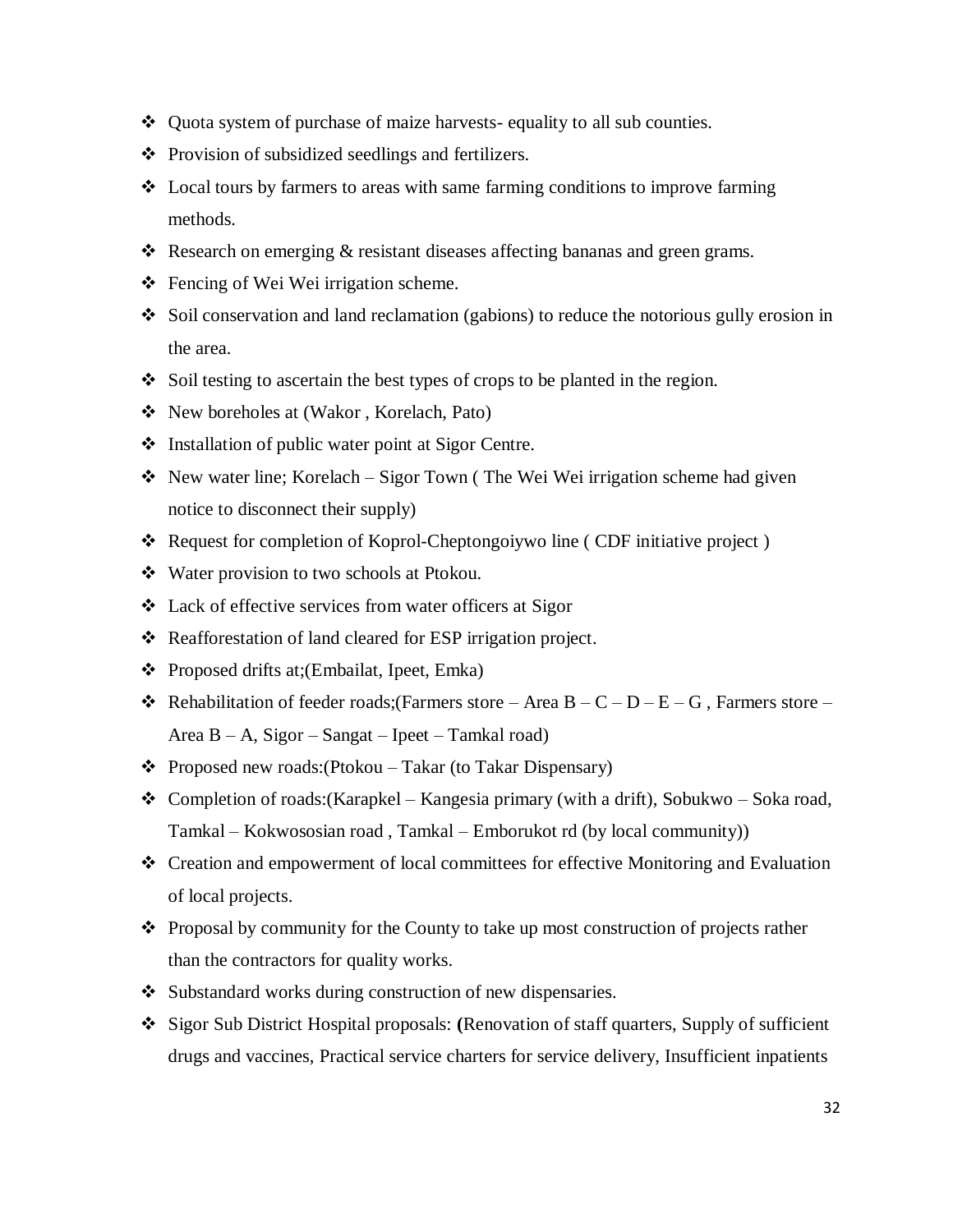wards, Expansion space for mortuary**,** Exapnsion space for store**,** Provision of piped water to the facility**,** Rehabilitation of access road to the facility from the centre, Fencing of the facility**,** Back- up generator**,** Tendering of manual services and commodities to be awarded to the locals)

- Introduction of modern zero-grazing farming methods.
- Establishment of livestock multiplication centre
- Improve on veterinary services i.e vaccination should be carried out regularly
- Establishment of goat and sheep dips.
- $\triangleleft$  Improve access to supply of fish fingerlings.
- $\triangleleft$  Introduction of breeding bulls and bills
- Support livestock off take during famine.
- Establishment of livestock sale yard.
- Open and fair disbursement of bursaries.
- Proposal to supply relief food to schools instead of homes.
- $\triangle$  Completion of Sigor Youth Centre equipping with ICT equipments.
- ❖ Women empowerment through beadwork.
- Establishment of Sigor stadium.
- Fast tracking of West Pokot Youth Bill currently at the county assembly.
- Enough sensitization of public on future public participation.
- $\triangleleft$  Introduction of breeding bulls, bucks and rams.

#### <span id="page-32-0"></span>**2.2.12 BATEI WARD**

#### **Parua**

- Starting of Irrigation Scheme at Chepkilat Salamal
- Need Agriculture extension Officers at Pusil
- Construction of new ECD school at Parua, Chepokoriong , Samich
- Starting of new Polytechnic at Parua
- Consruction of new Cattle Dip at Samich, Rorok and Penon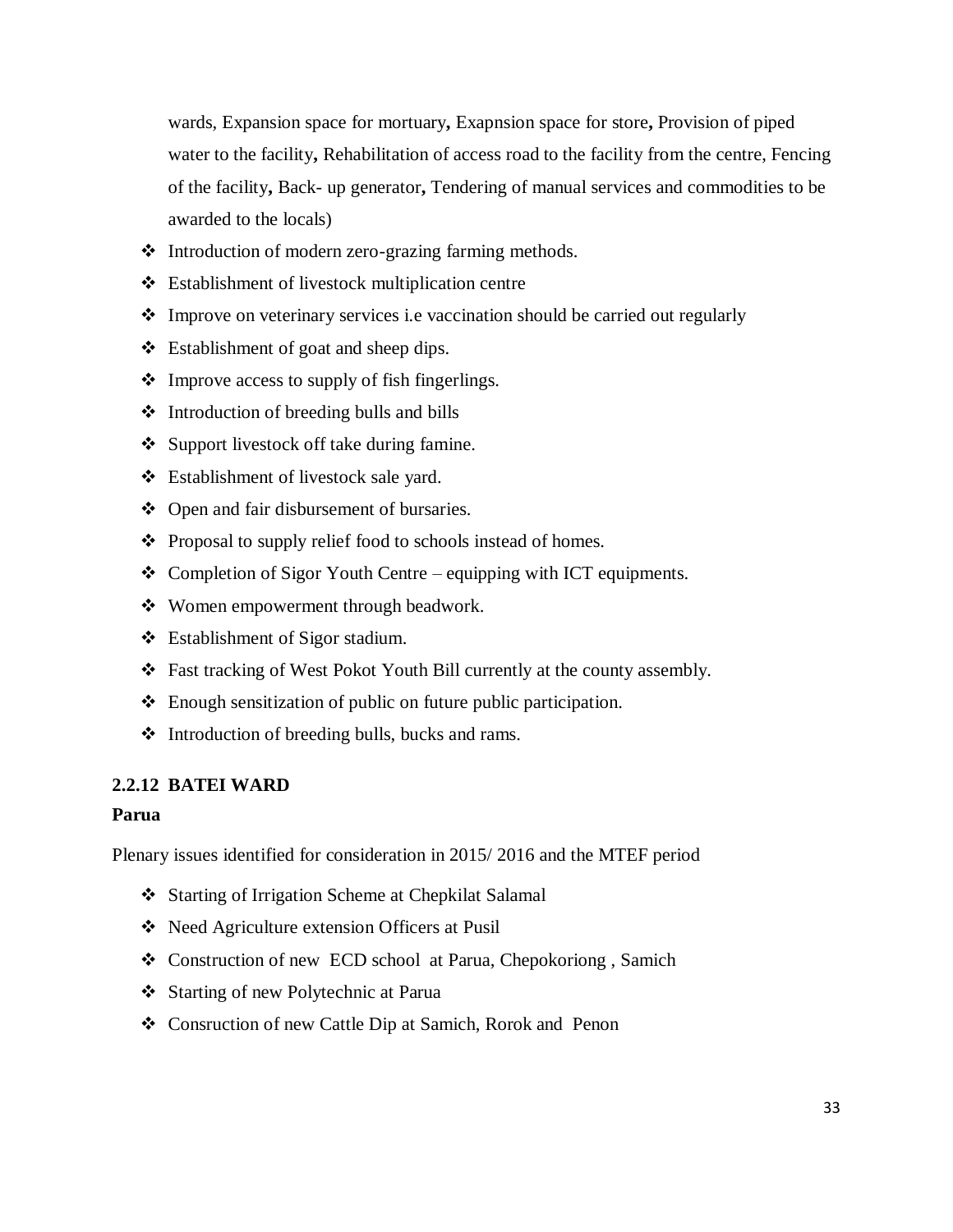- Opening of new Road at Parua-Kapkaremba-Samich Road, kaporowo-chepokoriong road, parua-nyarkulian and parua-moitposoo road.
- Construction of footbridge at chepkoriong road and cheptuya
- ❖ Installation of Lightening Arrestors Pusil
- grading and installation of culverts and drifts at sebit-parua road
- Installation of Lightening Arrestors at Samich Primary , Ptarkong Primary, Pennon Primary and Parua Primary
- Water harvesting at ptimorwo pri school
- Gravity Water Supply at Mlamboi-Kontorit Water Project
- Protection of Water Spring at Pelator, Propoi, Ptapkuyoi, Planget, Pkarer, Tirokwo, Cheminy, Chesuko, Chemnyarilta, Cheminy, Makang
- Gravity Water Supply at Masaitin-Konoin Water Supply and Penon-Ortum Water Supply
- Inadequate agriculture ,livestock and veterinary officers in ward
- Mobile extension officers for civic education
- Formation for co-operatives for farmers to identify market for their onions
- Fertilizer depot located at the ward
- Upgrading of Annet dispensary to modern health centre
- $\triangleleft$  Training of community on modern farming methods
- $\triangleleft$  Holding of seminars for farmers,
- Maize necrotic diseases
- $\triangle$  Request for PPR vaccination and new castle diseases and anti-rabies for dogs
- Leech issue affecting livestock
- Need for tree nurseries
- Proposed chepilat –samal irrigation scheme
- Need for lightning arresters to address frequent lightning strikes in at least three schools in parua area
- Staff house at kapkeremba dispensary
- Staff at kapkeremba dispensary
- $\triangle$  Proposed clinic at pusan
- Proposed health centre at sebit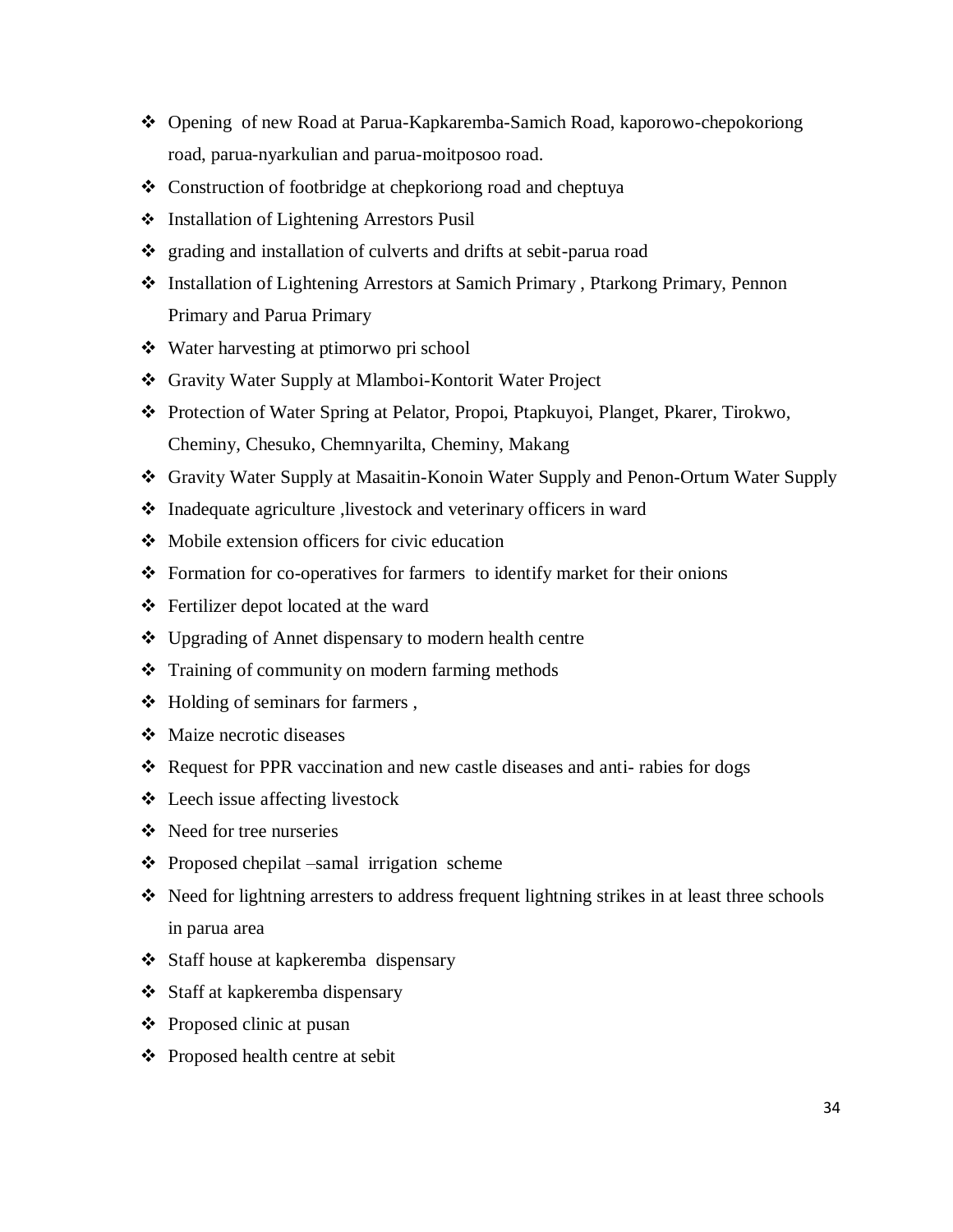- Proposed kaplelach dispensary
- $\triangleleft$  Construction of new roads kapkeremba- samich road, kaporow chepokoriong road, parua - nyakulian road, parua - moitposoo road,
- Stray dogs is a manace thus request for assistance from livestock department.

#### **Ortum Chiefs Camp**

- New proposed road construction; Seretion-Cheptoyo-Kasiron, Samor-Kapkepot, Chesirkon-Mosirwa-Kapkress, Sukot-Chemusarer-Kutung, Cheptemogh-Kachepon-Kamangich-Chepikwiang-Kangota, Toperon-Kapkopoi-Kaptaset, Holy Rosary-Mousirwa, Kalamasa-Cheptunoyo-Cheptaket-Takar-Chemerion-Petar, Sobukwo-Kadough-Marr, Samor-Kapkepot-Kuyogh, Sobukwo-Pendou-Chepsikor, Sobukwo-Kaloput-Marr, Ortum-Muruny-Kapkepot, Ortum-Psiywo-Tomnyer-Sekution, Murian-TooSikirio, Ortum-Kapara-Pilil-Sekution.
- Construction of a foot bridge; Kiriamet, Ngerel, Chesoton.
- New proposed BH drilling; Psirwo, Lotokany, Orolwo, Lotiny, Mousorwo, Kamwarngar, Powon, Sobukwo Pri.,Kapkepot Pri., Kuyogh,Kapus, lotakau, orolwo, chepropoh, sosol.
- Gravity water project; Chelimo-Kerelwa-Ortum.
- New water project at; Penon-Tarkit-Ortum
- Proposed tree nurseries establishment at Koporoch, Chipagh, Mousorwa and Kerelwa.
- Rehabilitation of spring water for irrigation & domestic use at Sebit and Sosian.
- Water harvesting at KadoughPri, Sobukwo,KapkepotPri.
- New sand dam at; Simotwo, Moriokwo, Rotin, Orolwo, Lotokey, Parkinow, Kalopot, Kadough, Ptyos, Chepsikor, Kases, Kuyogh, Anwany.
- Need for more nurses at Cheptya, Kachemogen, Murpus, Samor dispensary.
- ◆ Need for an incinerator at Kachemogen dispensary.
- Construction of new dispensary at Sobukwo, Psiywo and a new modern health centre at Ortum.
- New cattle dips construction at Sereton, Kangetip, Kiriamet,Cheptya, Kapkepot, Kuyogh, Kadough, Mrian, kerelwa and koporoch.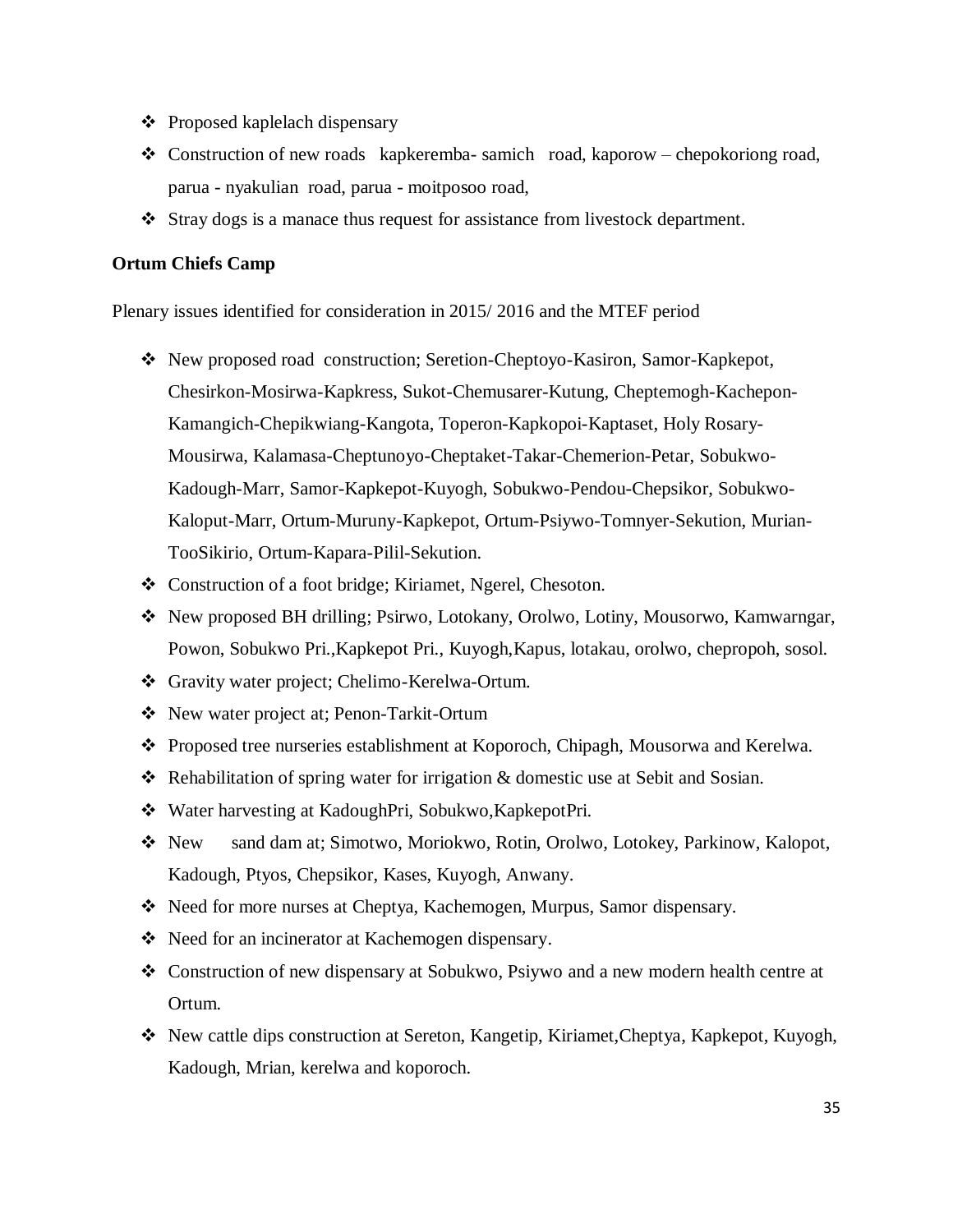- Establishment of a livestock improvement centre at Mrian
- Establishment of onion farmers co-operative at Ortum.
- Need for survey and title deeds at Ortum.
- 20m high mast lights at Ortum.
- Empowerment of groups and proposed sand harvesting at Sobukwo.
- Revive gold cooperative at Ortum.
- Open market at Sobukwo.
- Request for biashara mashinani loans for women  $\&$  pwds and without interests in the entire ward.
- Construction of a tourist conservancy at Seswaluyon(along Muruny r.) and Mrian.
- New ECD centres at Kapuret, Lotokony, Tiangoi, Kangatip, Orolwo, Selenga, Kochey, Chipogh, Miusirwa, Takar, Sokut, Kapkopoi, Kalopot, Ngerel, Chepsikor, Sobukwo, Ortum Mix pri., Kachepuwos, Sokogh, Kasero.
- New polytechnic construction at cheptya.
- Construction of demonstration fish pond at kerelwa.
- ❖ Introduction of hybrid livestock breeds.
- Upgrade of hand pump borehole to solar powered at; Sirwo and Samor.

# <span id="page-35-0"></span>**2.2.13 TAPACH WARD**

#### **Nyarkulian**

- Upgrading nyarkulian field
- \* Provision of funds to youths, women and PLWD.
- Construction of stadium at cheptapesia primary, kapchikar primary and kachepurkong
- Construction of social hall at kapchikar & kachepurkong
- Facilitation of tree nursery project at ;(chochomwo, chemoril, chepkaifit, chelal, nyarkulian, kaipawis, tomuswo, cheptesok, kompasis)
- Proposed gravity water; psutono water source to psutono primary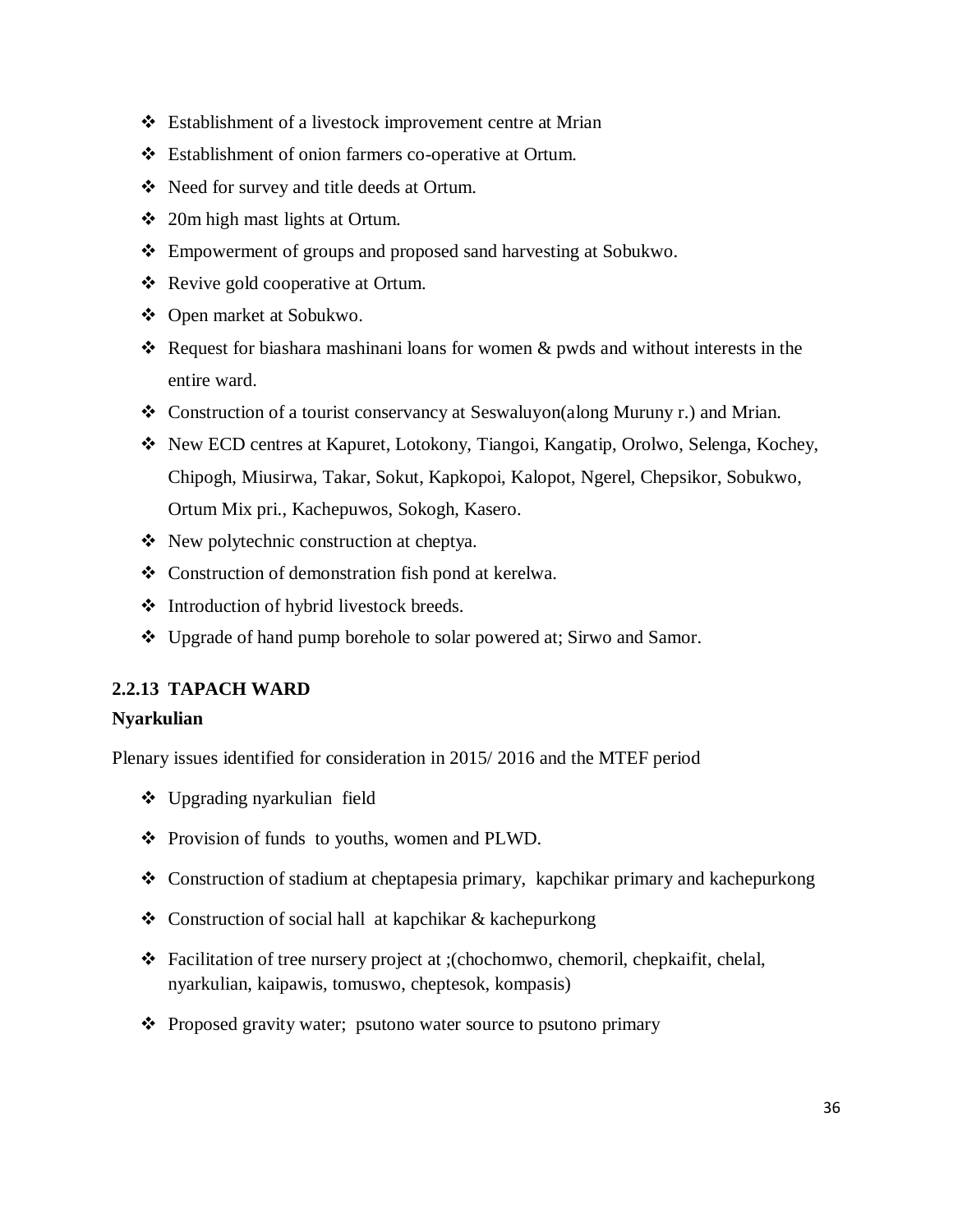- \* Proposed water project (kalotupale-mwotot water project, koitongoi water project, kachepurkong-chemoril water project, chemoril-kapahong-minyatin, amukaghitkaptirpan-kokwomokoi, chepkesai-tomoswo, kokwopsis-kaipakakoro, kosiltionnyarkulian, katam-kakunur, kaipawis-chongis, kamurkutwo water project)
- Upgrading parayon dispensary to health centre
- Construction of new dispensary at; (tororo, kaptirpai, kachepurkong, losa, chongis, nyarpat, pilil)
- Construction of youth polytechnic at; kapchikar, kachepurkong
- Construction of new ECDE class room (kamashal, akus, chochomwo,chemuyoy, torion, pilil,empososion, sonday, pchotoy, nyarpat, chelulyo, psutono, emkokoro, cheptapesia,kondopilet, chelal, kamashal, kaptirpai,suswo mogh, chechomwo, chemoril, kokwopogh, chongis, kaitit, lulwoi, tomuswo, pless, tirpach, losa, osrusket, komirmir, kaipawis)
- Proposed road; (sekution-tomnyer-ortum road, sekution-chepoywo-pilil road, kapkaramkokwomoron-torion, toriet-pchotoy road, nyarpat-psiyoi-tamkal road, tomuswocheptapesia-karelechon, chemangat-kaptirpai feeder road, chelal-sekution feeder road, lulwoi-penon road, nyarkulian-karelochon, kokwopsis-kaipawis road, nyarkuliankaipawis-losa-kale, kapkutor-pighian-kakunur road, nyarkulian-tirpachroad, mwototchemoril-kompasis-tororo)
- Proposed foot bridge; (kokwopteroi foot bridge, kapkokel foot bridge, mnyarkul foot bridge, chemoril, andrel and mointich, henrel foot bridge)
- Proposed bridge at; (chilo, kokwopogh ; machir river, chongis)
- $\triangleleft$  Installation of lightening arrestors at hills of tapach
- Proposed feeder road ;(kapchikar-kondopilet feeder road, cheptapesia- kapelenya road, kachepurkong-chemoril road, sekution-pighian-kamurkutwo)
- Construction of new cattle dip; (parayon, karelochon, tororo, sekution, chongis, nyarkulian, kaipawis, kokwopogh, kamashal, kompasis, kokwopsis , kamelei, pilil )
- $\triangleleft$  Installation of cooling plant at mwotot
- ❖ Purchase of pyrethrum drier at kaipawis coop. society
- Recriuting of staff at sonday farmers coop society
- Construction of youth polytechnic sonday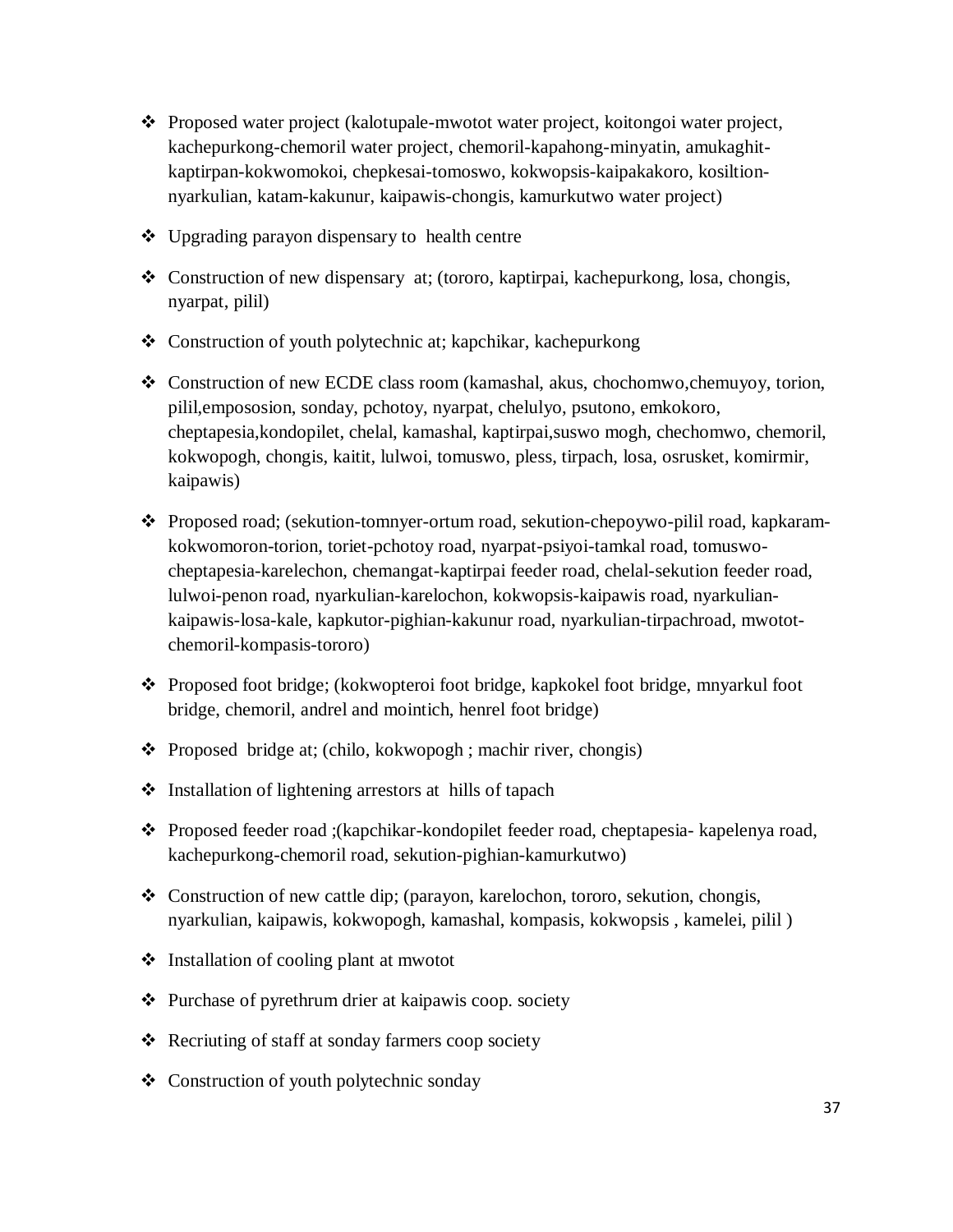- $\triangleleft$  Construction of new dispensary (kaipawis, sondany)
- Upgrading tapach dispensary to a health centre
- $\triangle$  Provision of one ambulance at tapach dispensary
- Construction of water at tank kaitit and kokwopan

#### **Sina**

- ◆ Balance in distribution of projects within the three locations in the ward.
- Water project at kapkimuny and Psero.
- Protection of water catchment/sources.
- Completion of Kalopoket spring water project(tank/piping).
- Water channelling toSikowo primary school through Tapash source.
- Tree nurseries at Chomwo and Tangasia.
- $\div$  3 tree nurseries in each sub location
- Construction of cattle dip at Sina, Sessimwo,Tangasia and Ktaghma.
- Enhance extension officers
- Construction of cattle crush at chemusuk,Sukut and Sina centre.
- Construction of fish pond at Chepkalit secondary, Sina Youth Polytechnic and Sina Secondary.
- $\triangleleft$  Fencing of Sina demonstration plot.
- $\triangle$  Seed multiplication for potatoes through groups or individuals.
- Construction of a fertilizer distribution and maize store at Sina.
- ❖ Provide market for maize and pyrethrum.
- $\triangle$  Improved breeds for cattle and sheep(dopers)
- ❖ Improved breeding rams at Tangasia
- Slaughter slab at Sina.
- Deployment of veterinary officers at Sina.
- Artificial insemination fridges at Sina.
- ❖ Equipping of agricultural officers with motorcycles.
- Construction of sale yard at Sina.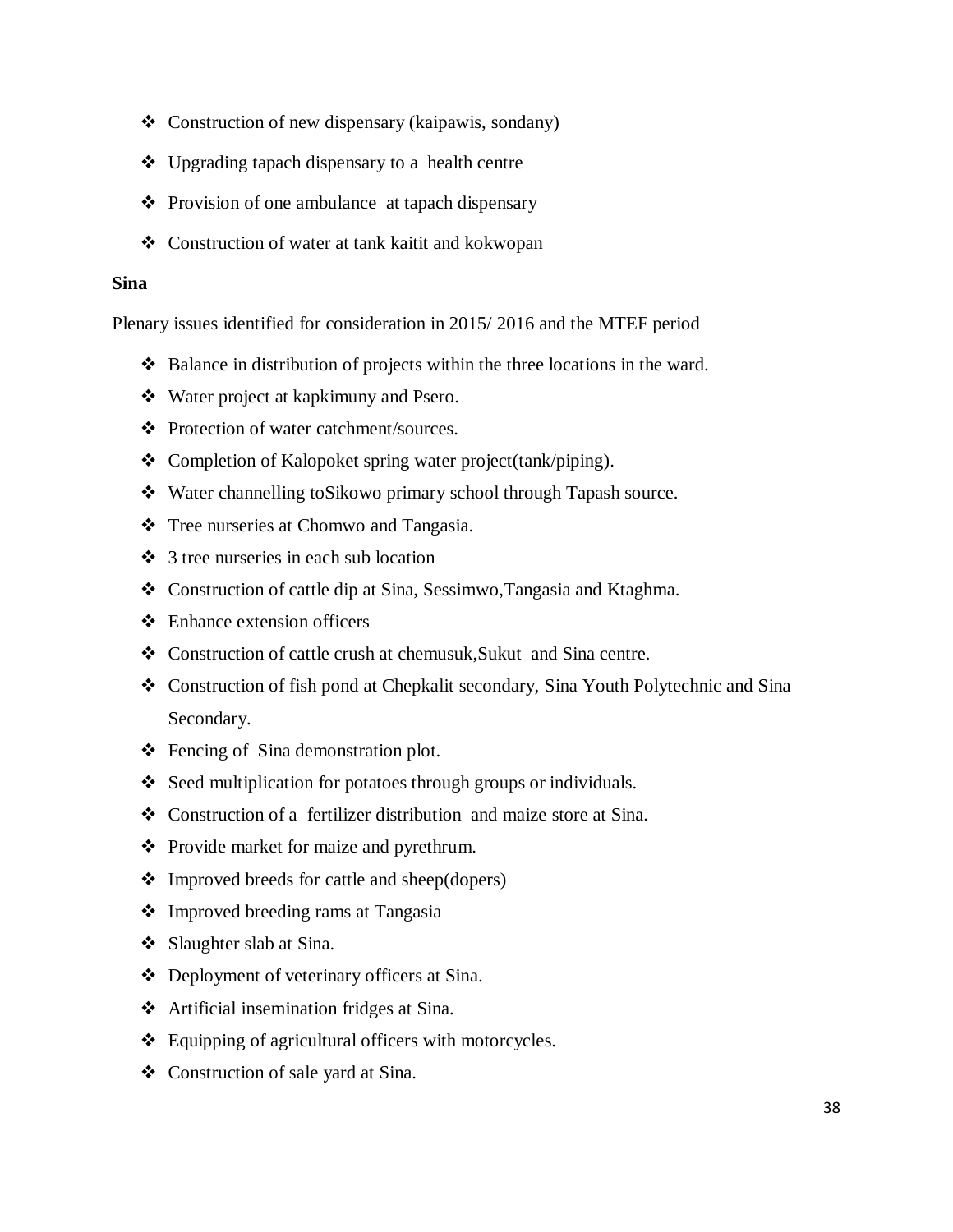- Completion of ECD Centres; Sukut, Sukot, Kaporowo, Chemolo and Ptop.
- New ECD centrein each location.
- Modern ECD Centre at Sina primary school.
- Deployment of ECD teachers atKapchesitch, Ngatangat, Chepukat and Cheftai.
- ICT centre at Sina primary school.
- $\bullet$  Upgrading of sina dispensary to a health centre.
- Completion and equipping of maternity wing at Sina dispensary.
- Review of rationale for Ambulance distribution.
- Ambulance for Tapach Ward.
- Deployment of 3 doctors and nurses(female nurse to assist women).
- New dispensary at Kaporowo( Land available).
- Staff houses at Sina dispensary.
- $\triangle$  Public toilets in the major centres in the three locations.
- Disposal sites at Sina.
- Footbridge at Chemoroy,Ngatangat, Sisimwoand Aremit.
- Town planning at Sina.
- Upgrading Sina primary playing ground.
- Leveling of Sina polytechnic"s playing ground.
- Fencing of Sina Polytechnic.
- Equipment of Sina Polytechnic with training tool for mechanics.
- Deployment of youth officers.
- Equiping and staffing ofChepkalit dispensary.
- Ward office at Sina.
- Need for artificial insemination for breeding.
- ◆ Protection of Kaptechon, Kataima and Kapchesich spring.
- Construction of Kalokoket water intake.
- $\div$  Employment of more nurses and public health officers.
- Priority roads(chepkorniswo-sina-tapach,Sebit-Kapkaremba-Sina-Kapsangar,Sina-Teko-Chepkondol-Kabichbich)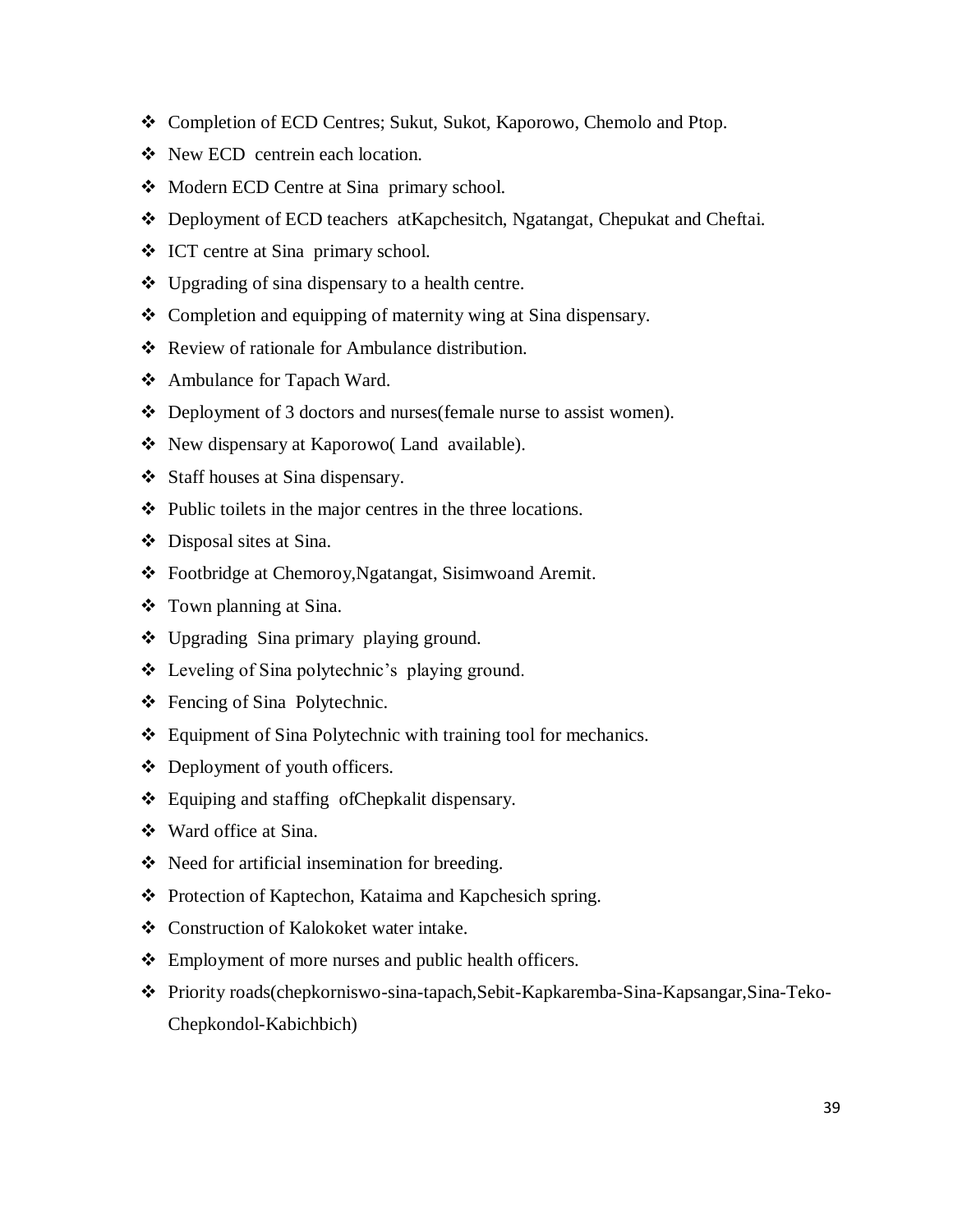#### <span id="page-39-0"></span>**2.2.14 CHEPARERIA WARD**

- Protect Kaplonga, Senetwo,Kopombo,Chemongesand chenangat water spring
- ❖ Proposed Chepkopegh-shalpogh water supply
- Construct sand dam at Kusumtin,Ptengeyo ,Chepkegh,Sachir,chemwoting and Kopombo
- Extend Muruny water supply to Psuma dispensary
- ❖ Proposed Chirkil Water supply(Waramakang)
- Construct rain harvesting at PtooMoi(Kapsekero)
- Renovation of Kosulol –Ririmboi water intake
- $\hat{\mathbf{v}}$  Propose all water project to have budget component for environmental conservation
- ❖ Propose focus to water running harvesting
- Expansion of Talkaghin water spring
- Propose Muruny water supply treatment plant at Chemaltin
- Construct subsurface dam at Senetwo
- **❖** Renovation of Kalobotsandam
- ❖ Construction of Katikony, Korrelach borehole
- Construction of Riamakori sand dam
- Extend Chepsimai water supply to Cheptukuny secondary school
- ❖ Proposed Tirken, Psia dispensaries
- ❖ Proposed construction of maternity at Chemoto and cheptiangwa
- ❖ Provide drugs and staffing of Chepokat dispensary
- ❖ Supply drugs to Chepkopegh and Psurum dispensary
- Request ambulance to be station at Chepkopegh dispensary
- Construct store and laundry at chepareria dispensary
- Construct wards for Male at Chepareria dispensary
- Expand lab facility at Chepareria dispensary
- Completion of Ywalateke staff houses dispensary
- Resolve Chepkorniswo dispensary land dispute
- Construct staff houses at Ywalateke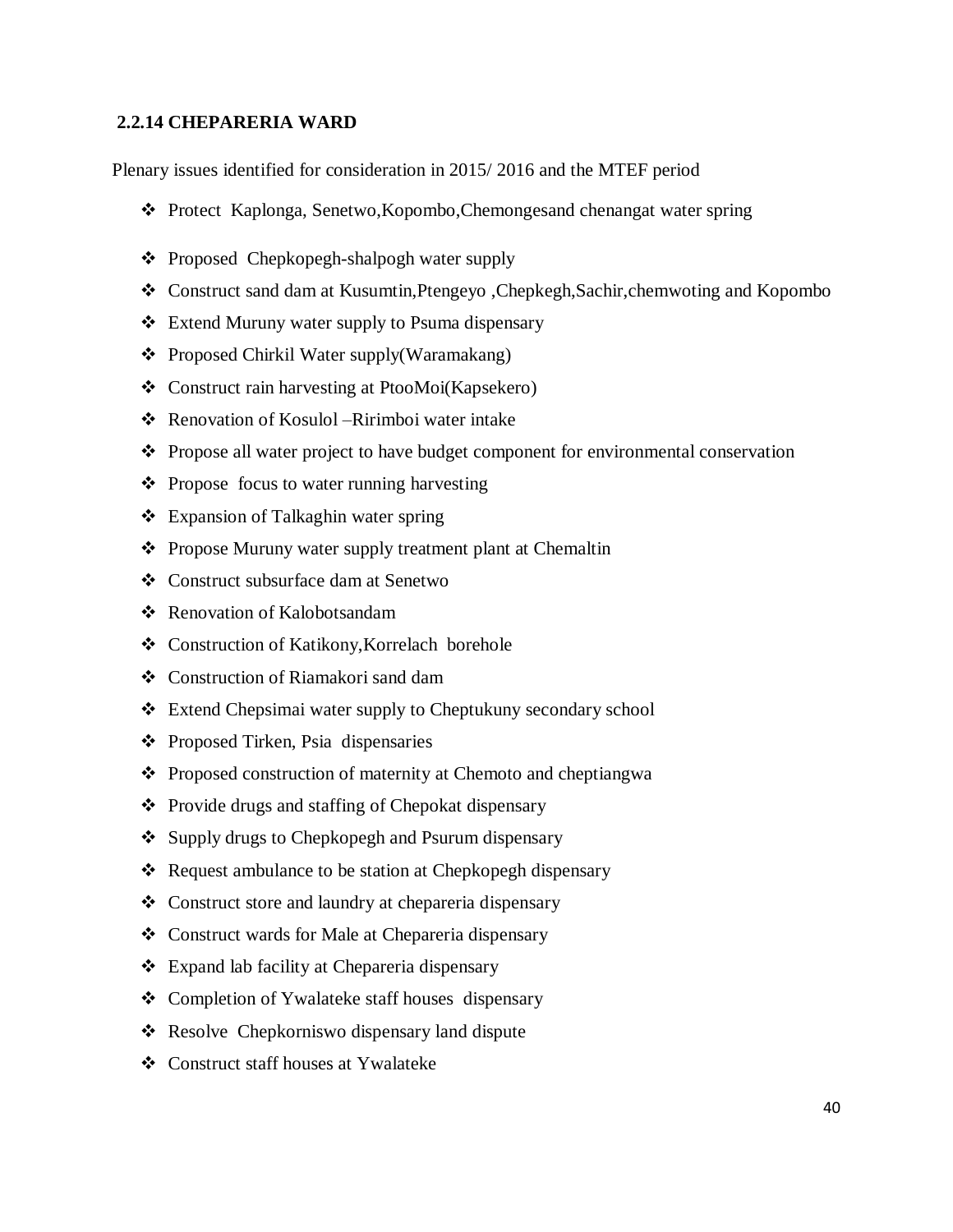- Proposed construction of dispensary at,Priokwo,Mongorion,Propoi and Simat
- Construct Maternity wing at Chepareria dispensary
- **❖** Provide mobile clinic services at Tambala
- ❖ Equip and staff Senetwo dispensary
- Staff Chepareria dispensary with dentist
- $\div$  Upgrade Chepareria dispensary to level 4 hospital
- ❖ Proposed Cheptiangwa and Chemlow cattle dip
- $\triangleleft$  Request timely supply of manure
- $\triangleleft$  Improve AI services in the ward
- $\triangleleft$  Vaccination of cats and dogs
- ❖ Propose construction of poultry sale yard
- Train and strengthen cooperatives within the ward
- Proposed shallpogh,Kapkreswo,Chepkopegh and Kapoltet footbridge
- Construction of drift at Shall pogh
- Opening of Kopombo-Chemotony road
- Opening Ptapoyo- Kapchirwok road
- Opening Chepkopegh-Kalemunyang road
- ❖ Opening Ptukumwok-Cheptiangwa road
- Opening Chepel-Puyang road
- ❖ Proposed construction of Iyion Bridge
- Installation of culverts on Kosulol-Tolkaghin road
- Establish sewerage system for Chepareria town
- completion of Cheptiangwa,Chepkopegh,Senetwo, ririmboi,Pkateny,Kosulol and Kodunguny ECD
- Propose establishment of ICT Centre at Chepareria
- ❖ Propose Chepareria town planning.
- Completion and construction of more staff houses at Chepareria health centre.
- Upgrading of Ywalateke dispensary to a health centre.
- Completion of hostels and more staff houses at Ywalateke dispensary.
- Construction of "Kiror" at Chepareria sub-county hospital.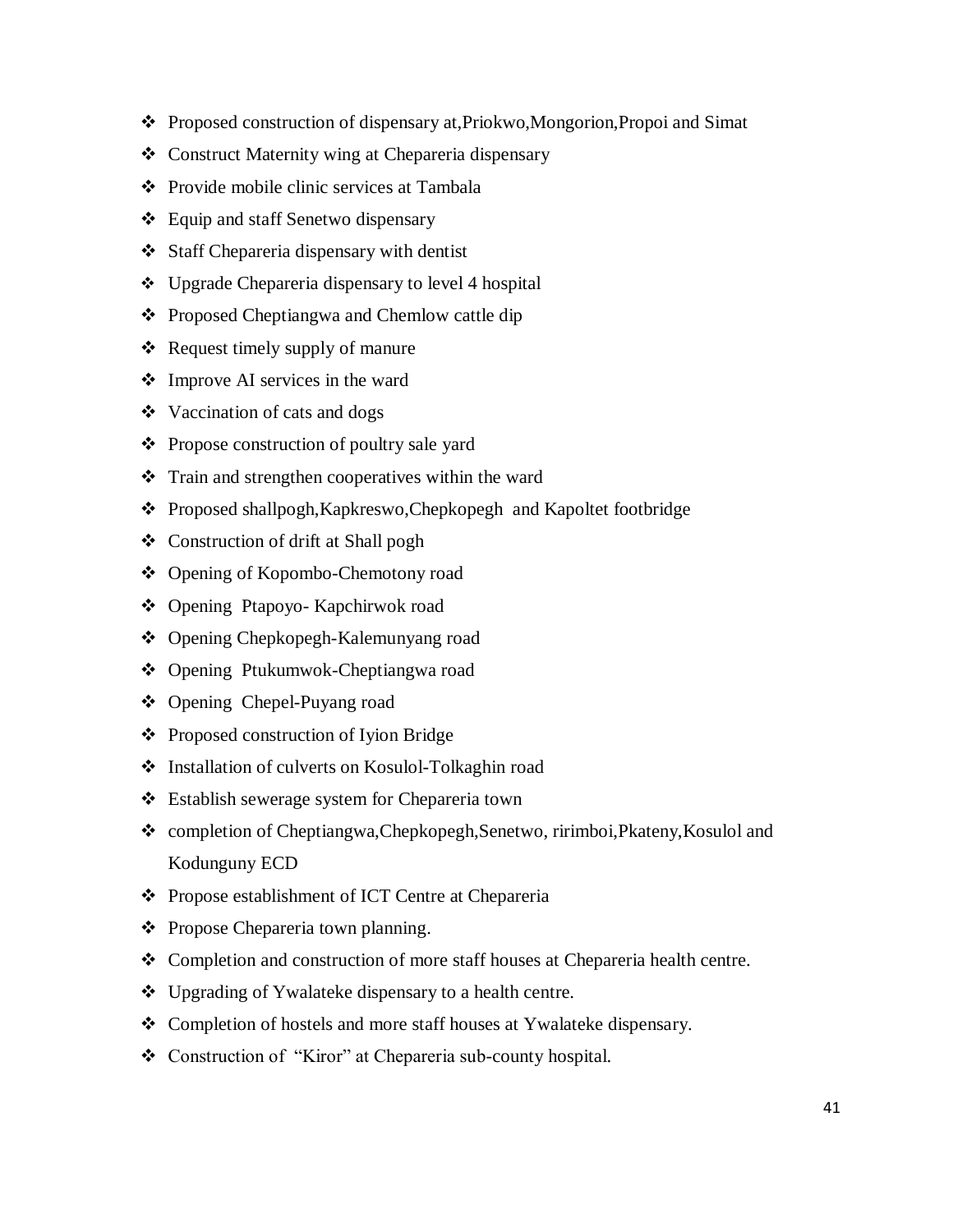- Provision of foof pumps for cepkopegh community.
- Need for handing over of Nasukuta to county government and the absorbtion of casuals to permanent basis.
- Small scale irrigation along Kamara River.
- <span id="page-41-0"></span>❖ Expansion of Misuywon irrigation scheme.

#### **2.2.15 LELAN WARD**

#### **Cheparten**

- Need for lighntning arresters in all schools.
- Assistance with improved pyrethrum, potato seeds, dairy and ram breeds
- $\div$  Bursary increase by 50% and scholarships for doctors and law courses
- Improve paroo open air market
- Water projects murkusian, takasis, chepyopot and tombu water projects.
- Renovation of water project at sikinin and tachit
- ❖ Construction of cultural house at cheparten
- Leveling of school play ground to support sports at Kapsangar sec and pry school.
- Proposed roads at kapsangar-kaghmuu-ktomwony-water point road, kasangar-murkusiankaptabuk road, plalang-tarak road, chemrto-sachangwan-psukuno primary-kessom road, kabichbich-katiaryile-cheparten-kariamakitai road, kapkunyuk-kapsebai-simotwo road, cheparten-kayemit-motpokor road, mokoyon-kapchemok-kaptum road(6KM), kapyemitkorosion-kachemoken road(5KM)
- $\triangle$  Proposed parayon youth polytechnics
- construction of ECD centers at meshau, tachit, tukumo, apuk, kapsebai, mokwoi, lain, sosot, chesarom, nyal, kapchemok, kamalut, chelopotwo, ptunyony, kamonges, sosot and chemokol
- Effectiveness of school feeding programme
- Construction of new dispensary at Chepungon, porowo and kaghmuu
- Installation of incinerator at kaptabuk
- Construction of new cattle dips at parayon, kapchemok, and Murkusian
- ❖ Purchase of dairy animals under kapsangar tepa mosop FCS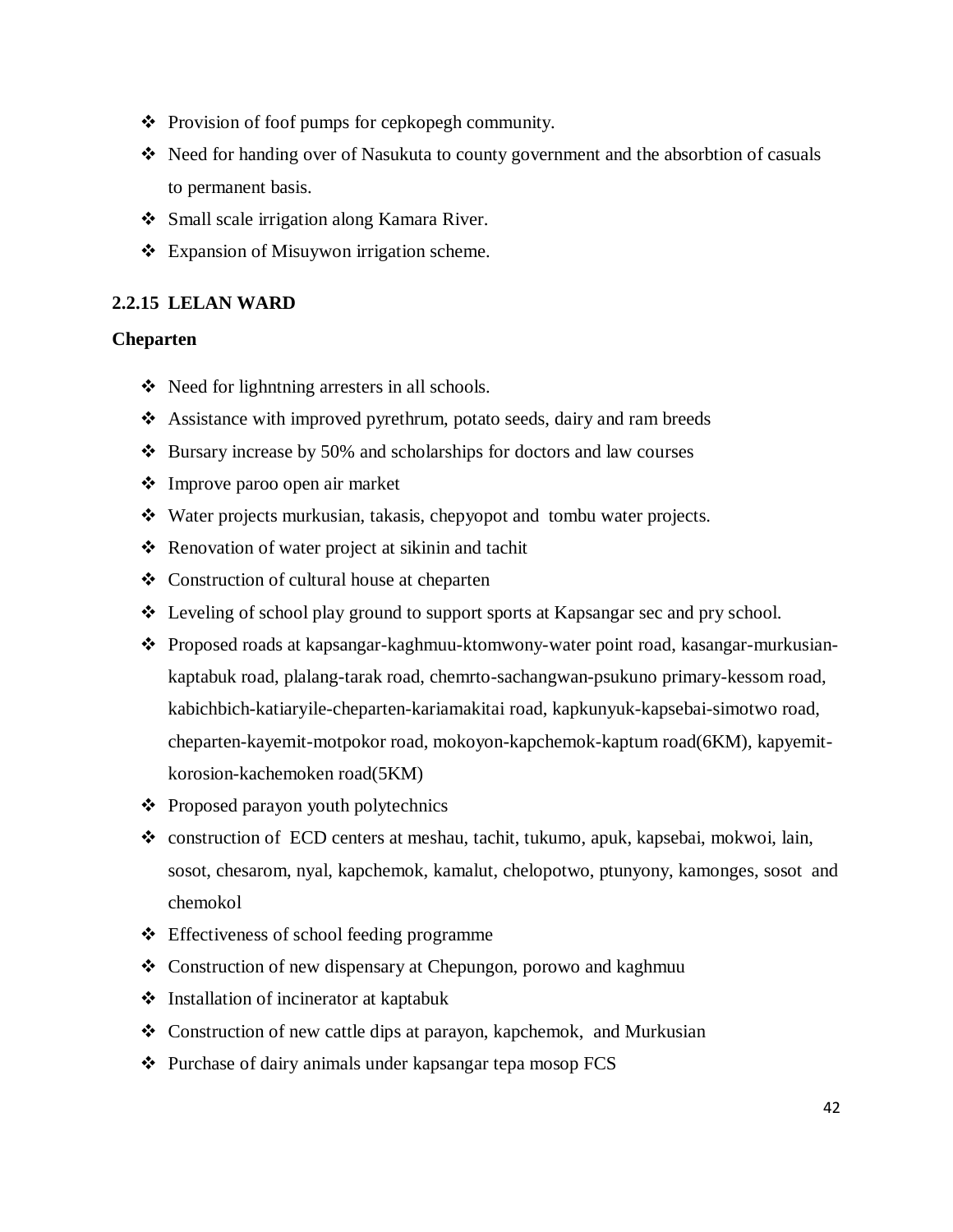- Introduction of sheep breeds to farmers at kamsis Self –Help Group.
- Establishment of water projects at Murkusian and Takasis water project
- Establishment of chilling plant of 300 litres in Kapsangar; kalya farmers cooperative society
- Providing loans to registered micro-enterprise groups
- Facilitating Plalang and Kapsangar tree nursery
- ❖ Facilitating of kapsangar honey harvesting group
- Construction of cheparten primary school administration
- $\triangle$  Purchase of pyrethrum and potatoes seeds to kapsangar farmers
- ❖ Installation of tomatoes green house at koghmuu
- Upgrading and equipping of kapsangar primary/secondary field
- Funding of registered sport groups entire ward
- Upgrading of kaptabuk high altitude training camp
- $\div$  Facilitation of women groups with chicken nets, fertilizers and seeds for peas.
- Establishment of cultural centre for easy access to ornaments of traditional dancers among others.
- Construction of kapkunyuk primary school water tank
- Construction of bridge at kabichbich- katiaryile cheparten road.
- $\cdot \cdot$  Purchase of ambulance, construction of staff houses and maternity ward at Mokoyon dispensary
- Construction of foot bridges at mokoyon-simotwo footbridge, chelopot-koroshion footbridge and chemokiolok-torotwo footbridge.
- ❖ Facilitation of tree nursery programme at Lain area.
- Establishment of Lain, kapchemok and meshau-mokoyon water project
- Establishment of Porowo open air market
- ❖ Construction of Meshau-Sina bridge
- ❖ Provision of Napier grass to farmers
- ❖ Proposed town planning programmes
- Renovations of water projects at mwotoren, chemeopepoi, muzee, kaporor, pusiengati, soworwo, chemumul, sarame, kapsikot and kanyaltin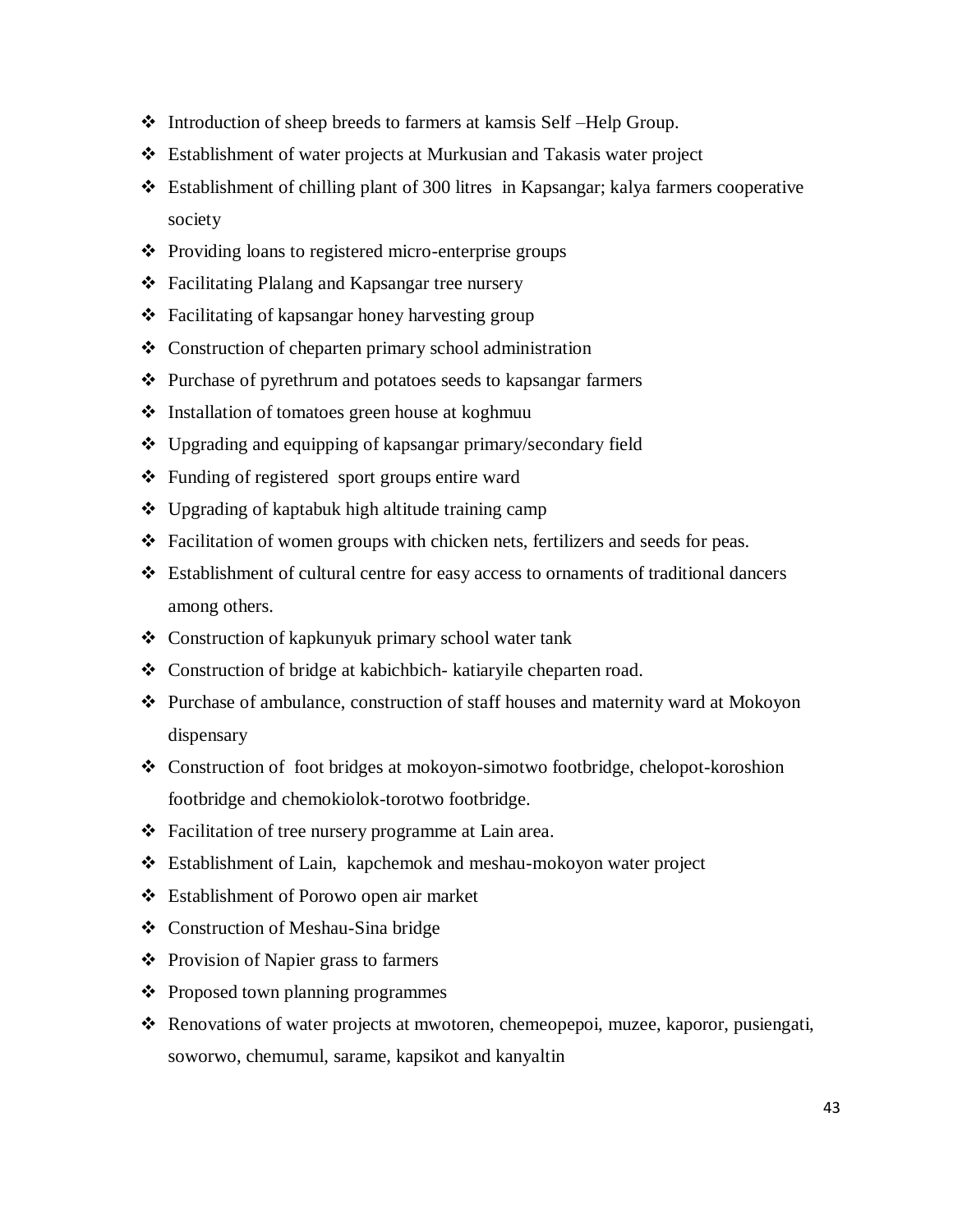- Provision of loans, grants, and tours to farmers
- Construction of stadium, museum, dancers hall at kaptabuk
- Construction of ecd centre at kaporor, chetupon, and chepkorok
- Construction of administration block at kariamakitai and ktomwony
- Construction of new dispensary at ktomwony, chemumul and sarame
- Upgrading of kaptabuk dispensary
- Vaccination campaigns to be strengthened and the standardization to be equal

#### **Simotwo trading centre**

- Purchase of temperate fruit seedlings, beans and pyrethrum.
- Construction of ECD classrooms, toilets, kitchen, water tank at .
- Theatre and maternity ward at chesupet health centre.
- Implementation of kalutwori and ringring water projects.
- Upgrading of milk processing plant at chepkono
- Need for sewerage line for affluent disposal at kabichbich
- ◆ Need for lightning arresters to address frequent lightning strikes in every village
- Upgrading of youth polytechnic at kabichbich
- Facilitation of tea nurseries for groups
- ❖ Promotion of pyrethrum farming entire ward
- Utilization of demonstration plot at kabichbich
- Construction of store for farm produce at kabichbich trading centre
- Construction of labolatory at simotwo and kalotwari secondary school
- Construction of ecd classroom at muruny, Remaa, kanyaltin, kadukunya, loyamutuk, chepororwo, pkondu chesupet, koitoghogh, daraja mungu,
- Finishing of Lomuke ecd classroom build half.
- ❖ Promotion of temperate seedlings to entire ward
- Renovation of ecd centre at kapkanyar, chorok, imonpoghet, chorwai, kokwoplekwa and mbayai.
- Construction of staff house at kapsait dispensary
- Upgrading of kabichbich health centre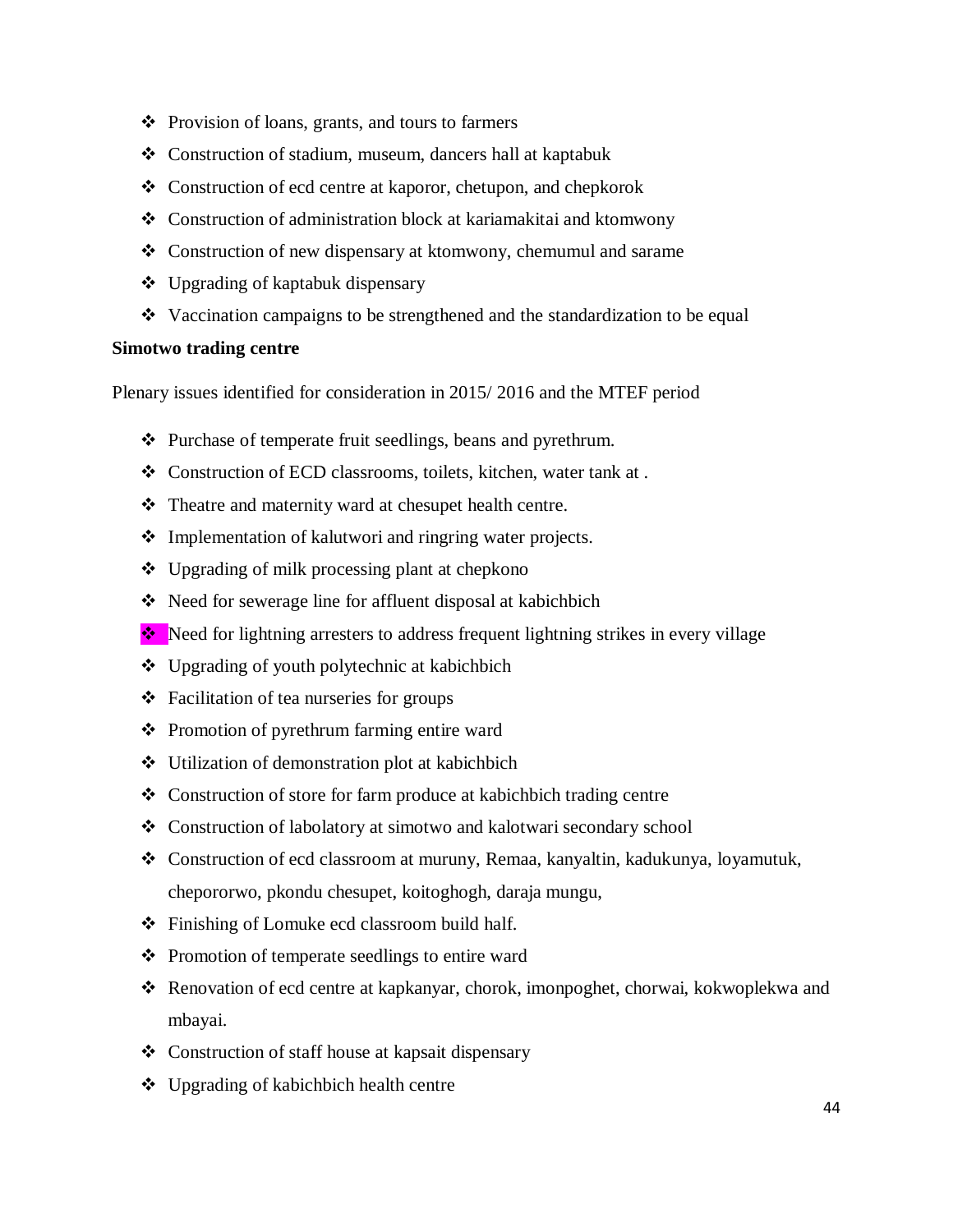- Construction of new dispensary at mbayai, chepkieny, simotwo and tonoyon
- $\triangle$  Facilitation of small tour centre at kapsait and Ring ring
- $\triangleleft$  Upgrading of sale yard at kabichbich
- Upgrading of goats, sheep and dairy cattle breeds, also introductions of A.I
- Construction of slaughter house at kabichbich
- Construction of new cattle dips in Kipat, Cheposait, Kanyaltin, Kadukunya, Kapsakar, Lemlem, Msiywon and Chesilkut
- Construction of sheep dip at chesupet, imonpoghet and ringring.
- Construction of new chilling plant at kaptala and chesupet
- Promoting honey harvesting through introduction of modern beehives to entire ward
- $\triangle$  Purchase of 10 motorbikes for muruny cooperatives society
- Renovation of chepkono cattle dip
- Opening up of new roads kapsakar-kokwoplekwa-korengoi road, imonpoghet -tukumocentre kwanza road, soworwo-chepkieny-ringring road, chepororwo-kopokimoi road, kabichbich-kadukunya-ringring road, emboghat-kamoi road, kapkunyuk -muruny road
- Construction of new bridges at muruny-kapkunyuk road, kabichbich-cheparten road, at mariny, pkuutinak,
- construction of new foot bridge at muruny river between muruny primary –kapkunyuk primary,kipat-tukumo-cheparten road, imonpoghet- kaptabuk.
- Constrction of stadium at kabichbich
- Purchase of wheel chairs, scratches and other equipments for people with disability
- Starting of kaplima falls tourism site
- $\triangleleft$  Introduction of capacity building programme of agricultural activities
- Starting of new water project at ewan, muruny, chepororwo, kadukunya, chesupet, kanyaltin, chemalang sikirio
- Renovation of water project at lemlem, korengoi, kamasian, ksai, simotwo and pnopoi
- $\triangle$  Distribution of tree seedlings to youth, women and people with disability
- ❖ Promotion of temperate fruit seedlings
- Construction of storage facilities for bulb onions at Musywon,Tonoyon and Simotwo.
- ❖ Construction of slaughter slab.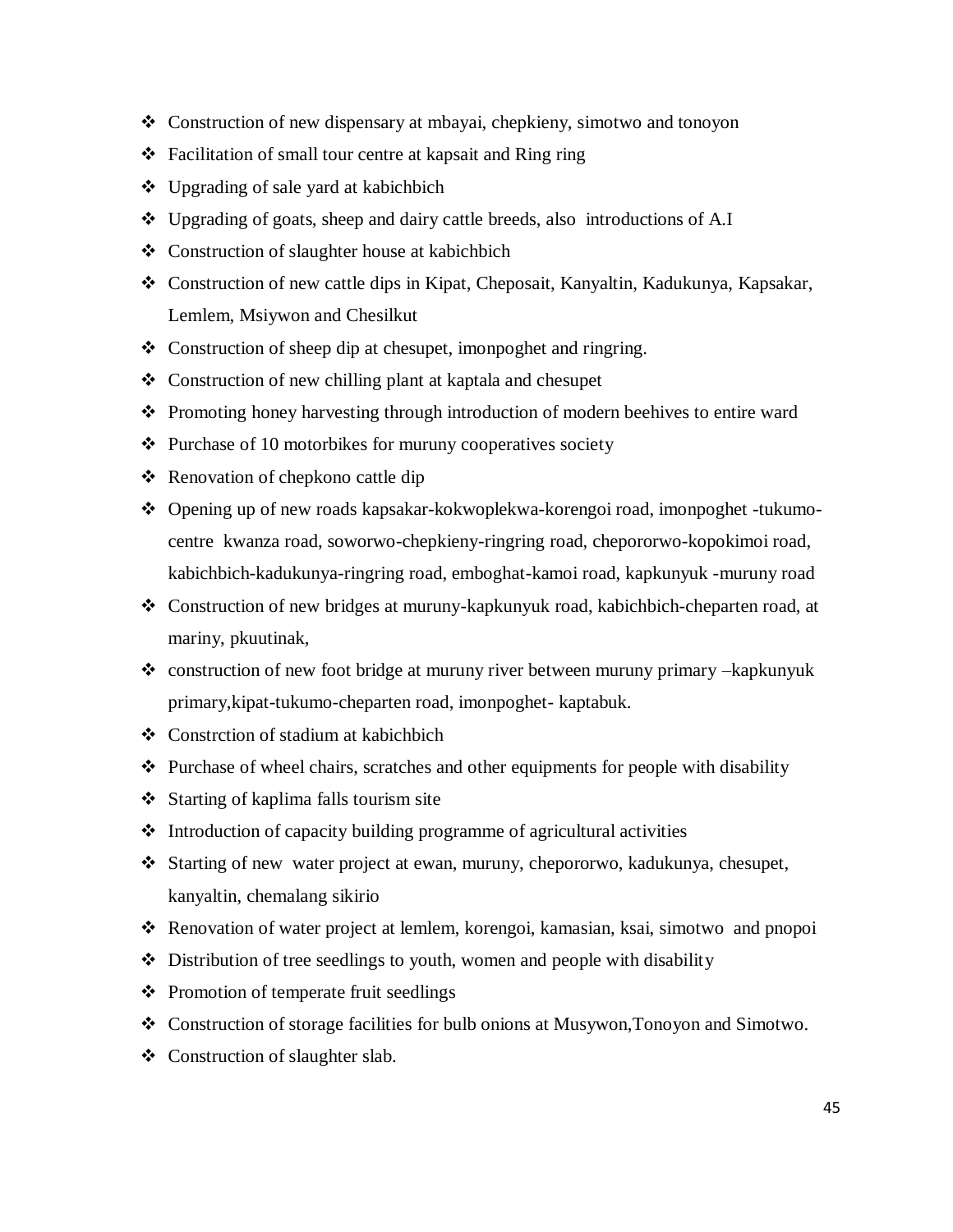- Construction of tourist site at Kapsait and Ringring.
- Extension of Ringring water project.
- ❖ Implementation of Kantai and Chepkukat water project.
- Establishment of tree nurseries 3 per ward.

## <span id="page-45-0"></span>**2.2.16 SOOK WARD**

- Evaluationof cattle dip renovations done at Tamugh and Chepnyal.
- $\div$  2 more cattle dips at Miskwony(Kola sublocation).
- Construction of cattle dip at Letwa.
- Subsidy in animal vaccination fee.
- Deploymentof veterinary officer at chekomos.
- Wate supply from mtelo.
- $\triangle$  Drilling of boreholes in all the locations.
- Gravity water at Kapiut.
- Waterpan at Mungit.
- Gravity water at Chepnyal(loyaei).
- Control of leaches in water.
- Drilling of boreholes at Cheptesok primary and Kalanga.
- Artificial Insemination provided is ineffective.
- Provide information to farmers on the type of seeds to be grown.
- ❖ Deployment of more extension officers.
- $\div$  Soil sampling should be done.
- $\triangleleft$  Subsidy in prices for maize seeds.
- Completion of ECD centres at Miskwony, Embogh, Kaplelach, Chepnyal and Kakokima.
- ECD chairs to be distributed in the ward.
- Enumeration of Community health workers.
- $\bullet$  Subsidization in ambulance charges.
- Sponsorship for 2 students per location to join Kenya medical Training College.
- Maize store atSook to also serve as fertilizer and seeds distribution centre.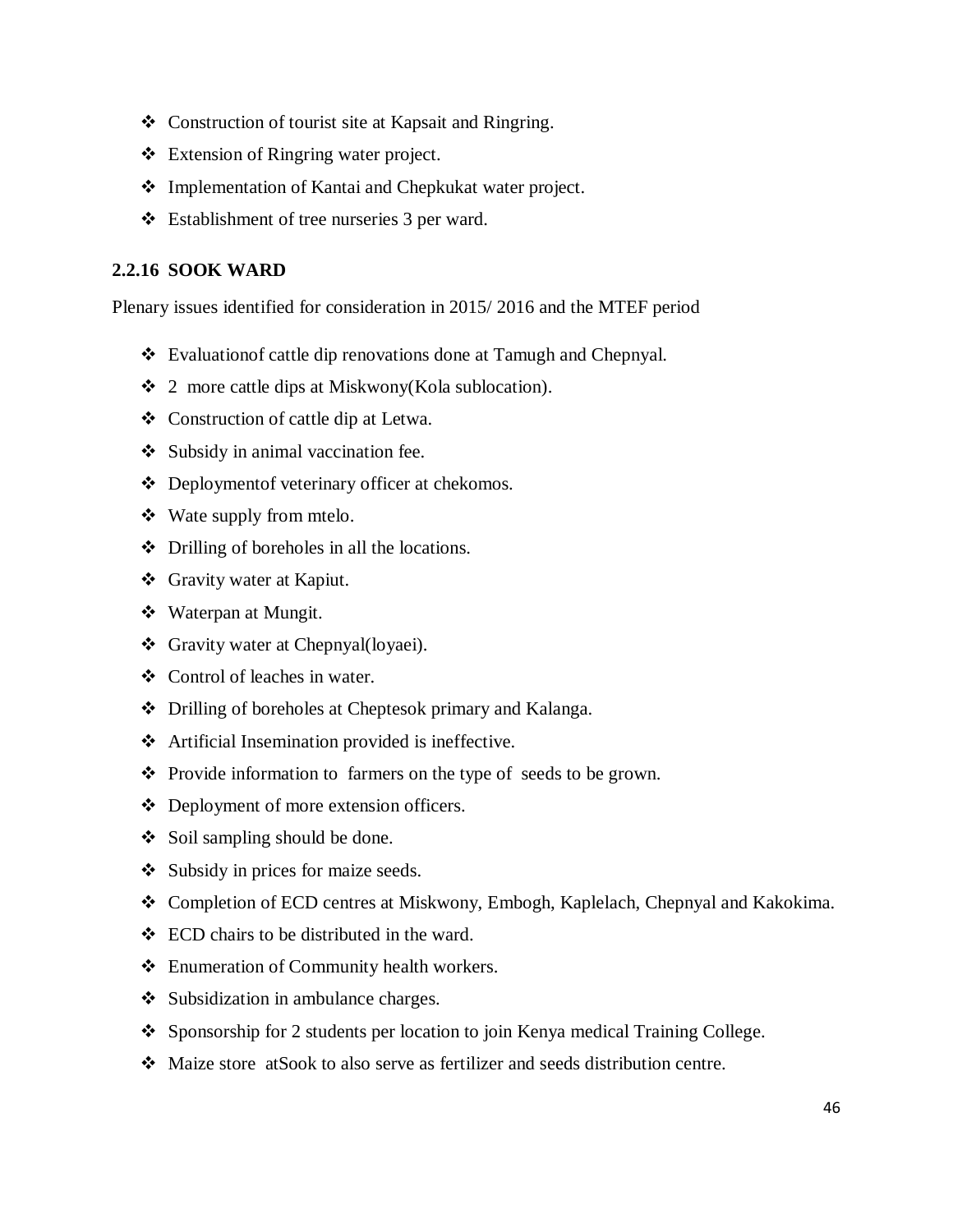- New dispensary at Miskwony.
- Purchase of land for stadium and market.
- Fastracking of land adjudication to prevent land disputes.
- Town planning to be done in Sook.
- Soshan- Ombolion irrigation
- $\triangle$  Completion of chepareria sook electrification.
- Construction of a bridge at Ion,Muruny and Nakwijit(Adoketpokaghan).
- Maternity ward at Chepnyal dispensary.
- Deployment of a laboratory technician at Tamugh and Chepnyal dispensary.
- Cultural centre at Chepnyal forest.
- Cash transfer for the elderly.
- Tree nursery at chepnyal.
- Lightening arrestors at Tindar.
- Public toilets at Tamugh, Chepnyal and Kotit.
- ❖ Purchase of tractors.
- Repair of Kaplelach road.
- Solar water boreholes at chepnyal girls and boys schools.
- $\triangle$  Proposed roads :Embogh Topno road(5km), Kapkanal Kapetetroad,Tamugh Letwa –Chemutugh, Chepkobegh – Teyobogh –Miskwony – Ptoyo,Chepnyal – Mungit –Pililiy
- $\triangleleft$  Expansion of Tamugh Kola road.
- $\triangleleft$  Introduction of artificial insemination.

#### <span id="page-46-0"></span>**2.2.17 RIWO WARD**

#### **Miskwony**

- Conducting land reclamation in kalian, motomwo and karekot.
- $\bullet$  Purchase of generators for pumping along river suam at lokongiro, nakwangamoru and chesra village.
- Completion of ECD centres at sawayan, lokna, koitukum and miskwony.
- Construction of new ECD classroom at kolia, marcha, yotwo, kruru, lokatukol.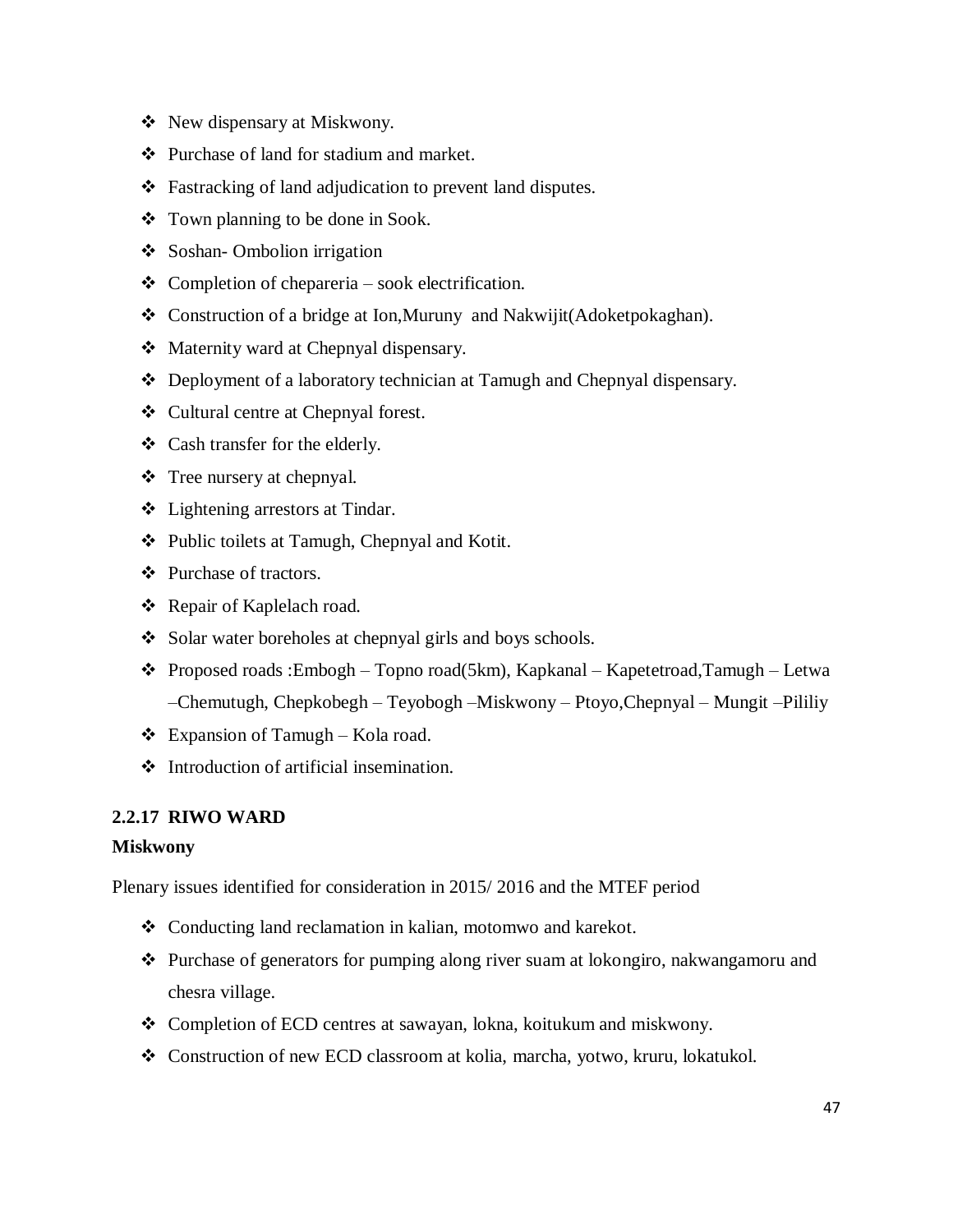- Construction of new dispensary at koiket and sawayan
- $\triangle$  Upgrading of health centre at lokna
- ❖ Competion of staff houses at Chemaken
- Constraction Of Dispensary at Koitukum, Chesiran, Lokilochoi, sawayan and koiket.
- Construction Of Mettallic Crushes at Chesakam.
- $\triangleleft$  Introduction of quality sheep breeds.
- Construction of New Cattle Dip at Kalemnyang, Lokna, Koitukum, Sawayan.
- Need of Vetinary Officer at Miskwony.
- Need for farmers trainings at Miskwony.
- Construction of new Marcha-Prurwok Road, Kalemnyang -Junction at Chepareria.
- Kongelai-Marcha Road, Emboasis-Marcha Road, Seikwang-Chemkew.
- Grading and Installation of Culverts and Drifts at Chepkopei-Lokna-Nakwijit Road and Kongelai-Miskwony road.
- Repair Lokna Football Pitch at Lokna.
- Mapping and Construction of Market Centre at Lokna
- Construction Of Water Pan at Chemoroi, Lokna, Kachambilwa, Likwon and repair of Water Pan Koitukum.
- Drilling of new Borehole; Moriokwo, Segwet, Yotwo, Siyoyowo, Loywokor, Komolkapel.
- Construction of A Dam Siyoyowo, Lopotyo , Prurwok, Koiket, Koropus and Koitukum
- Construction of Sand Dam at Chesikirio, Chepeghan, Siyoyowo, Kruru and Chesiran
- $\triangle$  Proposed 1 metallic crush per sub-location

#### **Nankwangamoru**

- Need for more community consultations and engagement on the location of Kopoch dumpsite
- Need for more allocation of County budget to the departments of agriculture, livestock and veterinary services and school bursary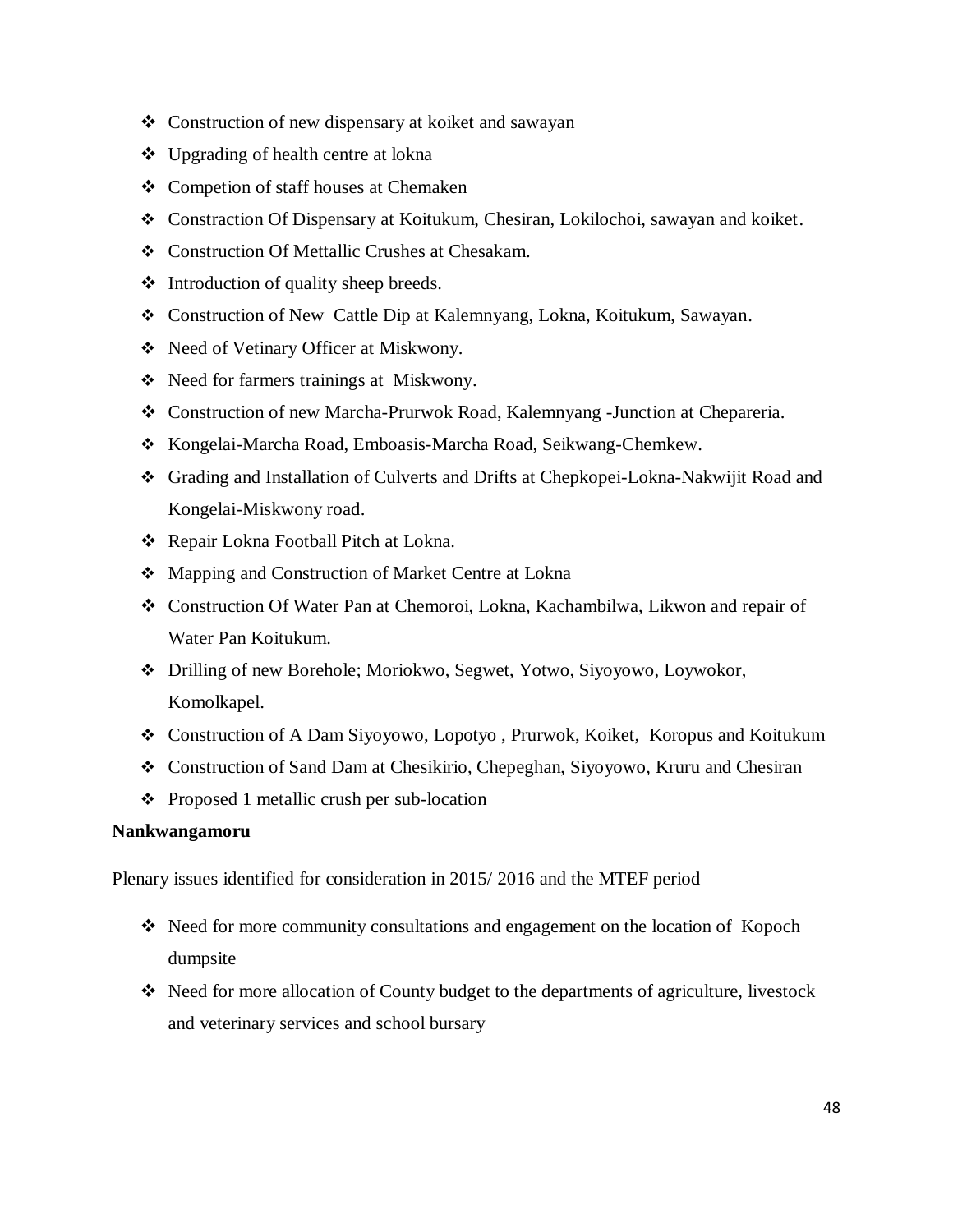- Special request for 12 additional ECDE infrastructure projects.Agreed on nakwanangamoru ECD, kakoruron ecde centreMeriese
- Need for more generators, farmer trainings and motorbikes for extension officers.
- Fertilizer subsidy , irrigation along river Suam and expansion of extension services
- Renovate cattle dips at Limangole,new cattle dips at chepkram,nawanai,katikomor,serewo, ngorian,Nachechet.metallic crushes at mtembur, meriese, Pkorel, simatwa, Limangole, Katopolon, chepkram, Serewo,lopongutum,lokuyi,sengwet
- New Boreholes at Adurkoit (todukomoi,morchichi,kalokiru,kakoruron pry.) Kreswo (nakwamoru, Marichor, Kaptarin Sec.Sch,) Katughkal, chepoghe Ecde, Simatwa (katukumwok, chemusuk, limangole) and
- ❖ Dams at Kalas village.
- Upgrading to solar powered borehole at kilamrekal, Skim, akiriamet catholic and Nakitopar, Mtembur (sasak,chiroi,mwayaru)
- ◆ Sand dam; Longoria, akeru, munyung, robuklen, kasin, kanges.
- Water supply; pkopoch water gravity.
- Maternity ward at Kreswo dispensary with staff.
- ◆ New dispensaries; Nakwangamoru, ausikiyon, lotukoi, akiriamet.
- ❖ Upgrade cheporor and karenger dispensary.
- Maize store required.
- $\div$  Need modern bee hives to improve honey production and improved goats breeds.
- Extension of Kaptekai water from tranzoia
- Land reclamation at Lomoro, Konjil, Kreswo, Kanyipa and Lolotwo area.
- Proposed road projects (kitalakapel-kongelai,kongelai-kanyarkwat road Cheptuya-Pser-Nakwangamoru, Cheptuya-kreswo-kaptarin, Serewo -Kaptarin-Adurkoit, Serewo-Aminito-kitega, kishaunet-nateleng-serewo road, opening up chepkram school linking road and chepoghe linking road, pkopoch-akeru-mtembur, pkopoch-kuron-komol)

## <span id="page-48-0"></span>**2.2.18 MNAGEI WARD**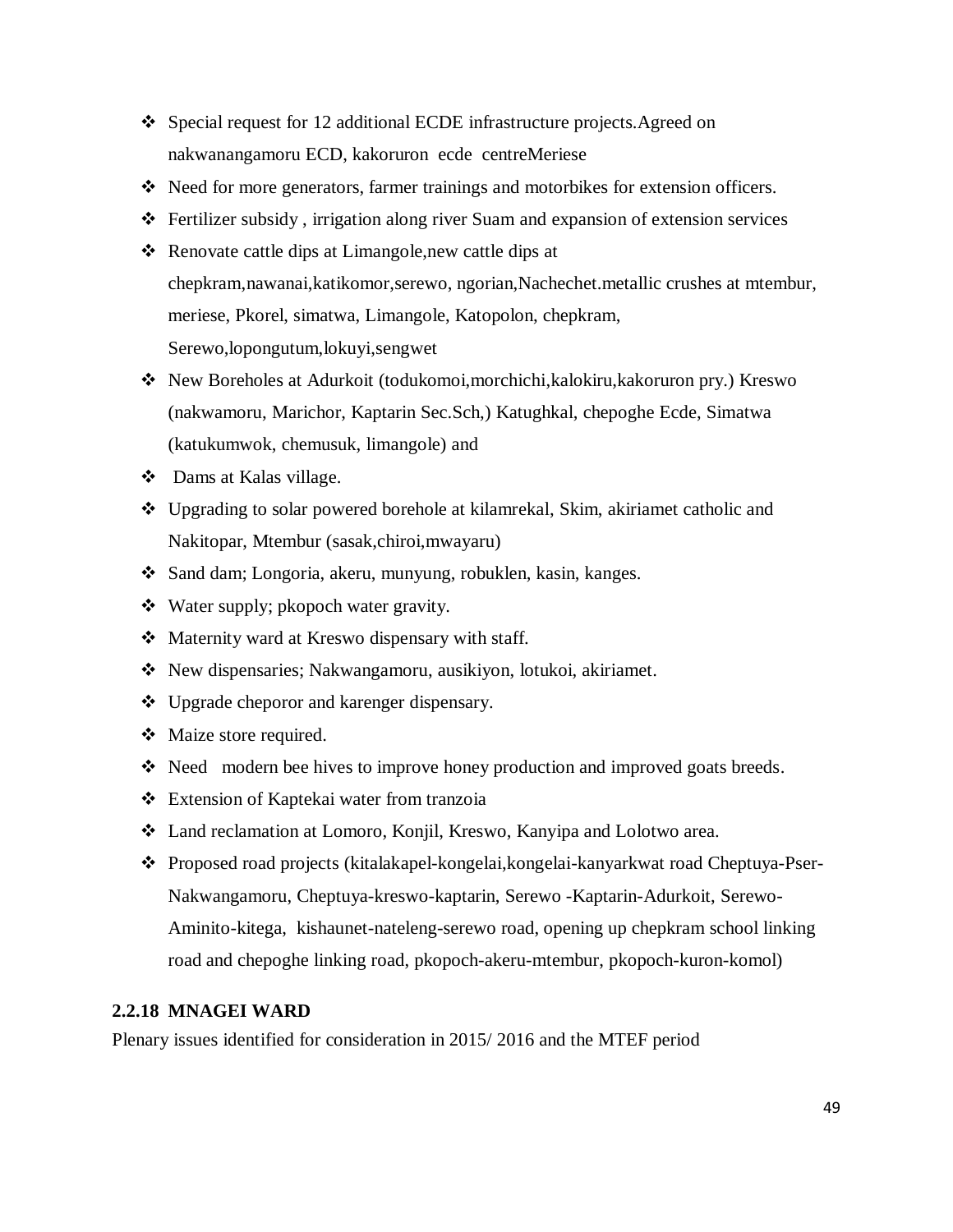- Construction of classroom and boarding facility at keringet school for the deaf.
- Construction of flyover at makutano to connect equity and suntec.
- ❖ Operationalise kishaunet airstrip.
- \* Revamp and maintain tartar falls.
- $\triangle$  Repairing and maintaining of water tank at lityei water.
- Extension of water pipeline from the Chief camp-kangelikwan.
- Starting of new irrigation scheme at mortome for water melon, mangos and groundnuts
- $\triangleleft$  Rehabilitation of centre for the orphans, destitute and youths.
- Construction of new ECD classrooms at Chepangang, Tartar, Murkwijit, Kamuino, Mortome and Kanglikwan.
- Construction of new dispensaries at kamuino, murkwijit, mortome, makutano, tampalal and lokornoi.
- Renovation of toilets at makutano town market place and construction of modern toilet at kacheliba stage.
- Drilling of new borehole at Makutano primary.
- Improvement of sewage system at Makutano town.
- Installation of security lights at jamii dispensary, lityei, soko and cereal board.
- ❖ Renovation of kishaunet sale yard.
- $\div$  Setting up of mast light.
- Introduction of sahiwal breeds at kishaunet.
- $\triangle$  Construction of new cattle dip at sukut, nangrotum, cheptuya and mortome
- ❖ Construction of metallic crush at mortome.
- $\triangle$  Purchase of 20 foot pump at mortome and lokornoi.
- Construction of new bridges at kachepkai, lopalal, tartar-kaplelachkoror, amuke-nokowo, lityei-nasokol, kaplelachkoror-lityei, psigirio-talau, chemain-keringet, maina-losipet, tingwoi-lokornoiand new foot bridge at stage1-talau, Kwilitey
- Construction of new cheptuya-kariwo-lokornoi road, mortome-cheptuya road,
- Promotion of tourist site at tartar factory and tartar dam
- ❖ Opening of new market sakwa, cheposait
- Construction of ' soko kuku' at Makutano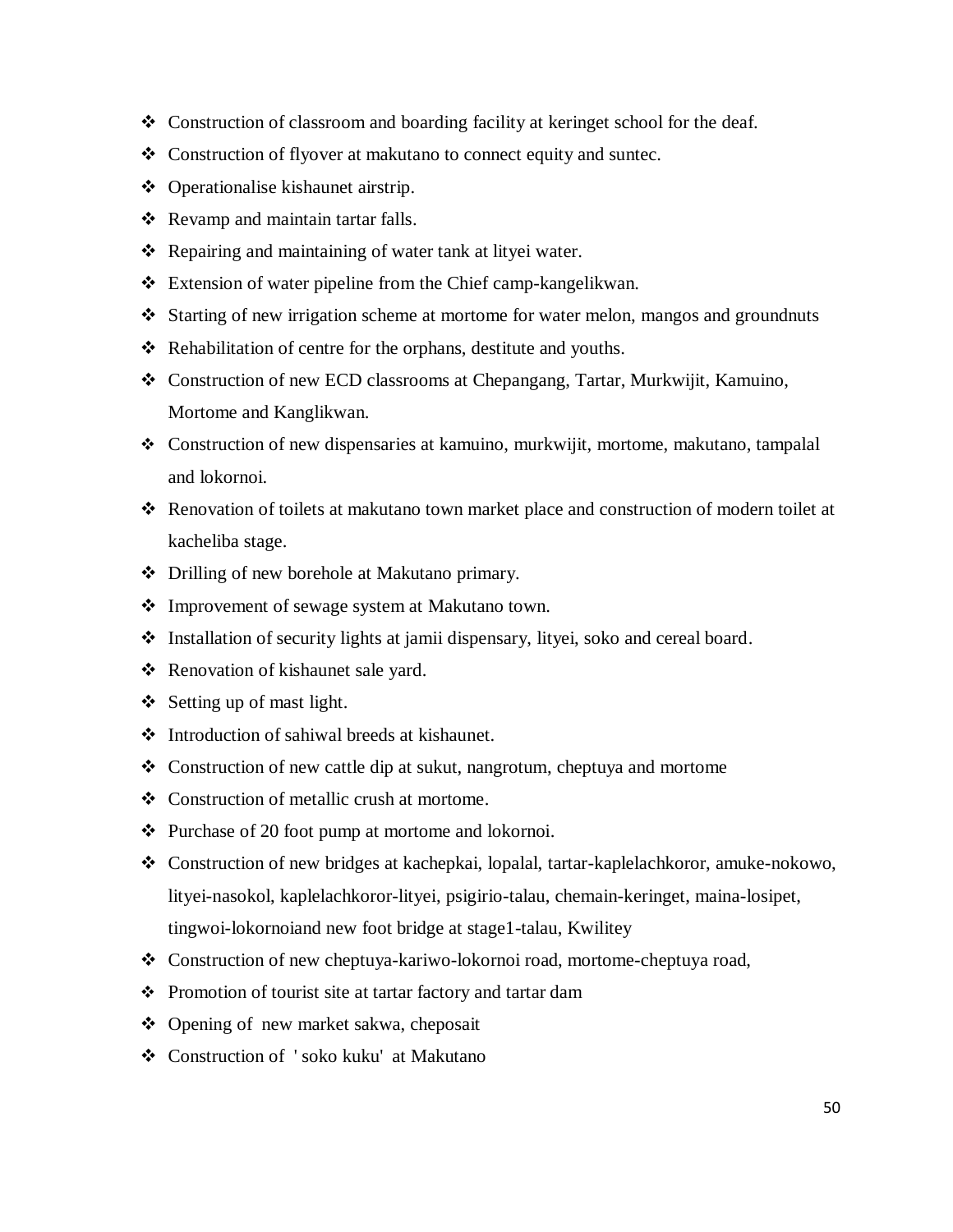- Introduction of women loans at Makutano
- Construction of new borehole totum primary, nateleng primary, kodoghogh primary, nachukut , corners, Tampalal
- \* Rehabilitation of kotoruk -kishaunet water supply, tangatanga spring
- Spring protection, Simatei, Totum Primary.

#### <span id="page-50-0"></span>**2.2.19 SIYOI WARD**

- Provision of quality subsidized AI services.
- Provision of quality dairy breeds to farmers groups.
- ❖ Rehabilitation of ECDE at Kamaketoy, Kapng'orio,
- Upgrade of Kaibos dispensary to a Health centre
- Construction of incinerator at Talau Dispensary
- ❖ Completion of Kaibos gravity water supply
- ❖ Rehabilitation of Siyoi water project
- Establishment of milk cooler plant at Siyoi.
- Spring protection at;(Kaplain/kamaketoy, Tachasis, Mayakit, Kaptoboswa, Kap ndege, Kap mwogo, Susuamoi, Pkorpon)
- Construction of new bridges at;(kaibos-prison, kaibos-arramaket, prison-factory, chepkoti-mnagei-transzoia, sokomoko-kapkecha)
- Provision of coffee, avocado and tissue culture bananas as priority seedlings.
- Establishment of livestock sale yard.
- Provision of more livestock and veterinary extension officers at local levels.
- $\triangleleft$  Provision of pasture/grass seedlings.
- Construction of Kaprech cattle dip
- Renovation of Chorok Cattle dip
- \* Farmers sensitization on forming local groups.
- Construction of ECDE centre at (Kapchila, Kerenget, Siginin, Kipsakas, Kipkorinya)
- Construction of maternity ward at Kaibos Dispensary.
- Construction of maternity ward at Talau dispensary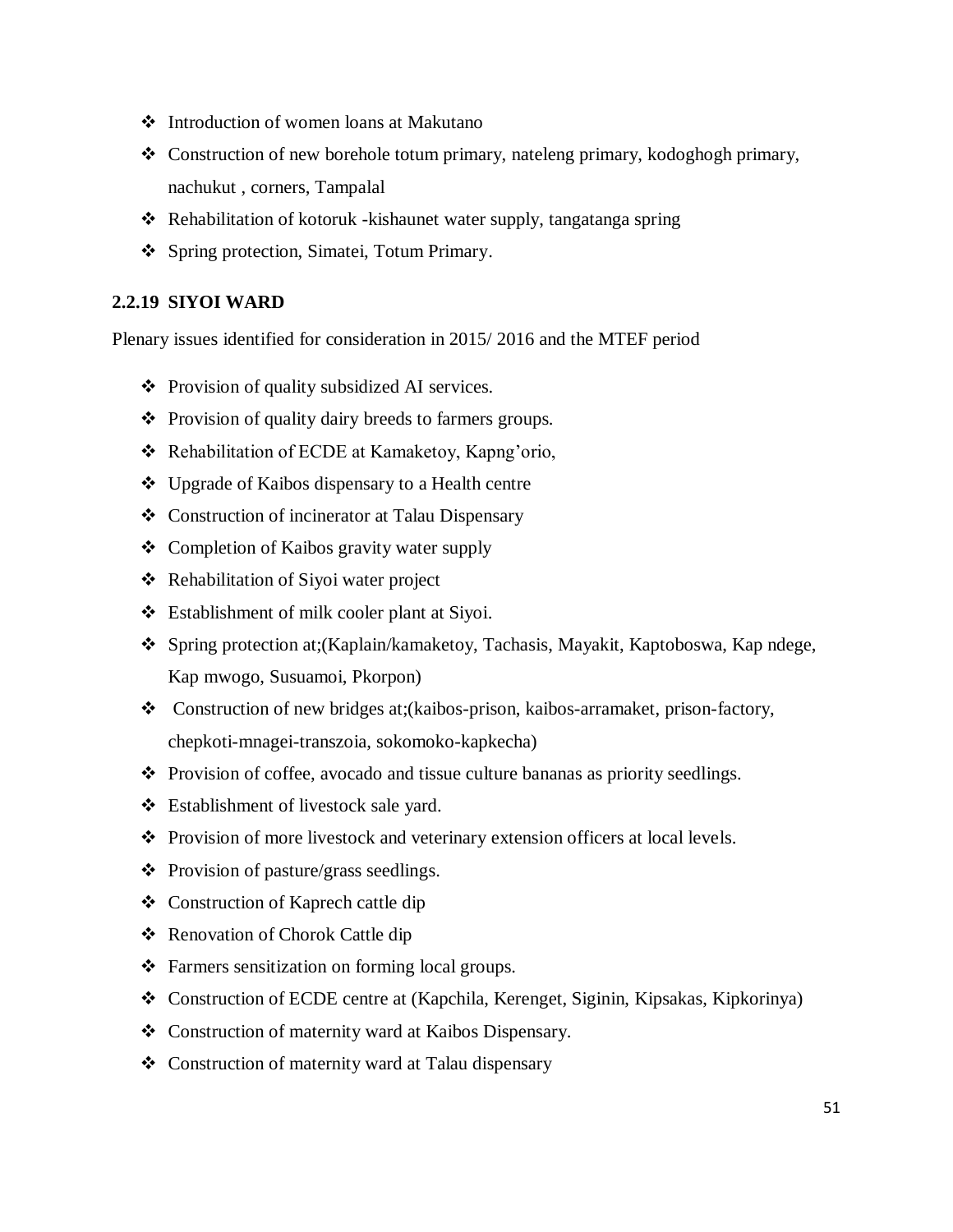- Protection of catchment area (intake) of Siyoi water project
- $\triangle$  Promoting tree planting at river banks, schools and public instituions
- Spring protection at;(taruru, murunga, kiplilia, kapchilakos, mworor)
- \* To boost agro forestry; empower farmers to develop tree nurseries and purchase the tree seedlings from them.
- Proposed new roads-opening up; (tuiyobei-prison, kaptoboswo-kamariny, kaibos-kaplain, siyoi-kapcheruiyot-factory, paraywa-kaisakat-lomuke, new apostolic-chepkoti, kapsurum-talau cattle dipi-kipsakas pri, kapsurum-kamarkech)
- Rehabilitation of roads (inclusive of murraming, grading, culverts, score checks, desilting culverts); (kamariny-kaibos rd, kapkecha-sokomoko-pkorpon, aramaket-kipkorinya)
- Provision of security mast lights at Kaibos, Siyoi and Talau centre.
- Murraming of roads within the Kaibos centre.
- Provision of public toilets at Kaibos Centre.
- Maintaining the sewage system at Kaibos centre.
- Establishment of a 5000lts milk cooler plant at Kaibos Centre
- Expansion of the County Agricultural Show
- Improve the amount paid to farmers participating in the Agricultural show.
- Appreciation to county govt. for involving public in county policy making.
- Concern on projects rolling over to the next FY
- Advice to public to propose priority projects.
- Extension officers for livestock to be deployed at Kaibos and Talau locations.
- \* Need for culverts and scourches along Kapenguria-kapkecha road.
- Need for a bridge at Kaisakat/Siyoi.

#### <span id="page-51-0"></span>**2.2.20 KAPENGURIA WARD**

- Upgrading of Kapkoris Dispensary
- Construction of New Dispensary, Kalomoywo, Emboasis, Kaprom
- Construction ofMartanity Ward Kapkoris
- Construction of Staff Houses Kaprom and Roponywo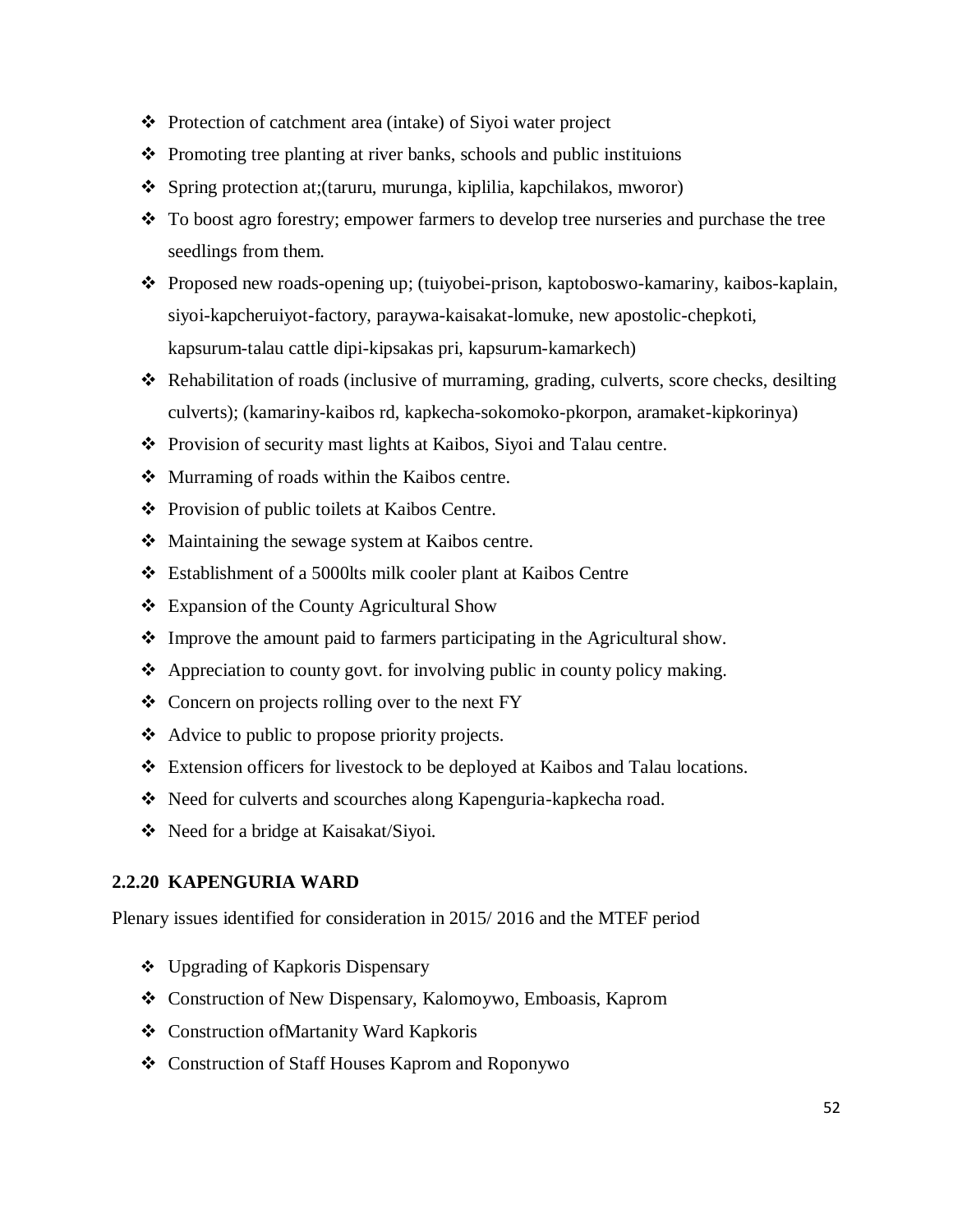- Fencing Of Cemetery Kapenguria Hospital
- ❖ Construction of New Cattle Dip Karas
- Finishing Of the Cattle Dip atKalomoywo
- Introduction ofQuality Dairy Breeds
- Construction of New Demonstration Pond
- Advanced Agricultural Activities in Demonstration Plots Kapenguria Town
- Vaccination of Livestock in entire ward
- Construction of Ecd Centres Tomena, Roponywo and Chepkechir
- ❖ Construction of New Bridge Chepngayam
- Construction of Roads Sukut-Kopoch-Emboasis Road, Roponywo-Kaprom Road, Kalomoywo-Karas Road ,Town Roads in Kapenguria and Kapkoris-Chepngayam-Kaprom-Roponywo Road
- Construction of New Bridge at Kalomoywo-Karas Road
- Construction ofa DamKarmolot Dam and Kokpech Dam
- Construction of Sand Dam Kopoch
- Constructionof Borehole at Bendera and St.Maries Primary
- Construction of Gravity Water Kokma River
- Renovation of Tank atAramaket
- ❖ Spring Protection at Ngoleyo
- ❖ Empowerment of Tree Nursery Projects Entire Ward
- Construction ofKapkoris Water supply
- Distribution of Seedlings to Farmers of Banana, Avocado,Cassava, Sorghum, Millet
- Capacity Building for Farmers on Food Security
- Distribution of Modern Beehive to Farmers to beekeeping farmers
- Metallic crush at Chepkechir
- Livestock staff at Emboasis to be deployed.
- Expansion of demonstration plot at county HQs.
- Agriculture offices to be constructed at showground Kishaunet.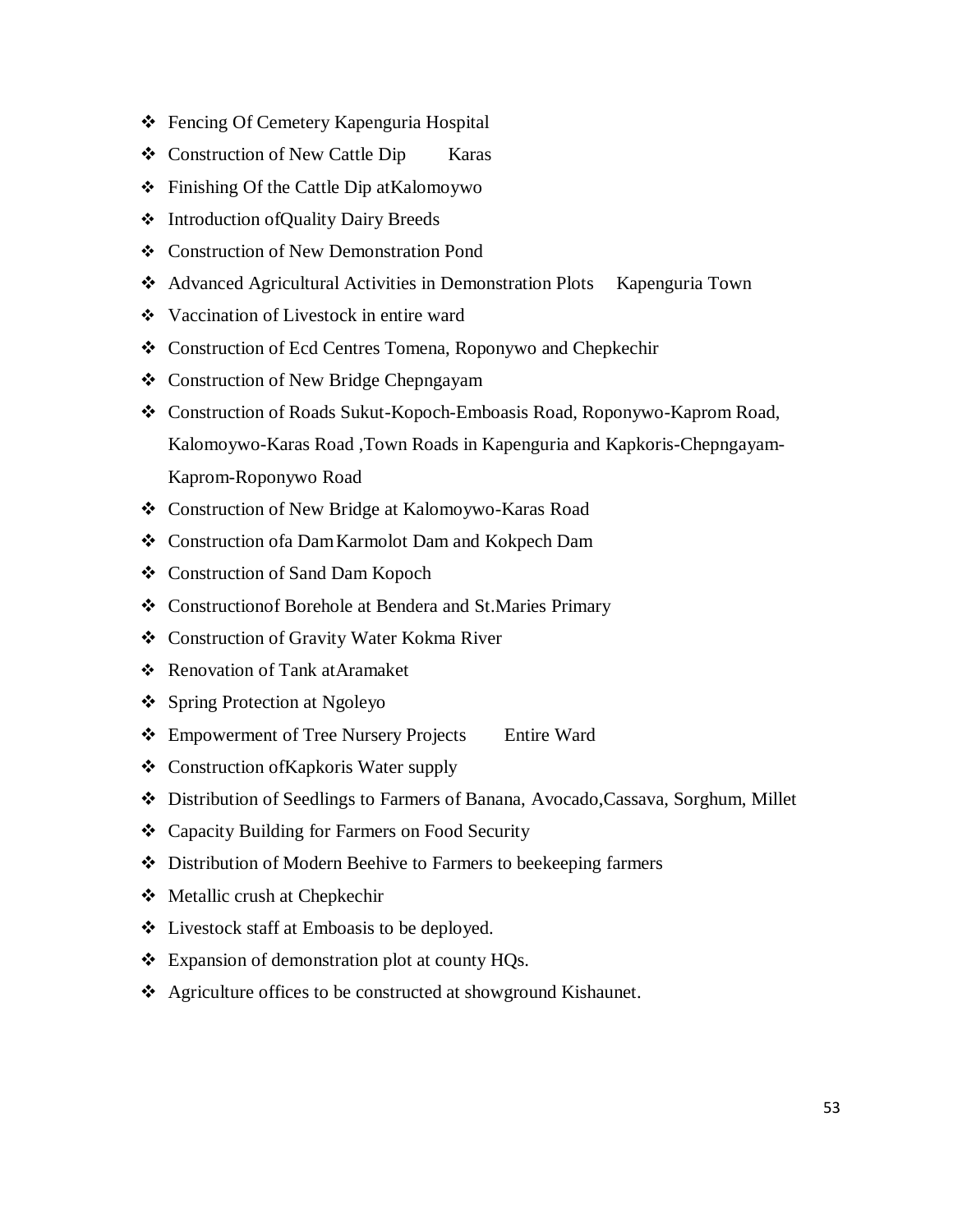# **CHAPTER THREE**

# **3.0 CHALLENGES, RECOMMENDATIONS AND CONCLUSION**

# <span id="page-53-2"></span><span id="page-53-1"></span><span id="page-53-0"></span>**3.1 Introduction**

This chapter provides a summary of challenges encountered during the public participation process, recommendations and conclusion.

# <span id="page-53-3"></span>**3.2 Challenges**

- Slow implementation of the development projects for FY 2014/15. This is slowly eroding public confidence on the county government.
- High illiteracy levels and community capacity gaps on participatory budgeting and planning and functions of each level of government
- Heightened community expectations on the county government.
- Inadequate preparation and information gaps by county departments.
- Women and Youth participation in the public participation process is still low.
- Public demand to be paid sitting/participation allowances.
- Inadequacy of the community members to prioritize their local projects.
- The uneven physical terrain of the county inhibits equitable and effective coverage of the targeted population.
- Political interference.
- Inadequate supervision, monitoring and evaluation of projects.

# <span id="page-53-4"></span>**3.3 Recommendation**

- County departments to fast tract the implementation of 2014/15 development budget so that the projects implementation does not spill over to the 2015/16 fiscal year.
- Regular and targeted civic education needs to be conducted to sensitize community members on their roles and responsibilities under the devolved system of governance. Community fora could also be held on a quarterly basis in each ward to sensitize and get feedback from the community on the access, affordability and quality of services offered by the county government.
- Follow up to ensure that the identified feasible field priorities and projects are integrated in 2015/16/17/18 budgets. Priorities from public participation report for FY 2014/15 should also be considered. This is the responsibility of both the budget office and the county planning unit.
- There is need to harmonize county government projects with those of other development players to avoid funds wastage and duplication or channelling of funds from different sources to one project without structured negotiation on project funding.